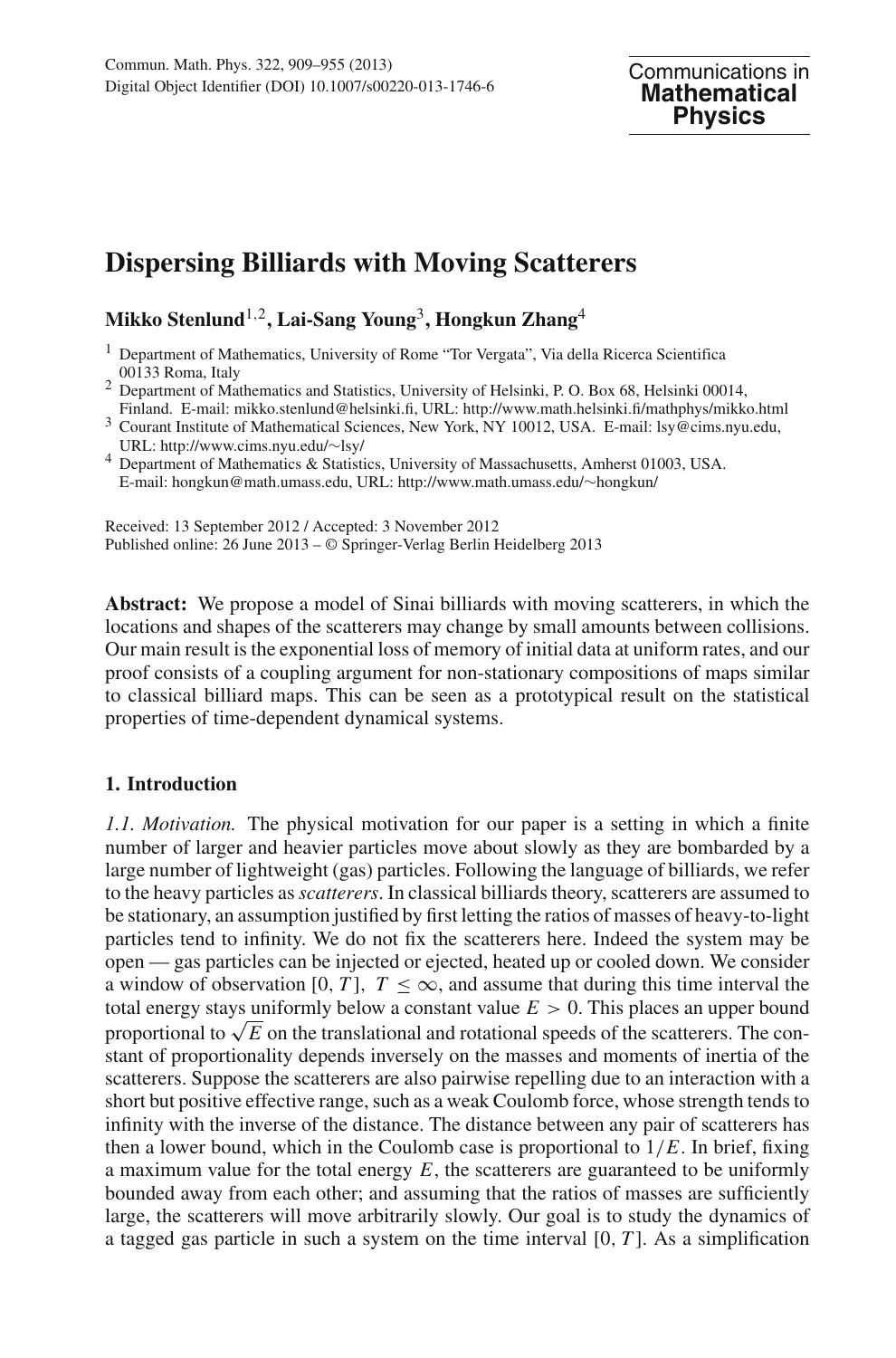we assume our tagged particle is passive: it is massless, does not interact with the other light particles, and does not interfere with the motion of the scatterers. It experiences an elastic collision each time it meets a scatterer, and moves on with its own energy unchanged.<sup>1</sup> This model was proposed in the paper  $[16]$ .

The setting above is an example of a *time-dependent dynamical system*. Much of dynamical systems theory as it exists today is concerned with autonomous systems, i.e., systems for which the rules of the dynamics remain constant through time. Nonautonomous systems studied include those driven by a time-periodic or random forcing (as described by SDEs), or more generally, systems driven by another autonomous dynamical system (as in a skew-product setup). For time-varying systems without any assumption of periodicity or stationarity, even the formulation of results poses obvious mathematical challenges, yet many real-world systems are of this type. Thus while the moving scatterers model above is of independent interest, we had another motive for undertaking the present project: we wanted to use this prototypical example to catch a glimpse of the challenges ahead, and at the same time to identify techniques of stationary theory that carry over to time-dependent systems.

*1.2. Main results and issues.* We focus in this paper on the evolution of densities. Let  $\rho_0$  be an initial distribution, and  $\rho_t$  its time evolution. In the case of an autonomous system with good statistical properties, one would expect  $\rho_t$  to tend to the system's natural invariant distribution (e.g. SRB measure) as  $t \to \infty$ . The question is: How quickly is  $\rho_0$ "forgotten"? Since "forgetting" the features of an initial distribution is generally associated with mixing of the dynamical system, one may pose the question as follows: Given two initial distributions  $\rho_0$  and  $\rho'_0$ , how quickly does  $|\rho_t - \rho'_t|$  tend to zero (in some measure of distance)? In the time-dependent case,  $\rho_t$  and  $\rho'_t$  may never settle down, as the rules of the dynamics may be changing perpetually. Nevertheless the question continues to makes sense. We say a system has *exponential memory loss* if  $|\rho_t - \rho'_t|$ decreases exponentially with time.

Since memory loss is equivalent to mixing for a fixed map, a natural setting with exponential memory loss for time-dependent sequences is when the maps to be composed have, individually, strong mixing properties, and the rules of the dynamics, or the maps to be composed, vary slowly. (In the case of continuous time, this is equivalent to the vector field changing very slowly.) In such a setting, we may think of ρ*t* above as slowly varying as well. Furthermore, in the case of exponential loss of memory, we may view these probability distributions as representing, after an initial transient, *quasi-stationary states*.

Our main result in this paper is the exponential memory loss of initial data for the collision maps of 2D models of the type described in Sect. [1.1,](#page-0-0) where the scatterers are assumed to be moving very slowly. Precise results are formulated in Sect. [2.](#page-3-0) Billiard maps with fixed, convex scatterers are known to have exponential correlation decay; thus the setting in Sect. [1.1](#page-0-0) is a natural illustration of the scenario in the last paragraph. (Incidentally, when the source and target configurations differ, the collision map does not necessarily preserve the usual invariant measure).

If we were to iterate a single map long enough for exponential mixing to set in, then change the map ever so slightly so as not to disturb the convergence in  $|\rho_t - \rho'_t|$  already achieved, and iterate the second map for as long as needed before making an even smaller change, and so on, then exponential loss of memory for the sequence is immediate for

<span id="page-1-0"></span><sup>1</sup> The model here should not be confused with [\[8\]](#page-45-0), which describes the motion of a *heavy* particle bombarded by a fast-moving light particle reflected off the walls of a bounded domain.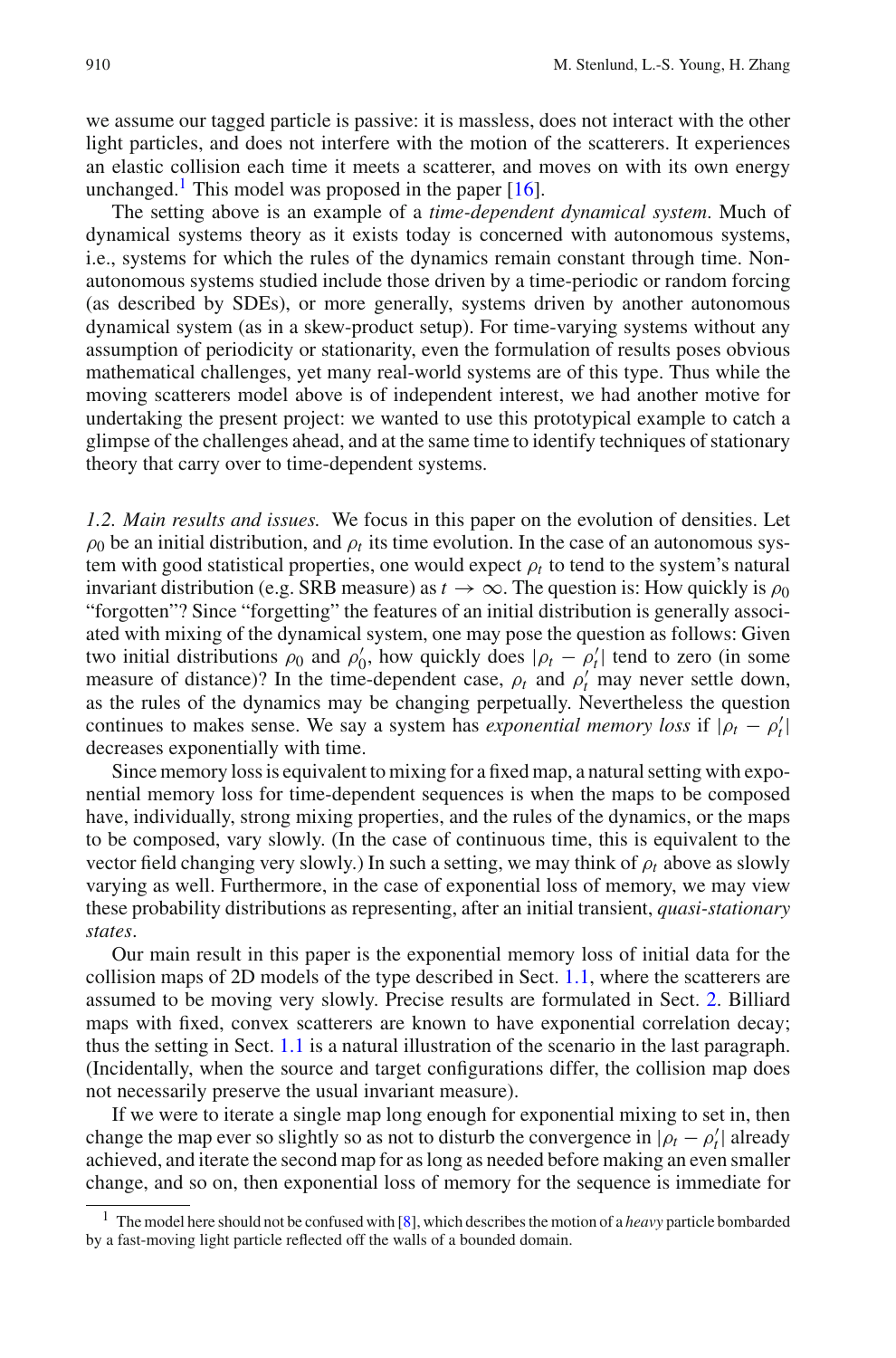as long as all the maps involved are individually exponentially mixing. This is not the type of result we are after. A more meaningful result — and this is what we will prove — is one in which one identifies a space of dynamical systems and an upper bound in the speed with which the sequence is allowed to vary, and prove exponential memory loss for any sequence in this space that varies slowly enough. This involves more than the exponential mixing property of individual maps; the class of maps in question has to satisfy a *uniform mixing condition for slowly-varying compositions*. This in some sense is the crux of the matter.

A technical but fundamental issue has to do with stable and unstable directions, the staples of hyperbolic dynamics. In time-dependent systems with slowly-varying parameters, approximate stable and unstable directions can be defined, but they depend on the time interval of interest, e.g., which direction is contracting depends on how long one chooses to look. Standard dynamical tools have to be adapted to the new setting of non-stationary sequences; consequently technical estimates of single billiard maps have to be re-examined as well.

*1.3. Relevant works.* Our work lies at the confluence of the following two sets of results:

The study of statistical properties of billiard maps in the case of fixed convex scatterers was pioneered by Sinai et al. [\[3](#page-45-1)[,4](#page-45-2),[17\]](#page-46-1). The result for exponential correlation decay was first proved in [\[20\]](#page-46-2); another proof using a coupling argument is given in [\[6](#page-45-3)]. Our exposition here follows closely that in [\[6\]](#page-45-3). Coupling, which is the main tool of the present paper, is a standard technique in probability. To our knowledge it was imported into hyperbolic dynamical systems in [\[21](#page-46-3)]. The very convenient formulation in [\[6](#page-45-3)] was first used in [\[8\]](#page-45-0). (Despite appearing in 2009, the latter circulated as a preprint already in 2004.) We refer the reader to [\[10](#page-46-4)], which contains a detailed exposition of this and many other important technical facts related to billiards.

The paper [\[16](#page-46-0)] proved exponential loss of memory for expanding maps and for one-dimensional piecewise expanding maps with slowly varying parameters. An earlier study in the same spirit is [\[13\]](#page-46-5). A similar result was obtained for topologically transitive Anosov diffeomorphisms in two dimensions in [\[18](#page-46-6)] and for piecewise expanding maps in higher dimensions in  $[12]$  $[12]$ . We mention also  $[2]$  $[2]$ , where exponential memory loss was established for arbitrary sequences of finitely many toral automorphisms satisfying a common-cone condition. Recent central-limit-type results in the time-dependent setting can be found in [\[11](#page-46-8)[,15](#page-46-9),[19\]](#page-46-10).

*1.4. About the exposition.* One of the goals of this paper is to stress the (strong) similarities between stationary dynamics and their time-dependent counterparts, and to highlight at the same time the new issues that need to be addressed. For this reason, and also to keep the length of the manuscript reasonable, we have elected to omit the proofs of some technical preliminaries for which no substantial modifications are needed from the fixed-scatterers case, referring the reader instead to  $[10]$ . We do not know to what degree we have succeeded, but we have tried very hard to make transparent the logic of the argument, in the hope that it will be accessible to a wider audience. The main ideas are contained in Sect. [5.](#page-19-0)

The paper is organized as follows. In Sect. [2](#page-3-0) we describe the model in detail, after which we immediately state our main results in a form as accessible as possible, leaving generalizations for later. Theorems [1](#page-5-0)[–3](#page-7-0) of Sect. [2](#page-3-0) are the main results of this paper, and Theorem [4](#page-8-0) is a more technical formulation which easily implies the other two. Sections [3](#page-9-0) and [4](#page-13-0) contain a collection of facts about dispersing billiard maps that are easily adapted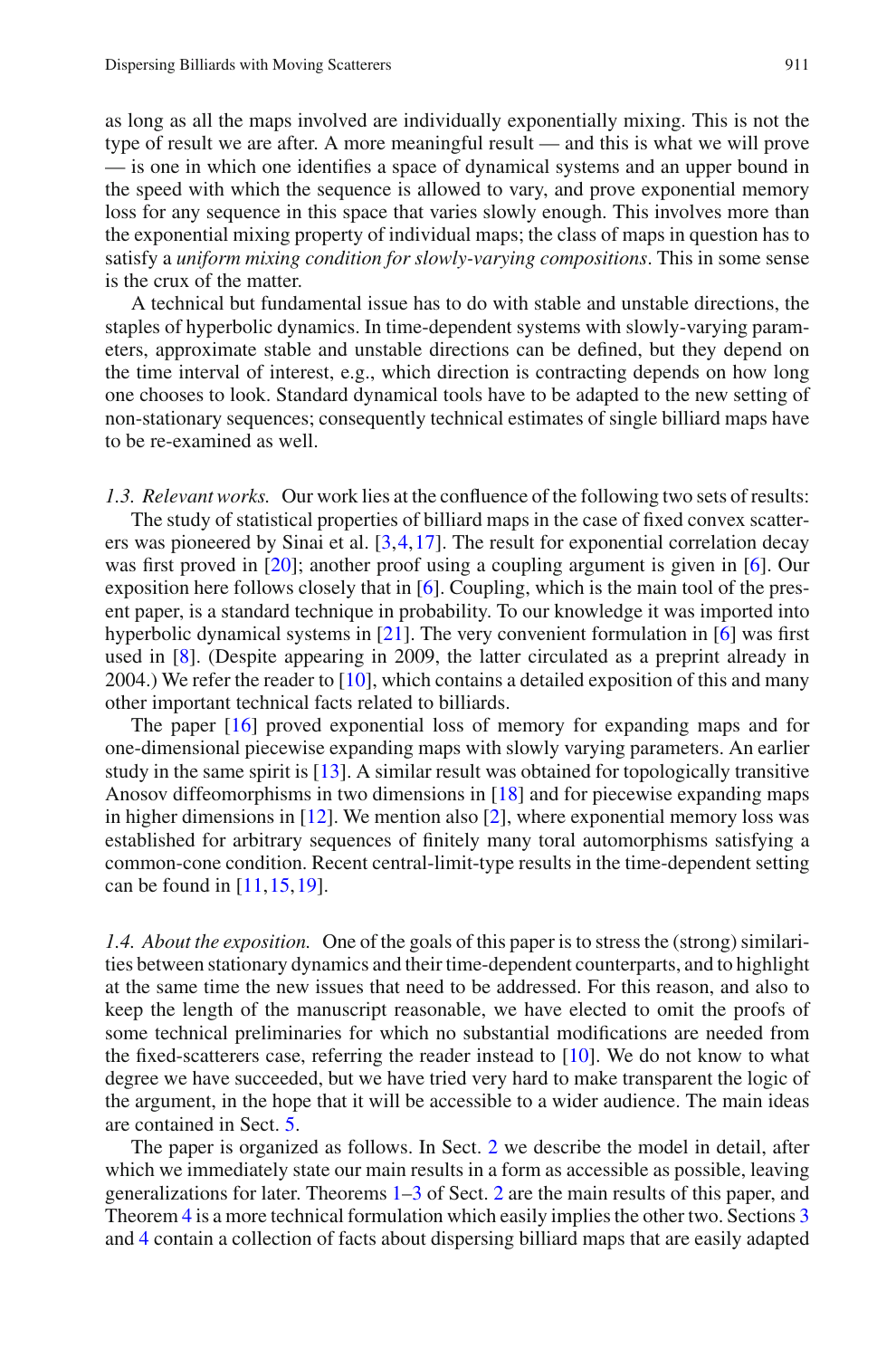to the time-dependent case. Section [5](#page-19-0) gives a nearly complete outline of the proof of Theorem [4.](#page-8-0) In Sect. [6](#page-25-0) we continue with technical preliminaries necessary for a rigorous proof of that theorem. Unlike Sects. [3](#page-9-0) and [4,](#page-13-0) more stringent conditions on the speeds at which the scatterers are allowed to move are needed for the results in Sect. [6.](#page-25-0) In Sect. [7](#page-34-0) we prove Theorem [4](#page-8-0) in the special case of initial distributions supported on countably many curves, and in Sect. [8](#page-38-0) we prove the extension of Theorem [4](#page-8-0) to more general settings. Finally, we collect in the Appendix some proofs which are deferred to the end in order not to disrupt the flow of the presentation in the body of the text.

#### <span id="page-3-2"></span><span id="page-3-0"></span>**2. Precise Statement of Main Results**

*2.1. Setup.* We fix here a space of scatterer configurations, and make precise the definition of billiard maps with possibly different source and target configurations.

Throughout this paper, the physical space of our system is the 2-torus  $\mathbb{T}^2$ . We assume, to begin with (this condition will be relaxed later on), that the number of scatterers as well as their sizes and shapes are fixed, though rigid rotations and translations are permitted. Formally, let  $B_1, \ldots, B_5$  be pairwise disjoint closed convex domains in  $\mathbb{R}^2$  with  $C<sup>3</sup>$  boundaries of strictly positive curvature. In the interior of each  $B<sub>i</sub>$  we fix a reference point  $c_i$  and a unit vector  $u_i$  at  $c_i$ . A *configuration*  $K$  of  $\{B_1, \ldots, B_5\}$  in  $\mathbb{T}^2$  is an embedding of  $\cup_{i=1}^{5} B_i$  into  $\mathbb{T}^2$ , one that maps each  $B_i$  isometrically onto a set we call  $\mathbf{B}_i$ . Thus *K* can be identified with a point  $(c_i, u_i)_{i=1}^5 \in (\mathbb{T}^2 \times \mathbb{S}^1)^5$ ,  $c_i$  and  $u_i$  being images of  $c_i$  and  $u_i$ . The space of configurations  $\mathbb{K}_0$  is the subset of  $(\mathbb{T}^2 \times \mathbb{S}^1)^5$  for which the **B***i* are pairwise disjoint and every half-line in  $\mathbb{T}^2$  meets a scatterer non-tangentially. More conditions will be imposed on  $K$  later on. The set  $\mathbb{K}_0$  inherits the Euclidean metric from  $(\mathbb{T}^2 \times \mathbb{S}^1)^5$ , and the  $\varepsilon$ -neighborhood of *K* is denoted by  $\mathcal{N}_{\varepsilon}(\mathcal{K})$ .

Given a configuration  $K \in \mathbb{K}_0$ , let  $\tau_K^{\min}$  be the shortest length of a line segment in  $\mathbb{T}^2 \setminus \bigcup_{i=1}^5 \mathbf{B}_i$  $\mathbb{T}^2 \setminus \bigcup_{i=1}^5 \mathbf{B}_i$  $\mathbb{T}^2 \setminus \bigcup_{i=1}^5 \mathbf{B}_i$  which originates and terminates (possibly tangentially) in the set  $\bigcup_{i=1}^5 \partial \mathbf{B}_i$ ,<sup>2</sup> and let  $\tau_{\mathcal{K}}^{\text{max}}$  be the supremum of the lengths of all line segments in the closure of  $\mathbb{T}^2 \setminus \bigcup_{i=1}^5 \mathbf{B}_i$  which originate and terminate *non-tangentially* in the set  $\bigcup_{i=1}^5 \partial \mathbf{B}_i$  (this segment may meet the scatterers tangentially between its endpoints). As a function of *K*,  $\tau_K^{\text{min}}$  is continuous, but  $\tau_K^{\text{max}}$  in general is only upper semi-continuous. Notice that  $0 < \tau_K^{\text{min}} < \tau_K^{\text{max}} \le \infty$  (Fig [1\)](#page-4-0).

A basic question is: Given  $K, K' \in \mathbb{K}_0$ , is there always a well-defined billiard map (analogous to classical billiard maps) with source configuration  $K$  and target configuration  $K^7$ ? That is to say, if  $\mathbf{B}_1, \ldots, \mathbf{B}_s$  are the scatterers in configuration  $K$ , and  $\mathbf{B}'_1, \ldots, \mathbf{B}'_s$ are the corresponding scatterers in  $K'$ , is there a well defined mapping

$$
\mathbf{F}_{\mathcal{K}',\mathcal{K}}: T_1^+(\cup_{i=1}^{\mathfrak{s}} \partial \mathbf{B}_i) \to T_1^+(\cup_{i=1}^{\mathfrak{s}} \partial \mathbf{B}'_i)
$$

where  $T_1^+(\cup_{i=1}^5 \partial \mathbf{B}_i)$  is the set of  $(q, v)$  such that  $q \in \cup_{i=1}^5 \partial \mathbf{B}_i$  and v is a unit vector at *q* pointing into the region  $\mathbb{T}^2 \setminus \cup_{i=1}^5 \mathbf{B}_i$ , and similarly for  $T_1^+(\cup_{i=1}^5 \partial \mathbf{B}_i')$ ? Is the map  $\mathbf{F}_{\mathcal{K}',\mathcal{K}}$  uniquely defined, or does it depend on when the changeover from  $\mathcal{K}$  to  $\mathcal{K}'$  occurs? The answer can be very general, but let us confine ourselves to the special case where  $K'$  is very close to  $K$  and the changeover occurs when the particle is in "mid-flight" (to avoid having scatterers land on top of the particle, or meet it at the exact moment of the changeover).

<span id="page-3-1"></span><sup>&</sup>lt;sup>2</sup> In general,  $\tau_{K}^{\min} \neq \min_{1 \leq i < j \leq 5} \text{dist}(\mathbf{B}_i, \mathbf{B}_j)$ , as the shortest path could be from a scatterer back to itself. If one lifts the  $\mathbf{B}_i$  to  $\mathbb{R}^2$ , then  $\tau_K^{\text{min}}$  is the shortest distance between distinct images of lifted scatterers.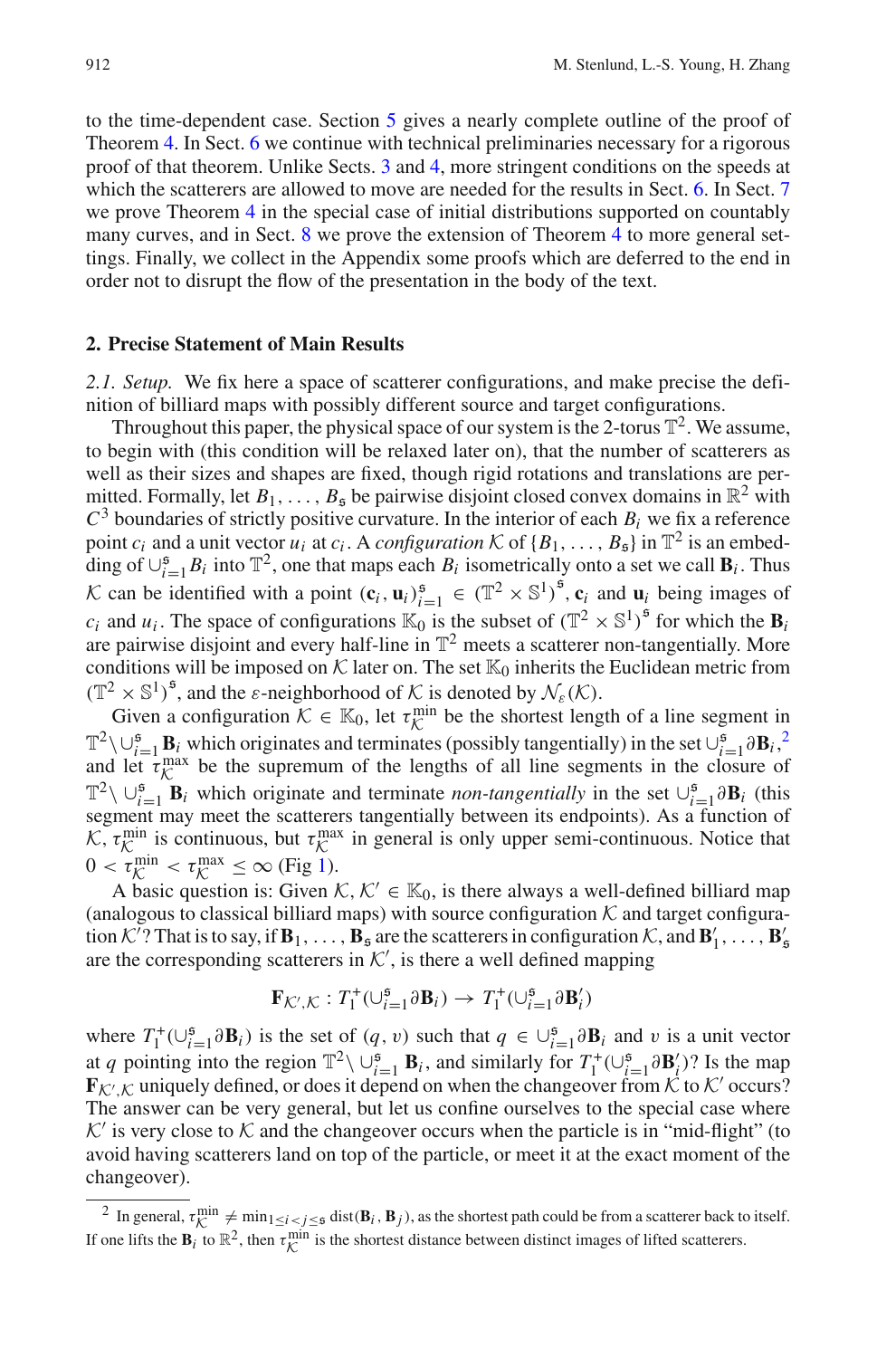

<span id="page-4-0"></span>**Fig. 1.** Rules of the dynamics. Scatterers in source configuration  $K$  and target configuration  $K'$  are drawn in dashed and solid lines, respectively. A particle shoots off the boundary of a scatterer  $\mathbf{B}_i$  at the point *q* with unit velocity v and exits the gray buffer zone  $\mathbf{B}_{i,\beta} \backslash \mathbf{B}_i$ . Before it re-enters the buffer zone of any scatterer  $\mathbf{B}_i$ , the configuration is switched instantaneously from *K* to  $K'$  at some time  $\tau^*$  during mid-flight. The particle then hits the boundary of a scatterer  $\mathbf{B}'_i$ , elastically at the point  $q'$ , resulting in post-collision velocity v<sup>'</sup>

To do this systematically, we introduce the idea of a buffer zone. For  $\beta > 0$ , we let  $\mathbf{B}_{i,\beta} \subset \mathbb{T}^2$  denote the  $\beta$ -neighborhood of  $\mathbf{B}_i$ , and define  $\tau_\beta^{\text{esc}}$ , the *escape time* from the β-neighborhood of  $\cup_i \mathbf{B}_i$ , to be the maximum length of a line in  $\cup_{i=1}^5 (\mathbf{B}_{i,\beta} \setminus \mathbf{B}_i)$ connecting  $\bigcup_{i=1}^5 \partial \mathbf{B}_i$  to  $\bigcup_{i=1}^5 \partial (\mathbf{B}_{i,\beta})$ . We then fix a value of  $\beta > 0$  small enough that  $\tau_{\beta}^{\text{esc}} < \tau_{\beta}^{\text{min}} - \beta$ , and require that  $\mathbf{B}'_i \subset \mathbf{B}_{i,\beta}$  for each  $i = 1, \ldots, s$ . Notice that  $\beta < \tau_{\beta}^{\text{esc}}$ , so that  $\beta < \tau_{K}^{\min}/2$ , implying in particular that the neighborhoods  $\mathbf{B}_{i,\beta}$  are pairwise<br>disjoint. For a particle starting from  $L^5$ ,  $\partial \mathbf{R}_i$ , its trajectory is quaranteed to be outside disjoint. For a particle starting from  $\cup_{i=1}^{5} \partial B_i$ , its trajectory is guaranteed to be outside of  $\cup_{i=1}^{5}$ **B**<sub>*i*</sub>, $\beta$  during the time interval ( $\tau_{\beta}^{\text{esc}}, \tau_{\beta}^{\text{min}} - \beta$ ): reaching  $\cup_{i=1}^{5}$ **B**<sub>*i*</sub>, $\beta$  before time  $\tau_K^{\text{min}} - \beta$  would contradict the definition of  $\tau_K^{\text{min}}$ . We permit the configuration change to take place at any time  $\tau^* \in (\tau^{\text{esc}}_{\beta}, \tau^{\text{min}}_{\mathcal{K}} - \beta)$ . Notice that  $\tau^{\text{esc}}_{\beta}$  depends only on the shapes of the scatterers, not their configuration, and that the billiard trajectory starting from  $\cup_i \partial B_i$  and ending in  $\cup_i \partial B'_i$  does not depend on the precise moment  $\tau^*$  at which the configuration is updated. For the billiard map  $\mathbf{F}_{\mathcal{K}',\mathcal{K}}$  to be defined, every particle trajectory starting from  $\cup_{i=1}^{5} \partial B_i$  must meet a scatterer in *K*'. This is guaranteed by  $K' \in \mathbb{K}_0$ , due to the requirement that any half-line intersects a scatterer boundary.

To summarize, we have argued that given  $K, K' \in \mathbb{K}_0$ , there is a canonical way to define  $\mathbf{F}_{\mathcal{K}',\mathcal{K}}$  if  $\mathbf{B}'_i \subset \mathbf{B}_{i,\beta}$  for all *i* where  $\beta = \beta(\tau_{\mathcal{K}}^{\min}) > 0$  depends only on  $\tau_{\mathcal{K}}^{\min}$  (and the curvatures of the *B<sub>i</sub>*), and the flight time  $\tau_{\mathcal{K}',\mathcal{K}}$  satisfies  $\tau_{\mathcal{K}',\mathcal{K}} \geq \tau_{\mathcal{K}}^{\min} - \beta \geq \tau_{\mathcal{K}}^{\min}/2$ .<br>Now we would like to have all the **F**igure operate on a single phase space  $\mathcal{M}$ , so

Now we would like to have all the  $\mathbf{F}_{\mathcal{K}',\mathcal{K}}$  operate on a single phase space  $\mathcal{M}$ , so that our *time-dependent billiard system* defined by compositions of these maps can be studied in a way analogous to iterated classical billiard maps. As usual, we let  $\Gamma_i$  be a fixed clockwise parametrization by arclength of ∂ *Bi* , and let

$$
\mathcal{M} = \cup_i \mathcal{M}_i \quad \text{with} \quad \mathcal{M}_i = \Gamma_i \times [-\pi/2, \pi/2].
$$

Recall that each  $K \in \mathbb{K}$  is defined by an isometric embedding of  $\bigcup_{i=1}^{5} B_i$  into  $\mathbb{T}^2$ . This embedding extends to a neighborhood of  $\cup_{i=1}^{5} B_i \subset \mathbb{R}^2$ , inducing a diffeomorphism  $\Phi_K : \mathcal{M} \to T_1^+(\cup_{i=1}^5 \partial \mathbf{B}_i)$ . For *K*, *K'* for which  $\mathbf{F}_{\mathcal{K}',\mathcal{K}}$  is defined then, we have

$$
F_{\mathcal{K}',\mathcal{K}} := \Phi_{\mathcal{K}'}^{-1} \circ \mathbf{F}_{\mathcal{K}',\mathcal{K}} \circ \Phi_{\mathcal{K}} : \mathcal{M} \to \mathcal{M}.
$$

Furthermore, given a sequence  $(\mathcal{K}_n)_{n=0}^N$  of configurations, we let  $F_n = F_{\mathcal{K}_n, \mathcal{K}_{n-1}}$  assuming this mapping is well defined, and write

$$
\mathcal{F}_{n+m,n} = F_{n+m} \circ \cdots \circ F_n \quad \text{and} \quad \mathcal{F}_n = F_n \circ \cdots \circ F_1
$$

for all *n*, *m* with  $1 \le n \le n + m \le N$ .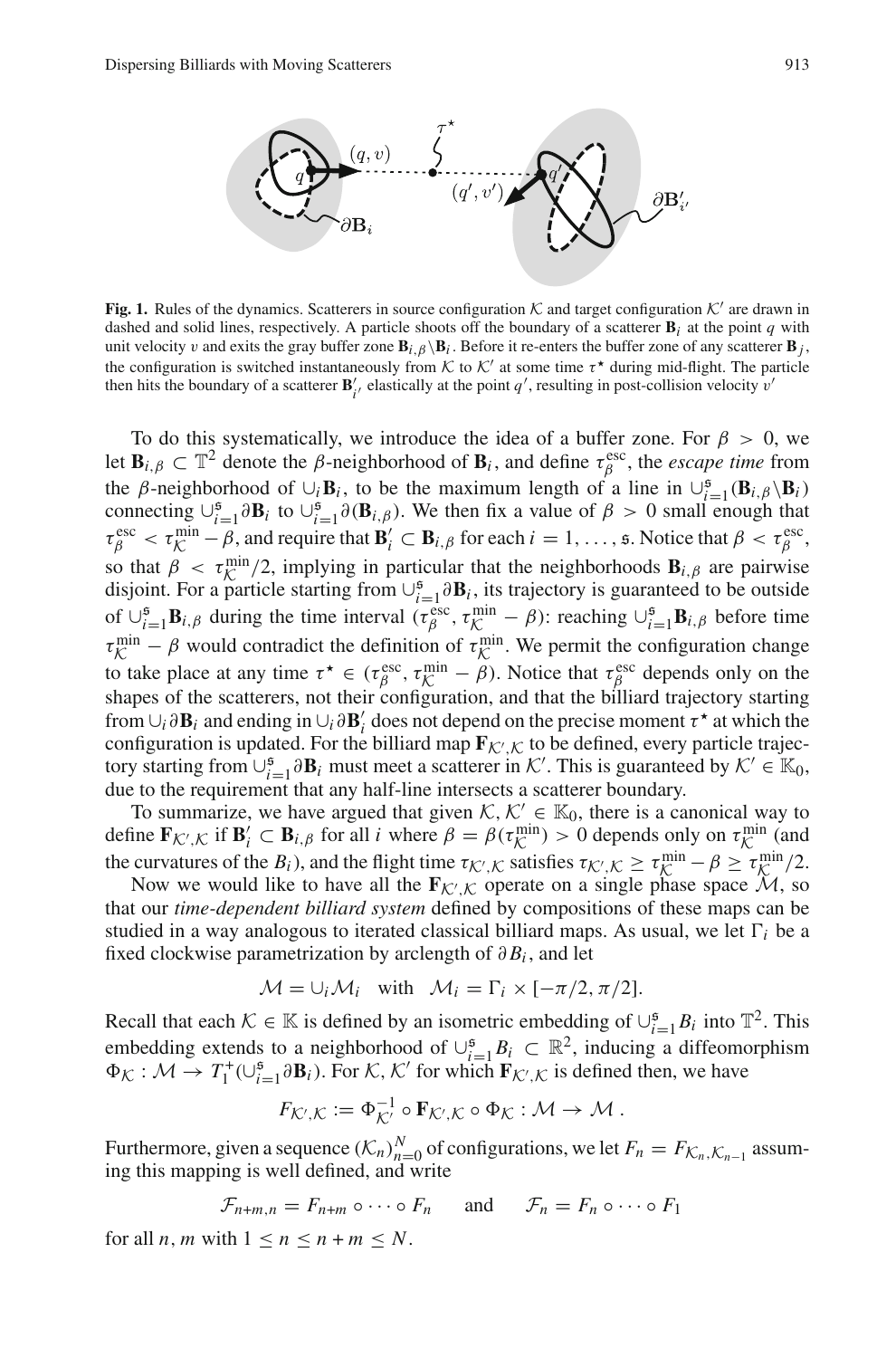

<span id="page-5-1"></span>**Fig. 2.** Action of the map  $F_{\mathcal{K}',\mathcal{K}}$ . With the same conventions as in Fig. [1,](#page-4-0) the point in *M* corresponding to the plane vector  $(q', v')$  has more than one preimage, whereas the point corresponding to  $(q'', v'')$  has no preimage at all

It is easy to believe — and we will confirm mathematically — that  $F_{\mathcal{K}',\mathcal{K}}$  has many of the properties of the section map of the 2D periodic Lorentz gas. The following differences, however, are of note: unlike classical billiard maps, *FK* ,*<sup>K</sup>* is in general *neither one-to-one nor onto*, and as a result of that it also *does not preserve the usual measure* on *M*. This is illustrated in Fig. [2.](#page-5-1)

<span id="page-5-3"></span>*2.2. Main results.* First we introduce the following *uniform finite-horizon condition*: For t,  $\varphi > 0$ ,  $\varphi$  small, we say  $\mathcal{K} \in \mathbb{K}_0$  has  $(t, \varphi)$ -horizon if every directed open line segment in  $\mathbb{T}^2$  of length t meets a scatterer  $\mathcal{B}_i$  of  $\mathcal K$  at an angle  $> \varphi$  (measured from its tangent line), with the segment approaching this point of contact from  $\mathbb{T}^2 \setminus \mathbf{B}_i$ . Other intersection points between our line segment and ∪*<sup>j</sup>* ∂**B***<sup>j</sup>* are permitted and no requirements are placed on the angles at which they meet; we require only that there be at least one intersection point meeting the condition above. Notice that this condition is not affected by the sudden appearance or disappearance of nearly tangential collisions of billiard trajectories with scatterers as the positions of the scatterers are shifted.

The space in which we will permit our time-dependent configurations to wander is defined as follows: We fix  $0 < \bar{\tau}^{\min} < t < \infty$  and  $\varphi > 0$ , chosen so that the set

$$
\mathbb{K} = \mathbb{K}(\bar{\tau}^{\min}, (t, \varphi)) = \{ \mathcal{K} \in \mathbb{K}_0 : \bar{\tau}^{\min} < \tau \chi^{\min} \text{ and } \mathcal{K} \text{ has } (t, \varphi) - \text{horizon} \}
$$

is nonempty. Clearly, K is an open set, and its closure  $\bar{K}$  as a subset of  $(\mathbb{T}^2 \times \mathbb{S}^1)^5$ consists of those configurations whose  $\tau^{\min}$  will be  $\geq \bar{\tau}^{\min}$ , and line segments of length t with their end points added will meet scatterers with angles  $\geq \varphi$ . From Sect. [2.1,](#page-3-2) we know that there exists  $\bar{\beta} = \beta(\bar{\tau}^{\min}) > 0$  such that  $F_{\mathcal{K}',\mathcal{K}}$  is defined for all  $\mathcal{K}, \mathcal{K}' \in \mathbb{K}$ with  $\mathbf{B}'_i \subset \mathbf{B}_{i,\bar{\beta}}$  for all *i* where  $\{\mathbf{B}_i\}$  and  $\{\mathbf{B}'_i\}$  are the scatterers in  $K$  and  $K'$  respectively. For simplicity, we will call the pair  $(K, K')$  *admissible* (with respect to  $K$ ) if they satisfy the condition above. Clearly, if  $K$ ,  $K' \in \mathbb{K}$  are such that  $d(K, K') < \varepsilon$  for small enough  $\varepsilon$ , then the pair is admissible. We also noted in Sect. [2.1](#page-3-2) that for all admissible pairs,

$$
\bar{\tau}^{\min}/2 \le \tau_{\mathcal{K}',\mathcal{K}} \le \mathfrak{t} \,. \tag{1}
$$

<span id="page-5-2"></span><span id="page-5-0"></span>We will denote by  $|f|_{\gamma}$  the Hölder constant of a  $\gamma$ -Hölder continuous  $f : \mathcal{M} \to \mathbb{R}$ . Our main result is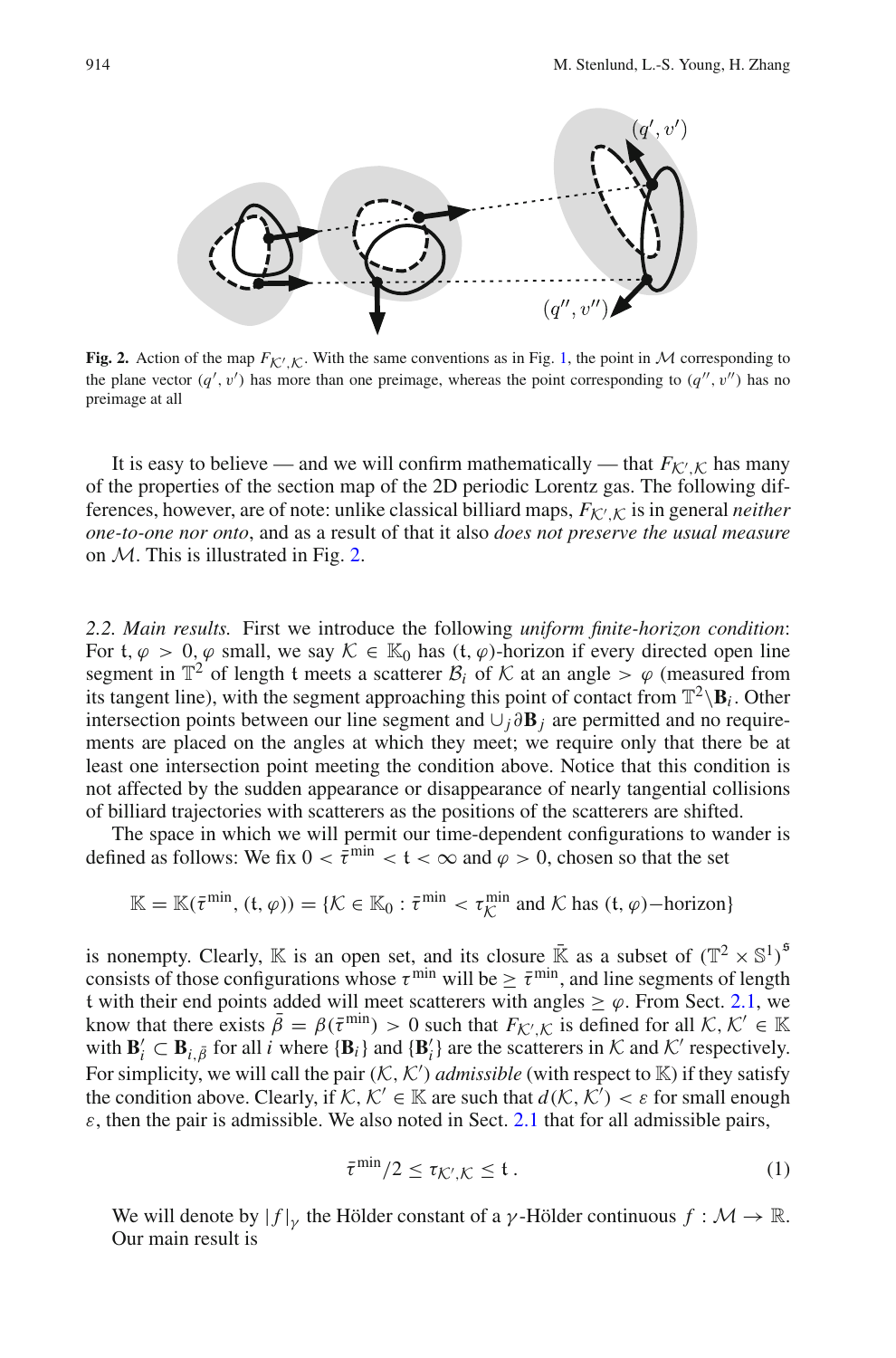**Theorem 1.** *Given*  $\mathbb{K} = \mathbb{K}(\bar{\tau}^{\min}, (t, \varphi))$ *, there exists*  $\varepsilon > 0$  *such that the following holds. Let*  $\mu^1$  *and*  $\mu^2$  *be probability measures on M*, with strictly positive,  $\frac{1}{6}$ -Hölder *continuous densities*  $\rho^1$  *and*  $\rho^2$  *with respect to the measure* cos  $\varphi$  dr d $\varphi$ *. Given*  $\gamma > 0$ *, there exist*  $0 < \theta_{\nu} < 1$  *and*  $C_{\nu} > 0$  *such that* 

$$
\left|\int_{\mathcal{M}} f \circ \mathcal{F}_n \, \mathrm{d}\mu^1 - \int_{\mathcal{M}} f \circ \mathcal{F}_n \, \mathrm{d}\mu^2\right| \leq C_{\gamma} (\|f\|_{\infty} + |f|_{\gamma}) \theta_{\gamma}^n, \quad n \leq N,
$$

*for all finite or infinite sequences*  $(K_n)_{n=0}^N \subset K$  *(N* ∈ N ∪ {∞}*) satisfying*  $d(\mathcal{K}_{n-1}, \mathcal{K}_n) < \varepsilon$  *for*  $1 \leq n \leq N$ , and all  $\gamma$  *-Hölder continuous*  $f : \mathcal{M} \to \mathbb{R}$ *. The constant*  $C_{\gamma} = C_{\gamma} (\rho^1, \rho^2)$  *depends on the densities*  $\rho^i$  *through the Hölder constants of* log ρ*<sup>i</sup> , while* θγ *does not depend on the* μ*<sup>i</sup> . Both constants depend on* K *and* ε*.*

None of the constants in the theorem depends on *N*. We have included the finite *N* case to stress that our results do not depend on knowledge of scatterer movements in the infinite future; requiring such knowledge would be unreasonable for time-dependent systems. The notation " $(K_n)_{n=0}^N$ ,  $N \in \mathbb{N} \cup \{\infty\}$ " is intended as shorthand for  $K_1, \ldots, K_N$  for  $N < \infty$ , and  $K_1, K_2, \ldots$  (infinite sequence) for  $N = \infty$ .

Our next result is an extension of Theorem [1](#page-5-0) to a situation where the geometries of the scatterers are also allowed to vary with time. We use  $\kappa$  to denote the curvature of the scatterers, and use the convention that  $\kappa > 0$  corresponds to strictly convex scatterers. For  $0 < \bar{\kappa}^{\min} < \bar{\kappa}^{\max} < \infty$ ,  $0 < \bar{\tau}^{\min} < t < \infty$ ,  $\varphi > 0$  and  $0 < \Delta < \infty$ , we let

$$
\widetilde{\mathbb{K}} = \widetilde{\mathbb{K}}(\bar{\kappa}^{\min}, \bar{\kappa}^{\max}; \bar{\tau}^{\min}, (t, \varphi); \Delta)
$$

denote the set of configurations  $K = (\mathbf{B}_1, o_1), \dots, (\mathbf{B}_5, o_5)$  where  $(\mathbf{B}_1, \dots, \mathbf{B}_5)$  is an ordered set of disjoint scatterers on  $\mathbb{T}^2$ ,  $o_i \in \partial \mathbf{B}_i$  is a marked point for each *i*,  $\mathfrak{s} \in \mathbb{N}$  is arbitrary, and the following conditions are satisfied:

- (i) the scatterer boundaries  $\partial \mathbf{B}_i$  are  $C^{3+Lip}$  with  $||D(\partial \mathbf{B}_i)||_{C^2} < \Delta$  and  $\text{Lip}(D^3(\partial \mathbf{B}_i))$  $\langle \Delta \rangle$
- (ii) the curvatures of  $\partial \mathbf{B}_i$  lie between  $\bar{\kappa}^{\min}$  and  $\bar{\kappa}^{\max}$ , and
- (iii)  $\tau_{\mathcal{K}}^{\min} > \bar{\tau}^{\min}$ , and  $\mathcal{K}$  has  $(\mathfrak{t}, \varphi)$ -horizon.

In (i),  $\|D(\partial \mathbf{B}_i)\|_{C^2}$  and  $\text{Lip}(D^3(\partial \mathbf{B}_i))$  are defined to be max<sub>1<*k*<3</sub>  $\|D^k\gamma_i\|_{\infty}$  and  $Lip(\overline{D^3y_i})$ , respectively, where  $\gamma_i$  is the unit speed clockwise parametrization of  $\mathbf{B}_i$ . For two configurations  $K = ((\mathbf{B}_1, o_1), \dots, (\mathbf{B}_5, o_5))$  and  $K' = ((\mathbf{B}'_1, o'_1), \dots, (\mathbf{B}'_5, o'_5))$ with the same number of scatterers, we define  $d_3(\mathcal{K}, \mathcal{K}')$  to be the maximum of  $\max_{i \leq \mathfrak{s}} \sup_{x \in \mathcal{M}} d_{\mathcal{M}}(\hat{\gamma}_i(x), \hat{\gamma}'_i(x))$  and  $\max_{i \leq \mathfrak{s}} \max_{1 \leq k \leq 3} \|D^k \hat{\gamma}_i - D^k \hat{\gamma}'_i\|_{\infty}$ , where  $\hat{\gamma}_i$  : S<sup>1</sup> → T<sup>2</sup> denotes the constant speed clockwise parametrization of  $\partial \mathbf{B}_i$  with  $\hat{\gamma}_i(0) = o_i$ ,  $\hat{\gamma}'_i$  is the corresponding parametrization of  $\partial \mathbf{B}_i^{\gamma}$  with  $\hat{\gamma}'_i(0) = o'_i$ , and  $d_{\mathcal{M}}$  is the natural distance on M. The definition of *admissibility* for K and K' is as above, and the billiard map  $F_{\mathcal{K}',\mathcal{K}}$  is defined as before for admissible pairs. Configurations  $\mathcal{K}, \mathcal{K}'$ with different numbers of scatterers are not admissible, and the distance between them is set arbitrarily to be  $d_3(\mathcal{K}, \mathcal{K}') = 1$ .

<span id="page-6-1"></span>**Theorem 2.** *The statement of Theorem [1](#page-5-0) holds verbatim with* (K, *d*) *replaced by*  $(\widetilde{\mathbb{K}}, d_3)$  $(\widetilde{\mathbb{K}}, d_3)$  $(\widetilde{\mathbb{K}}, d_3)$ .<sup>3</sup>

<span id="page-6-0"></span><sup>&</sup>lt;sup>3</sup> The differentiability assumption on the scatterer boundaries can be relaxed, but the pursuit of minimal technical conditions is not the goal of our paper.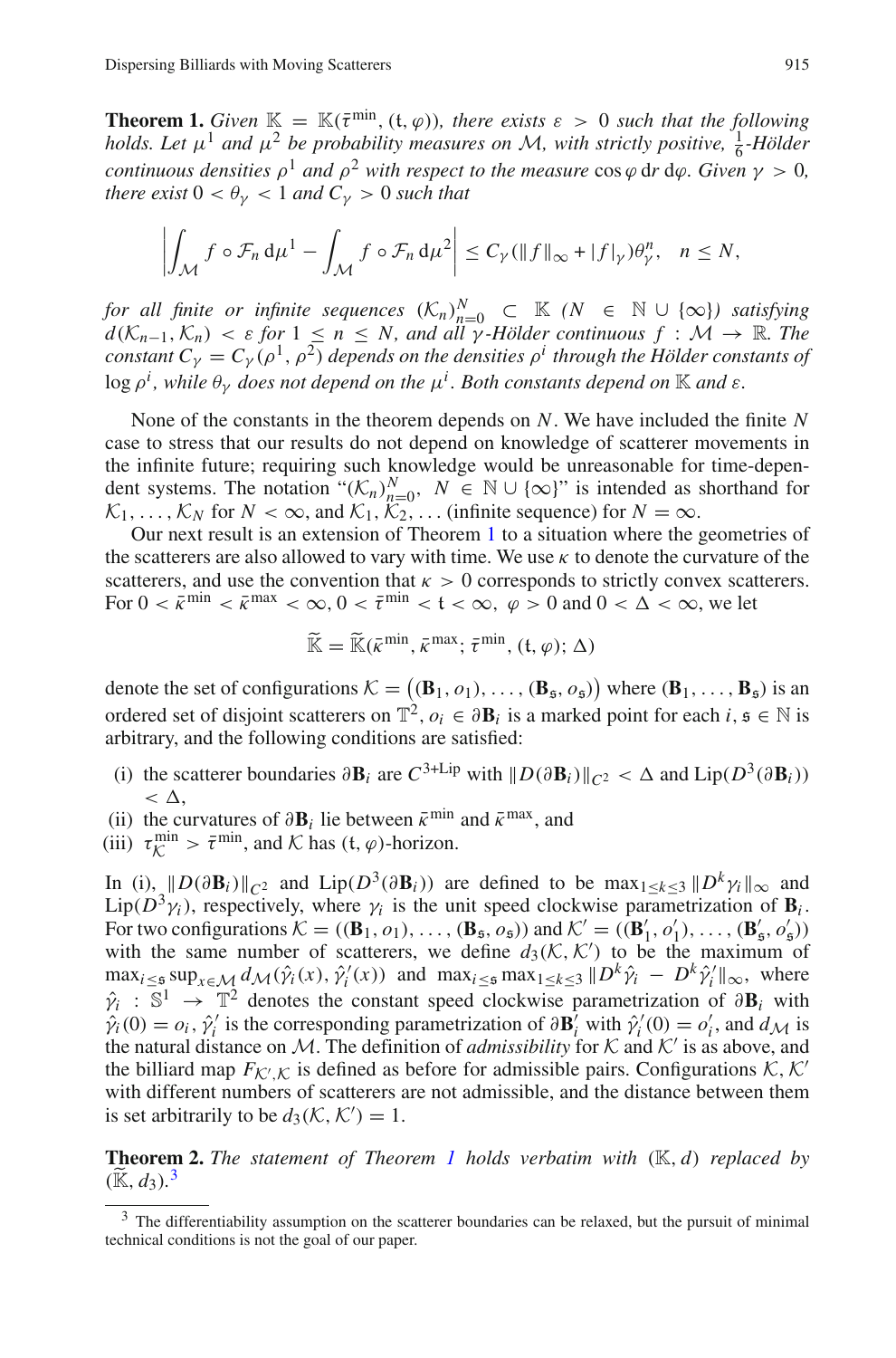*Theorems 1' and [2](#page-6-1)'.* The regularity assumption on the measures  $\mu^{i}$  in Theorems [1–](#page-5-0)2 above can be much relaxed. It suffices to assume that the  $\mu^{i}$  have regular conditional measures on unstable curves; they can be singular in the transverse direction and can, e.g., be supported on a single unstable curve. Convex combinations of such measures are also admissible. Precise conditions are given in Sect. [4,](#page-13-0) after we have introduced the relevant technical definitions. Theorems 1'–2', which are the extensions of Theo-rems [1](#page-5-0)[–2](#page-6-1) respectively to the case where these relaxed conditions on  $\mu^{i}$  are permitted, are stated in Sect. [4.4.](#page-17-0)

Theorems [2](#page-6-1) and 2' obviously apply as a special case to classical billiards, giving uniform bounds of the kind above for all  $F_{\mathcal{K},\mathcal{K}},\mathcal{K}\in\mathbb{K}$ . It is also a standard fact that correlation decay results can be deduced from the type of convergence in Theorems [1–](#page-5-0) [2.](#page-6-1) To our knowledge, the following result on correlation decay for classical billiards is new. (See also pp. 149–150 in [\[9\]](#page-46-11) for related observations.) The proof can be found in Sect. [8.2.](#page-39-0)

<span id="page-7-0"></span>**Theorem 3.** Let  $\mu$  denote the measure obtained by normalizing  $\cos \varphi$  dr d $\varphi$  to a prob*ability measure. Let*  $\widetilde{K}$  *be fixed, and let*  $\gamma > 0$  *be arbitrary. Then for any*  $\gamma$ *-Hölder continuous f and any*  $\frac{1}{6}$ *-Hölder continuous g, there exists a constant*  $C'_{\gamma}$  *such that* 

$$
\left| \int f \circ F^n \cdot g \, \mathrm{d}\mu - \int f \, \mathrm{d}\mu \int g \, \mathrm{d}\mu \right| \leq C'_\gamma \, \theta''_\gamma
$$

*hold for all n*  $\geq 0$  *and for all F* =  $F_{\mathcal{K},\mathcal{K}}$  *with*  $\mathcal{K} \in \mathbb{K}$ *. Here*  $\theta_{\gamma}$  *is as in the theorems above. The constant*  $C'_\gamma$  *depends on*  $|| f ||_\infty$ ,  $| f |_\gamma$ ,  $|| g ||_\infty$  *and*  $|g|_{\frac{1}{6}}$ .

We remark that Theorem [3](#page-7-0) can also be formulated for sequences of maps. In that case the quantity bounded is  $\int f \circ \mathcal{F}_n \cdot g d\mu - \int f \circ \mathcal{F}_n d\mu \int g d\mu$  and  $\mu$  is an arbitrary measure satisfying the conditions in Theorems 1' and 2'. The proof is unchanged.

In addition to the broader class of measures, Theorem [2](#page-6-1) could be extended to less regular observables *f* , which would allow for a corresponding generalization of Theorem [3.](#page-7-0) In particular, the observables could be allowed to have discontinuities at the singularities of the map  $F$ ; see, e.g.,  $[10]$ . In order to keep the focus on what is new, we do not pursue that here.

We state one further extension of the above theorems, to include the situation where the test particle is also under the influence of an external field. Given an admissible pair  $(K, K')$  in  $\widetilde{K}$  and a vector field  $\mathbf{E} = \mathbf{E}(\mathbf{q}, \mathbf{v})$ , we define first a continuous time system in which the trainatenum of the test pertials between collisions is determined by the sourcines which the trajectory of the test particle between collisions is determined by the equations

$$
\dot{q} = v
$$
 and  $\dot{v} = E$ ,

where **q** is the position and **v** the velocity of the particle, together with the initial condition. For the sake of simplicity, let us assume that the field is isokinetic — that is,  $\mathbf{v} \cdot \mathbf{E} = 0$  — which allows to normalize  $|\mathbf{v}| = 1$ . This class of forced billiards includes "electric fields with Gaussian thermostats" studied in [\[9](#page-46-11)[,14](#page-46-12)] and many other papers. (Instead of the speed, more general integrals of the motion could be considered, allowing for other types of fields, such as gradients of weak potentials; see [\[5,](#page-45-5)[7\]](#page-45-6).) Assuming that the field **E** is smooth and small, the trajectories are almost linear, and a billiard map  $F_{\mathcal{K}',\mathcal{K}}^{\mathbf{E}}$  :  $\mathcal{M} \to \mathcal{M}$  can be defined exactly as before. (See Sect. [8.3](#page-41-0) for more details.) Note that  $F^0_{\mathcal{K}',\mathcal{K}} = F_{\mathcal{K}',\mathcal{K}}$ .

te that  $F_{K',K} = F_{K',K}$ .<br>The setup for our time-dependent systems result is as follows: We consider the space  $\widetilde{\mathbb{K}} \times \mathbb{E}$ , where  $\widetilde{\mathbb{K}}$  is as above and  $\mathbb{E} = \mathbb{E}(\varepsilon^{\mathbf{E}})$  for some  $\varepsilon^{\mathbf{E}} > 0$  is the set of fields  $\mathbf{E} \in C^2$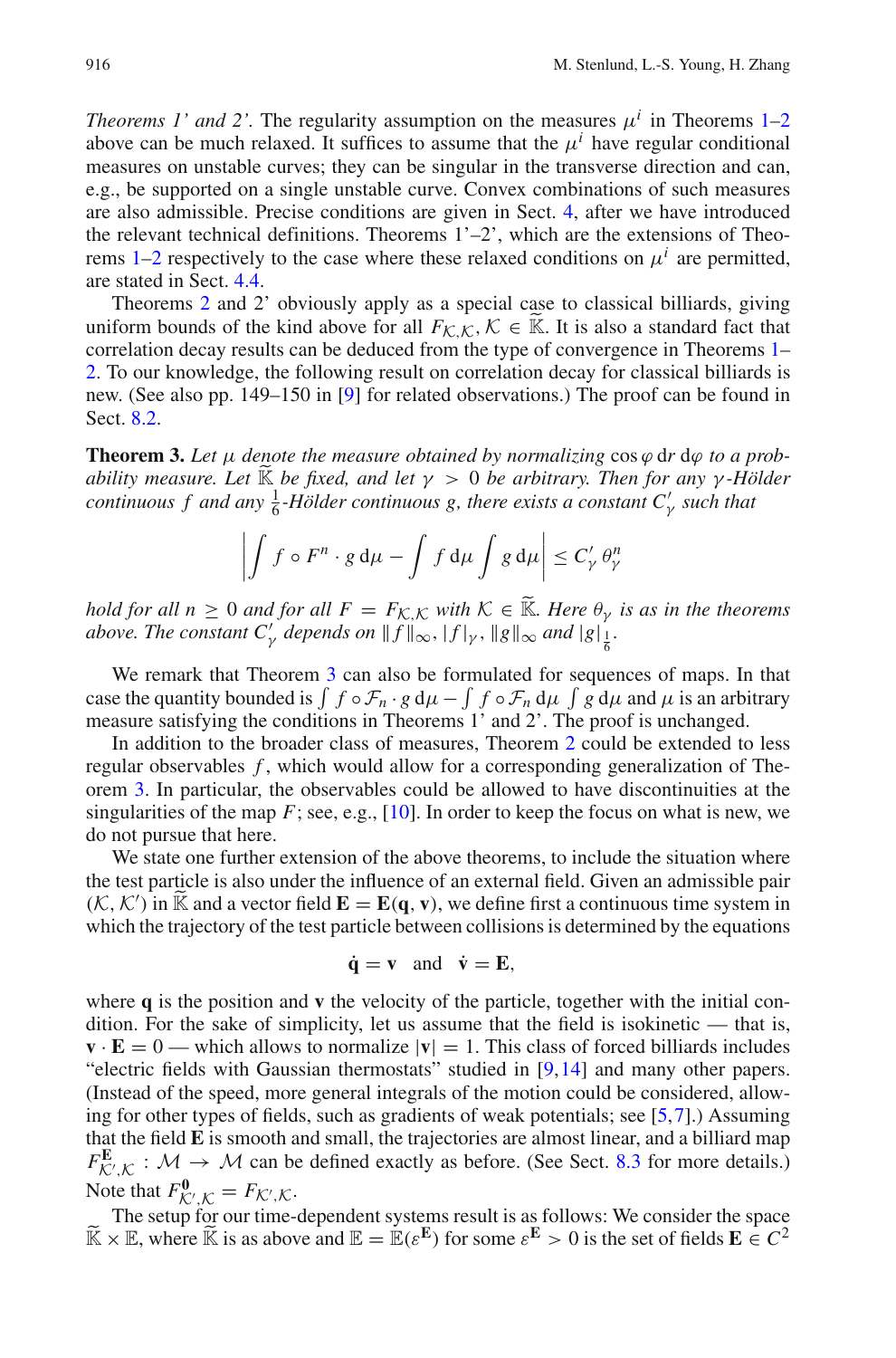with  $\|\mathbf{E}\|_{C^2} = \max_{0 \le k \le 2} \|D^k \mathbf{E}\|_{\infty} < \varepsilon^{\mathbf{E}}$ . In the theorem below, it is to be understood that  $F_n = F_{\mathcal{K}_n, \mathcal{K}_{n-1}}^{\mathbf{E}_n}$  and  $\mathcal{F}_n = F_n \circ \cdots \circ F_1$ .

**Theorem E.** *Given*  $\widetilde{\mathbb{K}}$ *, there exist*  $\varepsilon > 0$  *and*  $\varepsilon^{\mathbf{E}} > 0$  *such that the statement of Theorem [2](#page-6-1) holds for all sequences*  $((\mathcal{K}_n, \mathbf{E}_n))_{n \leq N}$  *in*  $\widetilde{\mathbb{K}} \times \mathbb{E}(\varepsilon^{\mathbf{E}})$  *satisfying*  $d_3(\mathcal{K}, \mathcal{K}') < \varepsilon$  for all  $n \leq N$ .

Like the zero-field case, Theorem E also admits a generalization of measures (and observables) and also implies an exponential correlation bound.

<span id="page-8-3"></span>*2.3. Main technical result.* To prove Theorem [1,](#page-5-0) we will, in fact, prove the following technical result. All configurations below are in K. Let  $(\widetilde{K}_q)_{q=1}^Q$   $(Q \in \mathbb{Z}^+$  arbitrary) be a sequence of configurations,  $(\tilde{\epsilon}_q)_{q=1}^Q$  a sequence of positive numbers, and  $(\tilde{N}_q)_{q=1}^Q$  a sequence of positive integers. We say the configuration sequence  $(\mathcal{K}_n)_{n=0}^N$  (arbitrary *N*) is *adapted* to  $(\widetilde{K}_q, \widetilde{\varepsilon}_q, \widetilde{N}_q)_{q=1}^Q$  if there exist numbers  $0 = n_0 < n_1 < \cdots < n_Q = N$  such that for  $1 \le q \le Q$ , we have  $n_q - n_{q-1} \ge N_q$  and  $\mathcal{K}_n \in \mathcal{N}_{\tilde{\varepsilon}_q}(\mathcal{K}_q)$  for  $n_{q-1} \le n \le n_q$ . That is to say, we think of the  $(\widetilde{K}_q)_{q=1}^Q$  as reference configurations, and view the sequence of interest,  $(K_n)_{n=0}^N$ , as going from one reference configuration to the next, spending a long time ( $\geq N_q$ ) near (within  $\tilde{\varepsilon}_q$  of) each  $\mathcal{K}_q$ .

<span id="page-8-0"></span>**Theorem 4.** *For any*  $K \in \mathbb{K}$ *, there exist*  $\widetilde{N}(K) \geq 1$  *and*  $\widetilde{\varepsilon}(K) > 0$  *such that the following holds for every sequence of reference configurations*  $(\widetilde{K}_q)_{q=1}^Q$   $(Q < \infty)$ *with*  $\widetilde{K}_{q+1} \in \mathcal{N}_{\tilde{\varepsilon}(\widetilde{K}_q)}(\widetilde{K}_q)$  for  $1 \leq q < Q$  and every sequence  $(K_n)_{n=0}^N$  adapted to  $(\widetilde{K}_q, \widetilde{\varepsilon}(\widetilde{K}_q), \widetilde{N}(\widetilde{K}_q))_{q=1}^Q$ , all configurations to be taken in  $\mathbb{K}$ *: Let*  $\mu^1$  and  $\mu^2$  be proba*bility measures on M*, with strictly positive,  $\frac{1}{6}$ -Hölder continuous densities  $\rho^1$  and  $\rho^2$ *with respect to the measure*  $\cos \varphi$  dr d $\varphi$ *. Given any*  $\gamma > 0$ *, there exist*  $0 < \theta_{\gamma} < 1$  *and*  $C_{\gamma} > 0$  *such that* 

$$
\left| \int_{\mathcal{M}} f \circ \mathcal{F}_n \, \mathrm{d}\mu^1 - \int_{\mathcal{M}} f \circ \mathcal{F}_n \, \mathrm{d}\mu^2 \right| \le C_Y (\|f\|_{\infty} + |f|_{\gamma}) \theta_{\gamma}^n, \quad n \le N, \tag{2}
$$

<span id="page-8-2"></span>*for all*  $\gamma$ *-Hölder continuous*  $f : \mathcal{M} \to \mathbb{R}$ *. The constants*  $C_{\gamma}$  *and*  $\theta_{\gamma}$  *depend on the collection*  $\{\widetilde{K}_q, 1 \le q \le Q\}$  (see Remark [5](#page-8-1) below); additionally  $C_\gamma = C_\gamma(\rho^1, \rho^2)$ *depends on the densities* ρ*<sup>i</sup> through the Hölder constants of* log ρ*<sup>i</sup> , while* θγ *does not depend on the*  $\mu^{i}$ .

<span id="page-8-1"></span>*Remark 5.* We clarify that the constants  $C<sub>γ</sub>$  and  $\theta<sub>γ</sub>$  depend on the collection of distinct configurations that appear in the sequence  $(\widetilde{K}_q)_{q=1}^Q$ , not on the order in which these configurations are listed; in particular, each  $\widetilde{K}_q$  may appear multiple times. This observation is essential for the proofs of Theorems [1](#page-5-0)[–3.](#page-7-0)

*Proof of Theorem [1](#page-5-0) assuming Theorem [4.](#page-8-0)* Given K, consider a slightly larger K'  $\supset \overline{K}$ , obtained by decreasing  $\bar{\tau}^{\min}$  and  $\varphi$  and increasing t. We apply Theorem [4](#page-8-0) to K', obtaining  $\tilde{\varepsilon}(K)$  and  $\tilde{N}(K)$  for  $K \in \mathbb{K}'$ . Since  $\tilde{\mathbb{K}}$  is compact, there exists a finite collection of configurations  $(\widetilde{K}_q)_{q \in \mathcal{Q}} \subset \overline{\mathbb{K}}$  such that the sets  $\widetilde{\mathcal{N}}_q = \mathcal{N}_{\frac{1}{2}\tilde{\epsilon}(\widetilde{\mathcal{K}}_q)}(\widetilde{\mathcal{K}}_q) \cap \mathbb{K}, q \in \mathcal{Q}$ ,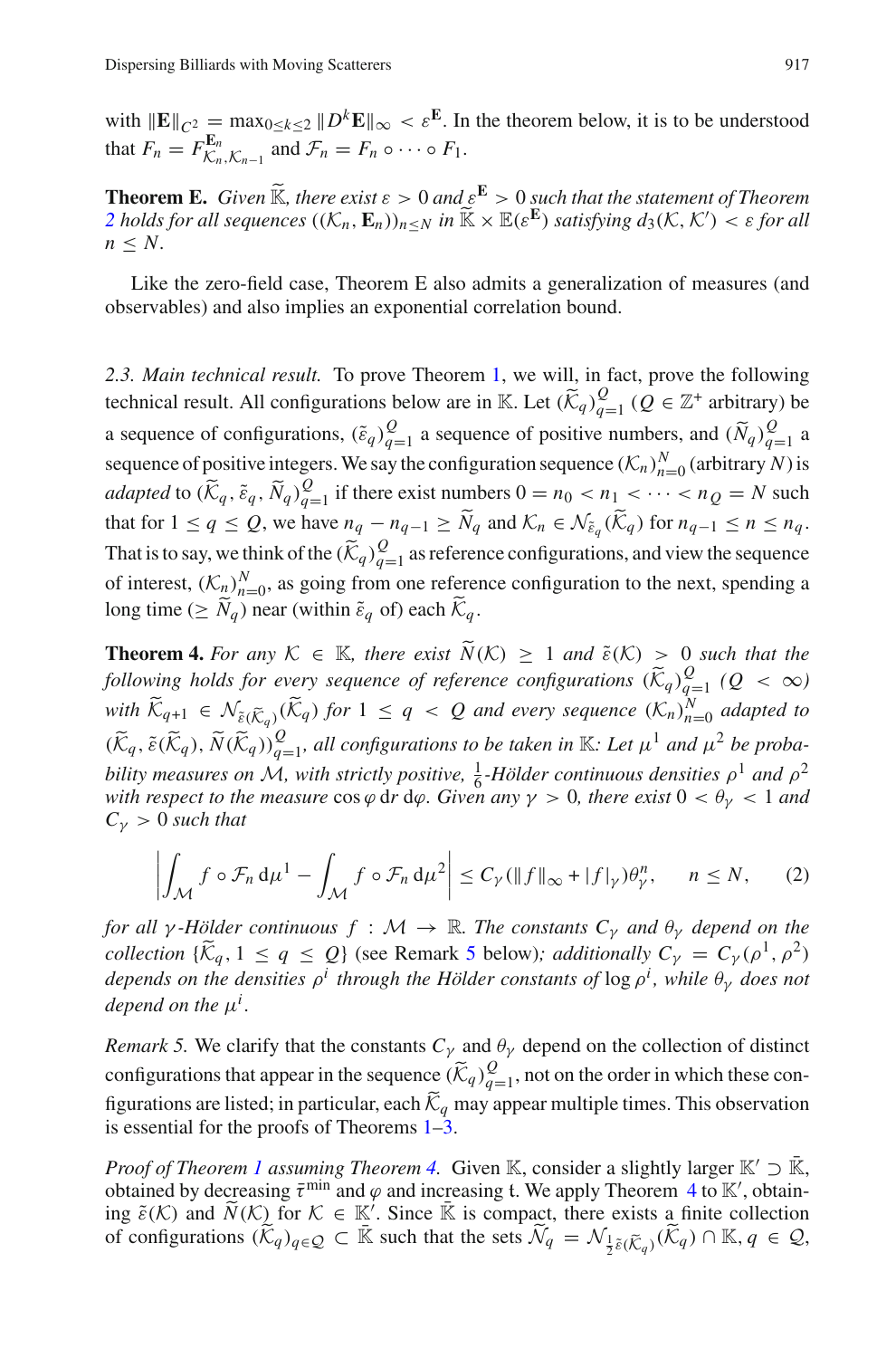form a cover of K. Let  $\varepsilon_{\star} = \min_{q \in \mathcal{Q}} \tilde{\varepsilon}(\tilde{\mathcal{K}}_q)$  and  $N_{\star} = \max_{q \in \mathcal{Q}} \tilde{N}(\tilde{\mathcal{K}}_q)$ . We claim that Theorem [1](#page-5-0) holds with  $\varepsilon = \varepsilon_{\star}/(2N_{\star})$ . Let  $(\mathcal{K}_n)_{n=0}^N \subset \mathbb{K}$  with  $d(\mathcal{K}_n, \mathcal{K}_{n+1}) < \varepsilon$  be given. Suppose  $K_0 \in \tilde{\mathcal{N}}_q$ . Then  $K_i$  is guaranteed to be in  $\mathcal{N}_{\tilde{\varepsilon}(\tilde{K}_q)}(\tilde{K}_q)$  for all  $i < N_{\star}$ . Before the sequence leaves  $\mathcal{N}_{\tilde{\varepsilon}(\tilde{K}_q)}(\tilde{K}_q)$ , we select another  $\tilde{\mathcal{N}}_{q'}$  and repeat the process. Thus, the assumptions of Theorem  $\frac{4}{4}$  $\frac{4}{4}$  $\frac{4}{4}$  are satisfied (add more copies of  $K_N$  at the end if necessary). Taking note of Remark [5,](#page-8-1) this yields a uniform rate of memory loss for all sequences. Of course the constants thus obtained for  $\mathbb K$  in Theorem [1](#page-5-0) are the constants above obtained for the larger  $\mathbb{K}'$  in Theorem [4.](#page-8-0)  $\Box$ 

*Standing Hypothesis for Sects.*  $3-8.1$  $3-8.1$ . We assume K as defined by  $\bar{\tau}^{min}$ , t and  $\varphi$  is fixed throughout. For definiteness we fix also  $\bar{\beta}$ , and declare once and for all that all pairs  $(K, K')$  for which we consider the billiard map  $F_{K', K}$  are assumed to be admissible, as are  $(K_n, K_{n+1})$  in all the sequences  $(K_n)$  studied. These are the only billiard maps we will consider.

#### <span id="page-9-0"></span>**3. Preliminaries I: Geometry of Billiard Maps**

In this section, we record some basic facts about time-dependent billiard maps related to their hyperbolicity, discontinuities, etc. The results here are entirely analogous to the fixed scatterers case. They depend on certain geometric facts that are uniform for all the billiard maps considered; indeed one does not know from step to step in the proofs whether or not the source and target configurations are different. Thus we will state the facts but not give the proofs, referring the reader instead to sources where proofs are easily modified to give the results here.

An important point is that the estimates of this section are *uniform*, i.e., the constants in the statements of the lemmas depend only on  $\mathbb{K}$ .

*Notation.* Throughout the paper, the length of a smooth curve  $W \subset \mathcal{M}$  is denoted by  $|W|$ and the Riemannian measure induced on *W* is denoted by  $m_W$ . Thus,  $m_W(W) = |W|$ . We denote by  $\mathcal{U}_{\varepsilon}(E)$  the open  $\varepsilon$ -neighborhood of a set E in the phase space M. For  $x = (r, \varphi) \in \mathcal{M}$ , we denote by  $T_x \mathcal{M}$  the tangent space of  $\mathcal{M}$  and by  $D_x F$  the derivative of a map *F* at *x*. Where no ambiguity exists, we sometimes write *F* instead of  $F_{\mathcal{K}',\mathcal{K}}$ .

*3.1. Hyperbolicity.* Given  $(K, K')$  and a point  $x = (r, \varphi) \in M$ , we let  $x' = (r', \varphi') =$ *Fx* and compute  $D_x F$  as follows: Let  $\kappa(x)$  denote the curvature of  $\cup_i \partial B_i$  at the point corresponding to *x*, and define  $\kappa(x')$  analogously. The flight time between *x* and  $x'$  is denoted by  $\tau(x) = \tau_{\mathcal{K}',\mathcal{K}}(x)$ . Then  $D_x F$  is given by

$$
-\frac{1}{\cos\varphi'}\begin{pmatrix}\tau(x)\kappa(x) + \cos\varphi & \tau(x) \\ \tau(x)\kappa(x)\kappa(x') + \kappa(x)\cos\varphi' + \kappa(x')\cos\varphi & \tau(x)\kappa(x') + \cos\varphi'\end{pmatrix}
$$

provided  $x \notin F^{-1}\partial \mathcal{M}$ , the discontinuity set of *F*. This computation is identical to the case with fixed scatterers. As in the fixed scatterers case, notice that as *x* approaches  $F^{-1}\partial M$ , cos  $\varphi' \to 0$  and the derivative of the map *F* blows up. Notice also that

$$
\det D_x F = \cos \varphi / \cos \varphi',\tag{3}
$$

so that *F* is locally invertible.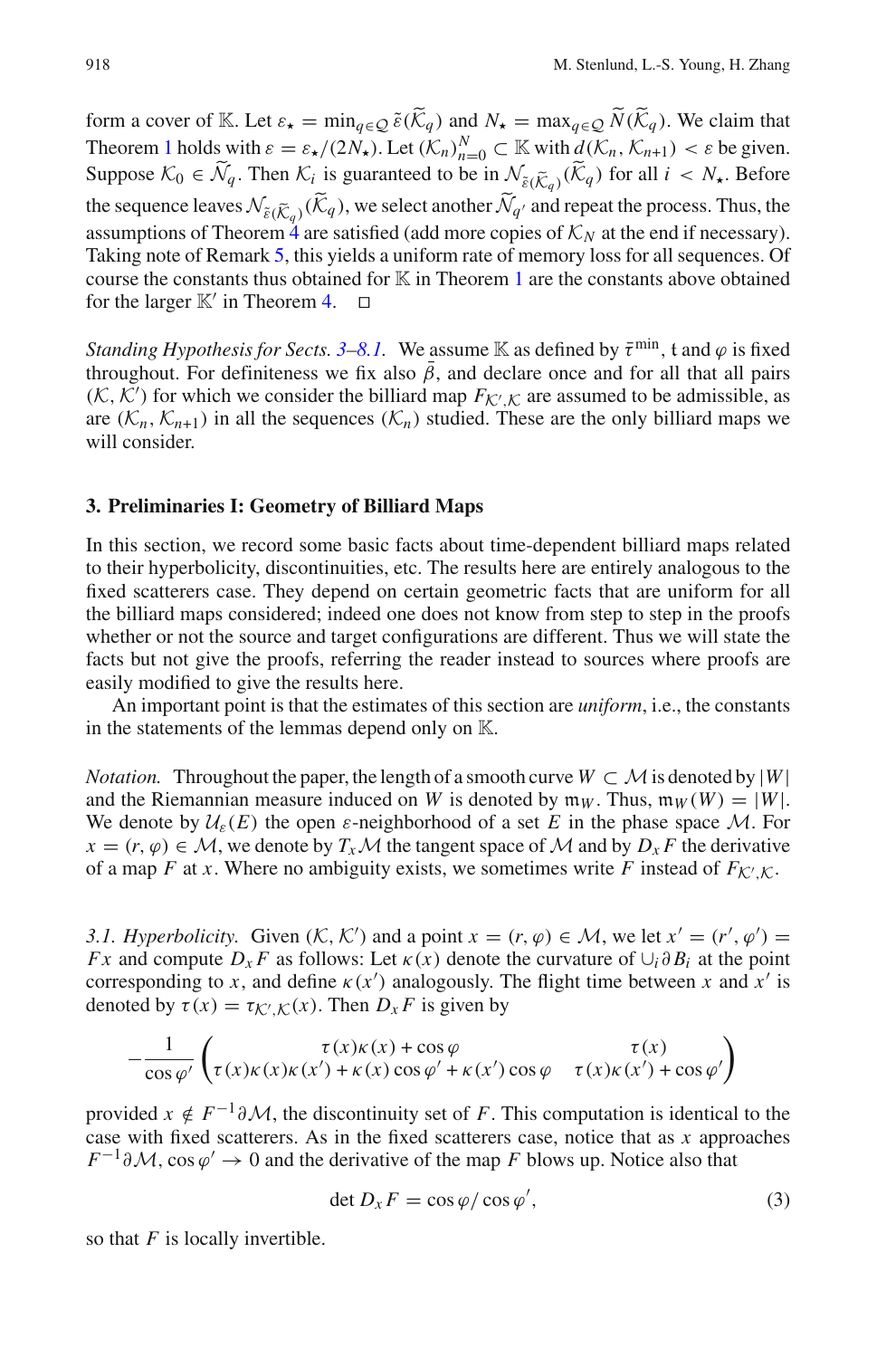The next result asserts the uniform hyperbolicity of *F* for orbits that do not meet  $F^{-1}\partial M$ . Let  $\kappa^{\min}$  and  $\kappa^{\max}$  denote the minimum and maximum curvature of the boundaries of the scatterers *Bi* .

<span id="page-10-0"></span>**Lemma 6** (Invariant cones)*. The unstable cones*

$$
\mathcal{C}_x^u = \{(\mathrm{d}r, \mathrm{d}\varphi) \in T_x \mathcal{M} : \kappa^{\min} \leq \mathrm{d}\varphi/\mathrm{d}r \leq \kappa^{\max} + 2/\overline{\tau}^{\min}\}, \quad x \in \mathcal{M},
$$

*are*  $D_x F$ -invariant for all pairs  $(K, K')$ , i.e.,  $D_x F(C_x^u) \subset C_{Fx}^u$  for all  $x \notin F^{-1}\partial \mathcal{M}$ , and *there exist uniform constants*  $\hat{c} > 0$  *and*  $\Lambda > 1$  *such that for every*  $(\mathcal{K}_n)_{n=0}^N$ ,

$$
||D_x \mathcal{F}_n v|| \ge \hat{c} \Lambda^n ||v|| \tag{4}
$$

<span id="page-10-1"></span>*for all n* ∈ {1, ..., *N*},  $v \in C_x^u$ , and  $x \notin \bigcup_{m=1}^N (\mathcal{F}_m)^{-1} \partial \mathcal{M}$ . *Similarly, the stable cones*

$$
\mathcal{C}_x^s = \{(\mathrm{d}r, \mathrm{d}\varphi) \in T_x \mathcal{M} : -\kappa^{\max} - 2/\bar{\tau}^{\min} \leq \mathrm{d}\varphi/\mathrm{d}r \leq -\kappa^{\min}\}\
$$

*are*  $(D_x F)^{-1}$ *-invariant for all*  $(K, K')$ *, i.e.,*  $(D_x F)^{-1}C_{Fx}^s \subset C_x^s$  *for all*  $x \notin \partial M$  ∪ *<i>F*<sup>−1</sup>∂*M,* and for every  $(K_n)_{n=0}^N$ ,

$$
||(D_x\mathcal{F}_n)^{-1}v|| \geq \hat{c}\Lambda^n ||v||
$$

for all 
$$
n \in \{1, ..., N\}
$$
,  $v \in C^s_{\mathcal{F}_n x}$ , and  $x \notin \partial \mathcal{M} \cup \bigcup_{m=1}^N (\mathcal{F}_m)^{-1} \partial \mathcal{M}$ .

Notice that the cones here can be chosen independently of *x* and of the scatterer configurations involved. The proof follows verbatim that of the fixed scatterers case; see [\[10](#page-46-4)].

Following convention, we introduce for purposes of controlling distortion (see Lemma [9\)](#page-12-0) the homogeneity strips

$$
\mathbb{H}_k = \{ (r, \varphi) \in \mathcal{M} : \pi/2 - k^{-2} < \varphi \le \pi/2 - (k+1)^{-2} \},
$$
\n
$$
\mathbb{H}_{-k} = \{ (r, \varphi) \in \mathcal{M} : -\pi/2 + (k+1)^{-2} \le \varphi < -\pi/2 + k^{-2} \}
$$

for all integers  $k \geq k_0$ , where  $k_0$  is a sufficiently large uniform constant. It follows, for example, that for each *k*,  $D_x F$  is uniformly bounded for  $x \in F^{-1}(\mathbb{H}_{-k} \cup \mathbb{H}_k)$ , as

$$
C_{\cos}^{-1}k^{-2} \le \cos \varphi' \le C_{\cos}k^{-2}
$$
 (5)

<span id="page-10-2"></span>for a constant  $C_{\text{cos}} > 0$ . We will also use the notation

$$
\mathbb{H}_0 = \{ (r, \varphi) \in \mathcal{M} : -\pi/2 + k_0^2 \leq \varphi \leq \pi/2 - k_0^{-2} \}.
$$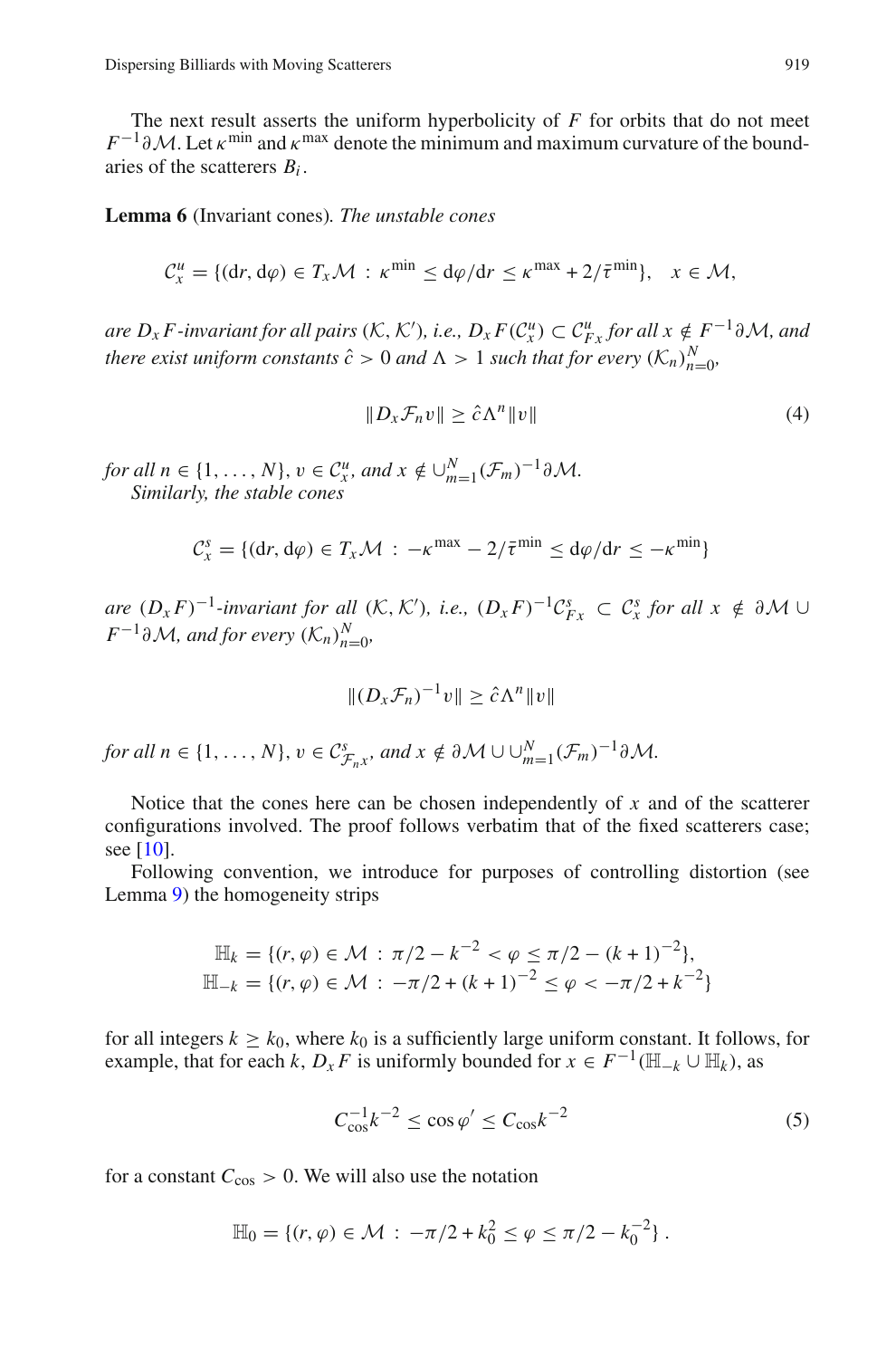<span id="page-11-1"></span>3.2. Discontinuity sets and homogeneous components. For each  $(K, K')$ , the singularity set  $(F_{\mathcal{K}',\mathcal{K}})^{-1}\partial\mathcal{M}$  has similar geometry as in the case  $\mathcal{K}' = \mathcal{K}$ . In particular, it is the union of finitely many  $C^2$ -smooth curves which are negatively sloped, and there are uniform bounds depending only on  $K$  for the number of smooth segments (as follows from [\(1\)](#page-5-2)) and their derivatives. One of the geometric facts, true for fixed scatterers as for the time-dependent case, that will be useful later is the following: Through every point in  $F^{-1}\partial\mathcal{M}$ , there is a continuous path in  $F^{-1}\partial\mathcal{M}$  that goes monotonically in  $\varphi$  from one component of ∂*M* to the other.

In our proofs it will be necessary to know that the structure of the singularity set varies in a controlled way with changing configurations. Let us denote

$$
\mathcal{S}_{\mathcal{K}',\mathcal{K}} = \partial \mathcal{M} \cup (F_{\mathcal{K}',\mathcal{K}})^{-1} \partial \mathcal{M}.
$$

If *K* and *K'* are small perturbations of  $\widetilde{K}$ , then  $S_{K'/K}$  is contained in a small neighborhood of  $S_{\tilde{\mathcal{K}}, \tilde{\mathcal{K}}}$  (albeit the topology of  $S_{\mathcal{K}',\mathcal{K}}$  may be slightly different from that of  $S_{\tilde{\mathcal{K}}, \tilde{\mathcal{K}}}$ ). A proof of the following result, which suffices for our purposes, is given in the Appendix

<span id="page-11-3"></span>**Lemma 7.** *Given a configuration*  $\widetilde{K}$  ∈  $\mathbb{K}$  *and a compact subset*  $E \subset M \setminus S_{\widetilde{K}, \widetilde{K}}$ *, there exists*  $\delta > 0$  *such that the map*  $(x, \mathcal{K}, \mathcal{K}') \mapsto F_{\mathcal{K}',\mathcal{K}}(x)$  *is uniformly continuous on*  $E \times N_8(\widetilde{\mathcal{K}}) \times N_8(\widetilde{\mathcal{K}})$ .

While  $F^{-1}\partial M$  is the genuine discontinuity set for *F*, for purposes of distortion control one often treats the preimages of homogeneity lines as though they were discontinuity curves also. We introduce the following language: A set  $E \subset M$  is said to be *homogeneous* if it is completely contained in a connected component of one of the  $\mathbb{H}_k$ ,  $|k| \geq k_0$  or  $k = 0$ . Let  $E \subset \mathcal{M}$  be a homogeneous set. Then  $F(E)$  may have more than one connected component. We further subdivide each connected component into maximal homogeneous subsets and call these the *homogeneous components of F*(*E*). For  $n \geq 2$ , the *homogeneous components of*  $\mathcal{F}_n(E)$  are defined inductively: Suppose *E*<sub>*n*−1,*i*</sub>, *i* ∈ *I*<sub>*n*−1</sub>, are the homogeneous components of  $\mathcal{F}_{n-1}(E)$ , for some index set *I*<sub>*n*−1</sub> which is at most countable. For each  $i \in I_{n-1}$ , the set  $E_{n-1,i}$  is a homogeneous set, and we can thus define the homogeneous components of the single-step image  $F_n(E_{n-1,i})$ as above. The subsets so obtained, for all  $i \in I_{n-1}$ , are the homogeneous components of  $\mathcal{F}_n(E)$ . Let  $E_{n,i}^- = E \cap \mathcal{F}_n^{-1}(E_{n,i})$ . We call  $\{E_{n,i}^-\}$  *the canonical n-step subdivision of E*, leaving the dependence on the sequence implicit when there is no ambiguity.

For  $x, y \in M$ , we define the *separation time*  $s(x, y)$  to be the smallest  $n \geq 0$  for which  $\mathcal{F}_n x$  and  $\mathcal{F}_n y$  belong in different strips  $\mathbb{H}_k$  or in different connected components of *M*. Observe that this definition is  $(K_n)$ -dependent.

<span id="page-11-2"></span>*3.3. Unstable curves.* A connected  $C^2$ -smooth curve  $W \subset M$  is called an *unstable curve* if  $T_xW \subset C_x^u$  for every  $x \in W$ . It follows from the invariant cones condition that the image of an unstable curve under  $\mathcal{F}_n$  is a union of unstable curves. Our unstable curves will be parametrized by *r*: for a curve *W*, we write  $\varphi = \varphi_W(r)$ .

For an unstable curve *W*, define  $\hat{\kappa}_W = \sup_W |d^2\varphi_W/dr^2|$ .

<span id="page-11-0"></span>**Lemma 8.** *There exist uniform constants*  $C_c > 0$  *and*  $\vartheta_c \in (0, 1)$  *such that the following holds. Let W and FnW be unstable curves. Then*

$$
\hat{\kappa}_{\mathcal{F}_n W} \leq \frac{C_{\rm c}}{2} (1 + \vartheta_{\rm c}^n \hat{\kappa}_W).
$$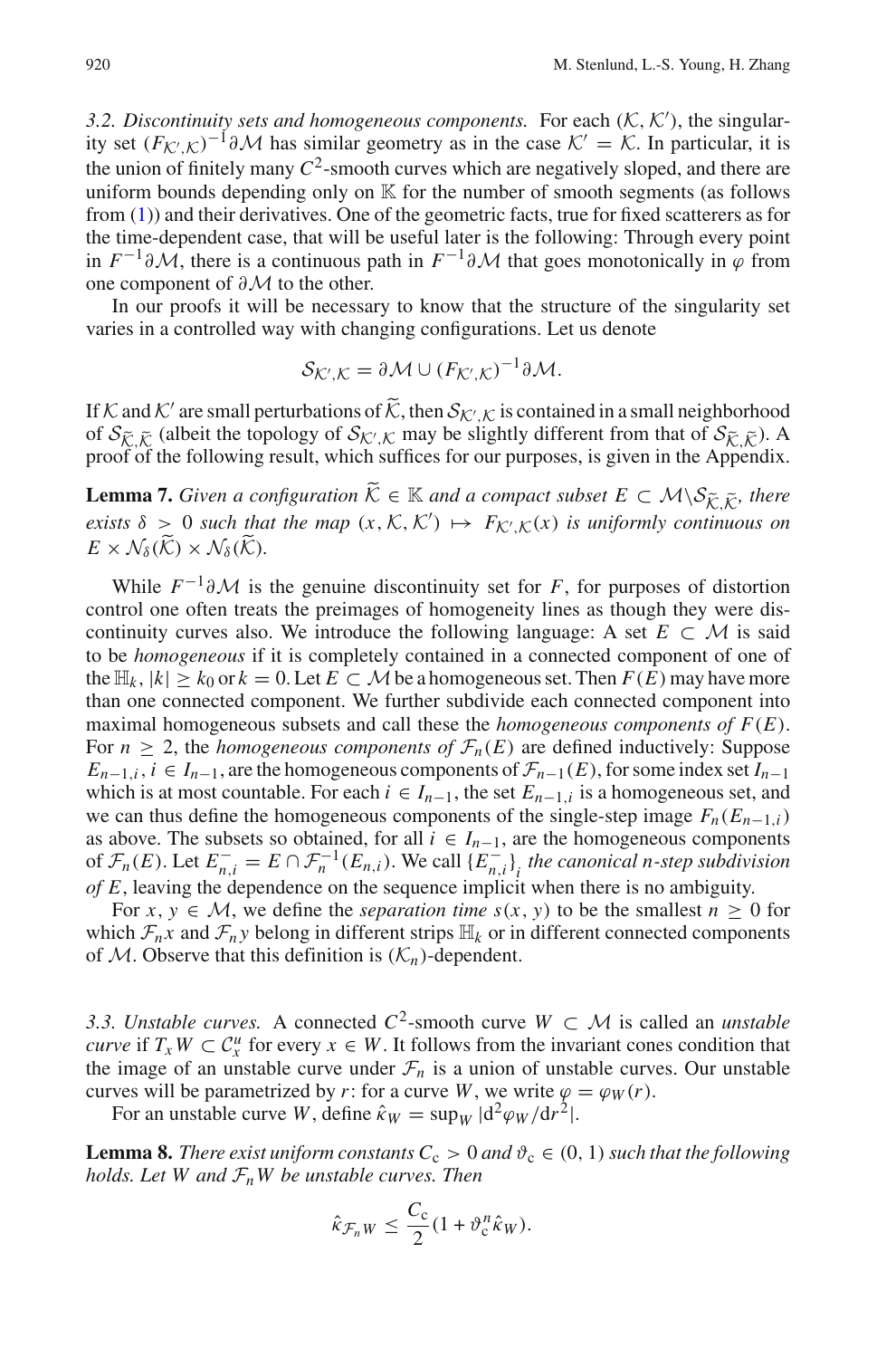We call an unstable curve *W regular* if it is homogeneous and satisfies the curvature bound  $\hat{\kappa}_W \leq C_c$ . Thus for any unstable curve *W*, all homogeneous components of  $\mathcal{F}_n(W)$  are regular for large enough *n*.

Given a smooth curve  $W \subset M$ , define

$$
\mathcal{J}_W \mathcal{F}_n(x) = ||D_x \mathcal{F}_n v|| / ||v||
$$

<span id="page-12-0"></span>for any nonzero vector  $v \in T_xW$ . In other words,  $\mathcal{J}_W\mathcal{F}_n$  is the Jacobian of the restriction  $\mathcal{F}_n|_W$ .

**Lemma 9** (Distortion bound). *There exist uniform constants*  $C'_d > 0$  *and*  $C_d > 0$  *such that the following holds. Given*  $(K_n)_{n=0}^N$ , if  $\mathcal{F}_nW$  is a homogeneous unstable curve for  $0 \leq n \leq N$ , then

$$
C_d^{-1} \le e^{-C_d' |\mathcal{F}_n W|^{1/3}} \le \frac{\mathcal{J}_W \mathcal{F}_n(x)}{\mathcal{J}_W \mathcal{F}_n(y)} \le e^{C_d' |\mathcal{F}_n W|^{1/3}} \le C_d \tag{6}
$$

<span id="page-12-3"></span>*for every pair x, y*  $\in$  *W* and  $0 \le n \le N$ .

<span id="page-12-1"></span>Finally, we state a result which asserts that very short homogeneous curves cannot acquire lengths of order one arbitrarily fast, in spite of the fact that the local expansion factor is unbounded.

**Lemma 10.** *There exists a uniform constant*  $C_e \geq 1$  *such that* 

$$
|\mathcal{F}_n W| \leq C_e |W|^{1/2^n},
$$

*if* W is an unstable curve and  $\mathcal{F}_m$ W is homogeneous for  $0 \leq m < n$ .

The proofs of these results also follow closely those for the fixed scatterers case. For Lemma [8,](#page-11-0) see [\[8\]](#page-45-0). For Lemmas [9](#page-12-0) and [10,](#page-12-1) see [\[10\]](#page-46-4). (Lemma [10](#page-12-1) follows readily by iterating the corresponding one-step bound.)

<span id="page-12-4"></span>*3.4. Local stable manifolds.* Given  $(K_n)_{n>0}$ , a connected smooth curve *W* is called a *homogeneous local stable manifold*, or simply *local stable manifold*, if the following hold for every  $n \geq 0$ :

- (i)  $\mathcal{F}_n W$  is connected and homogeneous, and
- (ii)  $T_x(\mathcal{F}_n W) \subset \mathcal{C}_x^s$  for every  $x \in \mathcal{F}_n W$ .

It follows from Lemma [6](#page-10-0) that local stable manifolds are exponentially contracted under  $\mathcal{F}_n$ . We stress that unlike unstable curves, the definition of local stable manifolds depends strongly on the infinite sequence of billiard maps defined by  $(K_n)_{n>0}$ .

<span id="page-12-2"></span>For  $x \in M$ , let  $W^s(x)$  denote the maximal local stable manifold through x if one exists. An important result is the *absolute continuity of local stable manifolds*. Let two unstable curves  $W^1$  and  $W^2$  be given. Denote  $W^i_{\star} = \{x \in W^i : W^s(x) \cap W^{3-i} \neq 0\}$ for  $i = 1, 2$ . The map  $\mathbf{h} : W^1_* \to W^2_*$  such that  $\{\mathbf{h}(x)\} = W^s(x) \cap W^2$  for every  $x \in W^1_*$  is called the holonomy map. The Jacobian *J***h** of the holonomy is the Radon–Nikodym derivative of the pullback  $\mathbf{h}^{-1}(\mathfrak{m}_{W^2}|_{W^2_*})$  with respect to  $\mathfrak{m}_{W^1}$ . The following result gives a uniform bound on the Jacobian almost everywhere on  $W^1_{\star}$ .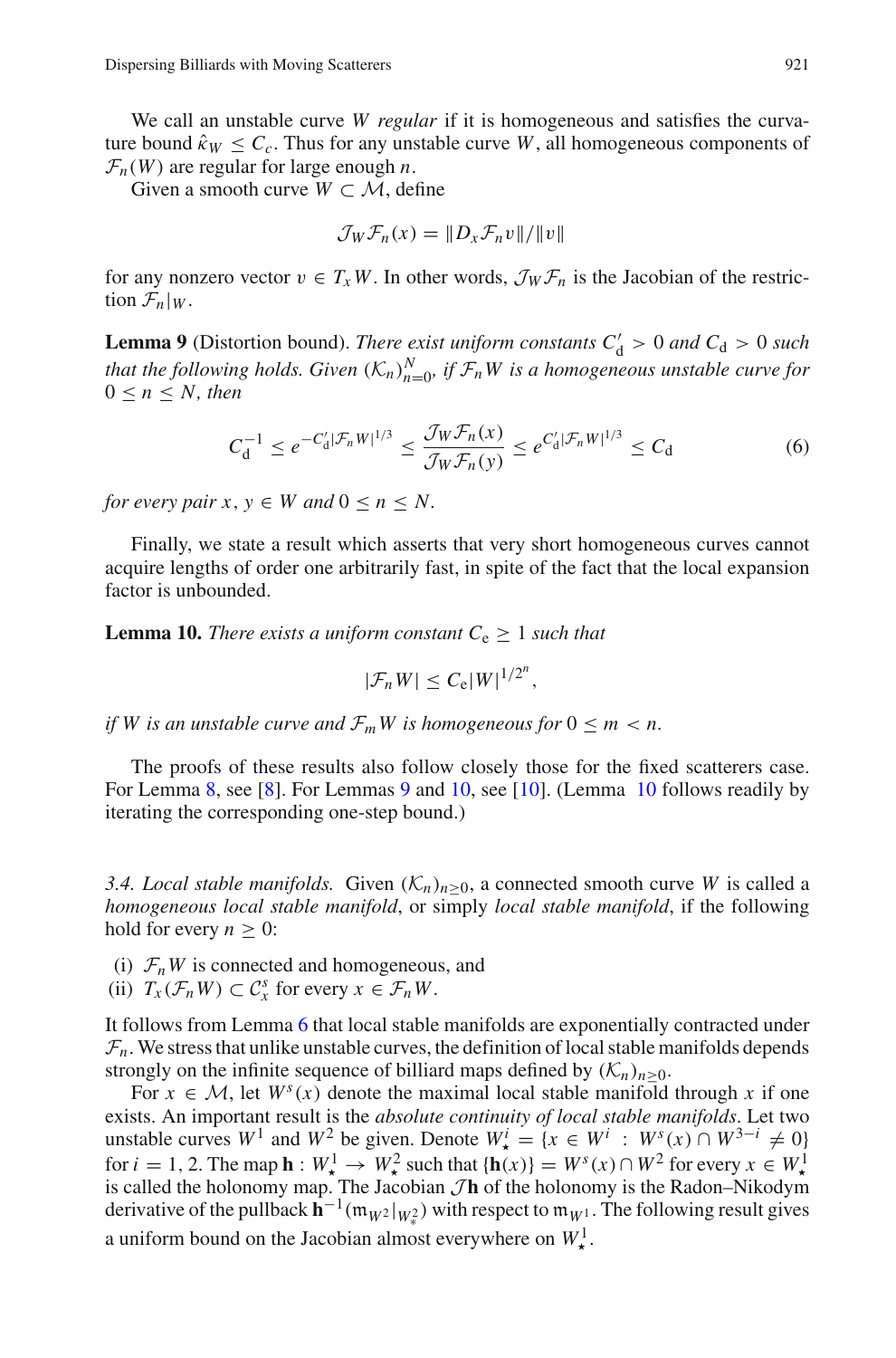**Lemma 11.** Let  $W^1$  and  $W^2$  be regular unstable curves. Suppose  $\mathbf{h}: W^1_{\star} \to W^2_{\star}$  is *defined on a positive*  $\mathfrak{m}_{W^1}$ *-measure set*  $W^1$ ,  $\subset W^1$ *. Then for*  $\mathfrak{m}_{W^1}$ *-almost every point*  $x \in W^1_\star,$ 

$$
\mathcal{J}\mathbf{h}(x) = \lim_{n \to \infty} \frac{\mathcal{J}_{W^1} \mathcal{F}_n(x)}{\mathcal{J}_{W^2} \mathcal{F}_n(\mathbf{h}(x))},\tag{7}
$$

<span id="page-13-1"></span>*where the limit exists and is positive with uniform bounds. In fact, there exist uniform constants*  $A_h > 0$  *and*  $C_h > 0$  *such that the following holds: If*  $\alpha(x)$  *denotes the difference between the slope of the tangent vector of*  $W<sup>1</sup>$  *at x and that of*  $W<sup>2</sup>$  *at* **h**(*x*)*, and if* δ(*x*) *is the distance between x and* **h**(*x*)*, then*

$$
A_{\mathbf{h}}^{-\alpha - \delta^{1/3}} \le \mathcal{J}\mathbf{h} \le A_{\mathbf{h}}^{\alpha + \delta^{1/3}} \tag{8}
$$

<span id="page-13-5"></span>*almost everywhere on*  $W^1_{\star}$ *. Moreover, with*  $\theta = \Lambda^{-1/6} \in (0, 1)$ *,* 

$$
|\mathcal{J}\mathbf{h}(x) - \mathcal{J}\mathbf{h}(y)| \le C_{\mathbf{h}} \theta^{s(x,y)} \tag{9}
$$

<span id="page-13-2"></span>*holds for all pairs*  $(x, y)$  *in*  $W^1_{\star}$ *, where s*( $x, y$ ) *is the separation time defined in Sect.* [3.2.](#page-11-1)

The proof of Lemma [11](#page-12-2) follows closely its counterpart for fixed configurations. The identity in  $(7)$  is standard for uniformly hyperbolic systems (see [\[1,](#page-45-7)[17\]](#page-46-1)), as is [\(9\)](#page-13-2), except for the use of separation time as a measure of distance in discontinuous systems; see [\[10](#page-46-4),[20\]](#page-46-2).

#### <span id="page-13-3"></span><span id="page-13-0"></span>**4. Preliminaries II: Evolution of Measured Unstable Curves**

*4.1. Growth of unstable curves.* Given a sequence  $(\mathcal{K}_m)$ , an unstable curve *W*, a point *x* ∈ *W*, and an integer *n* ≥ 0, we denote by  $r_{W,n}(x)$  the distance between  $\mathcal{F}_n x$  and the boundary of the homogeneous component of  $\mathcal{F}_nW$  containing  $\mathcal{F}_nx$ .

The following result, known as the Growth Lemma, is key in the analysis of billiard dynamics. It expresses the fact that the expansion of unstable curves dominates the cutting by <sup>∂</sup>*<sup>M</sup>* ∪ ∪|*k*|≥*k*<sup>0</sup> <sup>∂</sup>H*<sup>k</sup>* , in a uniform fashion for all sequences. The reason behind this fact is that unstable curves expand at a uniform *exponential* rate, whereas the cuts accumulate at tangential collisions. A short unstable curve can meet no more than  $t/\bar{\tau}^{\min}$ tangencies in a single time step (see  $(1)$ ), so the number of encountered tangencies grows polynomially with time until a characteristic length has been reached. The proof follows verbatim that in the fixed configuration case, see [\[10\]](#page-46-4).

<span id="page-13-4"></span>**Lemma 12** (Growth Lemma). There exist uniform constants  $C_{gr} > 0$  and  $\vartheta \in (0, 1)$ *such that, for all (finite or infinite) sequences*  $(K_n)_{n=0}^N$ , unstable curves W and  $0 \le n \le N$ *N:*

$$
\mathfrak{m}_W\{r_{W,n} < \varepsilon\} \leq C_{\rm gr}(\vartheta^n + |W|)\varepsilon.
$$

This lemma has the following interpretation: It gives no information for small *n* when |*W*| is small. For *n* large enough, such as  $n \geq |\log |W|| / |\log \vartheta|$ , one has  $m_W\{rw, n \leq \vartheta\}$  $\varepsilon$   $\leq$  2*C*<sub>or</sub> $\varepsilon$ |*W*|. In other words, after a sufficiently long time *n* (depending on the initial curve *W*), *the majority* of points in *W* have their images in homogeneous components of  $\mathcal{F}_n$ *W* that are longer than  $1/(2C_{gr})$ , and the family of points belonging to shorter ones has a linearly decreasing tail.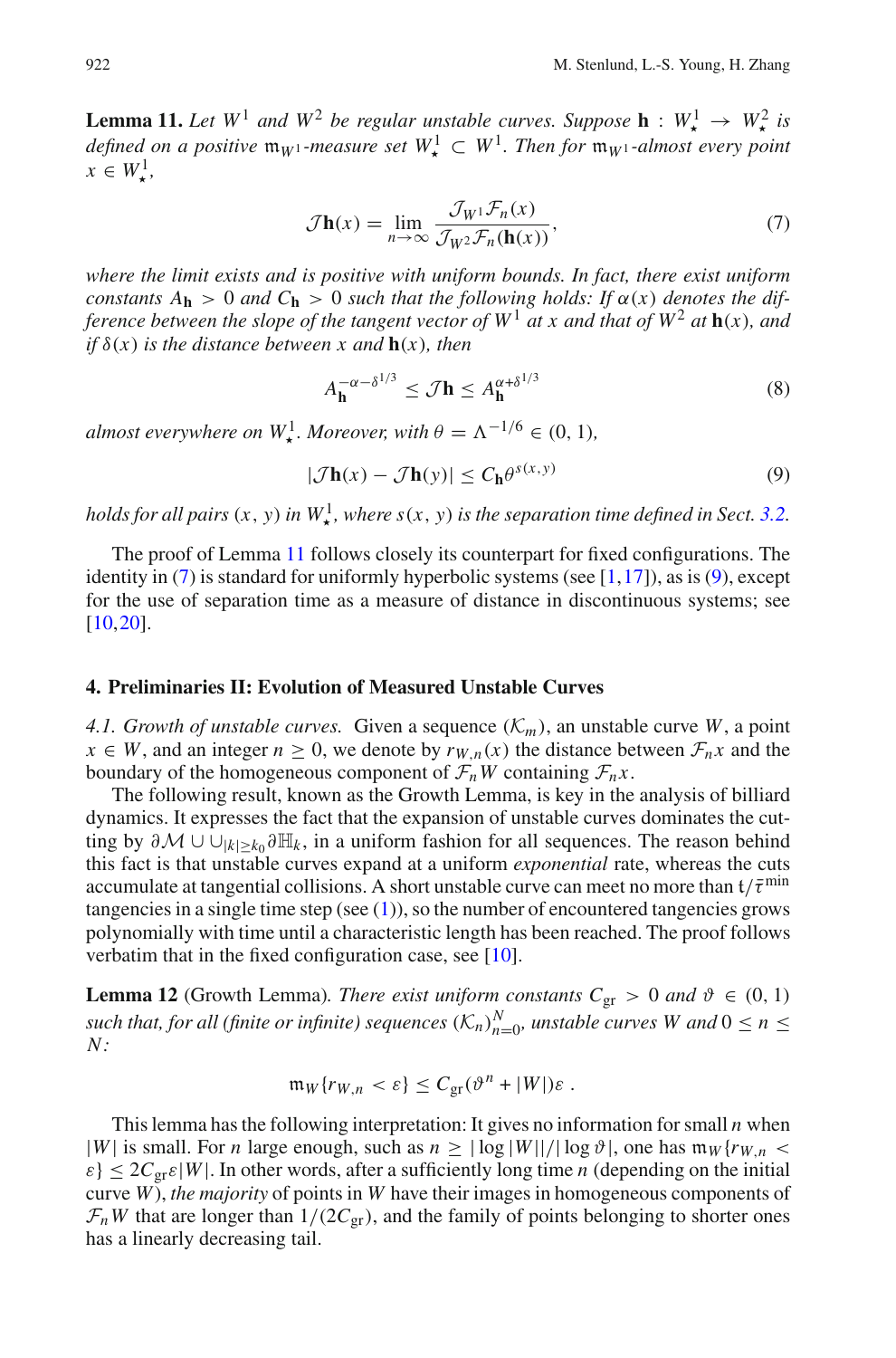<span id="page-14-4"></span>*4.2. Measured unstable curves.* A *measured unstable curve* is a pair (*W*,ν), where *W* is an unstable curve and  $\nu$  is a finite Borel measure supported on it. Given a sequence  $(K_n)_{n=0}^{\infty}$  and a measured unstable curve  $(W, v)$  with density  $\rho = dv/dm_W$ , we are interested in the following dynamical Hölder condition of log  $\rho$ : For  $n \ge 1$ , let  $\{W_{n,i}^{-}\}_{i,j \in \mathbb{N}}$ be the canonical *n*-step subdivision of *W* as defined in Sect. [3.2.](#page-11-1)

<span id="page-14-0"></span>**Lemma 13.** *There exists a constant*  $C'_r > 0$  *for which the following holds: Suppose*  $\rho$  *is a density on an unstable curve W satisfying*  $|\log \rho(x) - \log \rho(y)| \leq C \theta^{s(x,y)}$ *for all x, y*  $\in$  *W. Then, for any homogeneous component*  $W_{n,i}$ *, the density*  $\rho_{n,i}$  *of the*  $push\text{-}forward\ of\ \nu|_{W_{n,i}}\ by\ the\ (invertible)\ map\ \mathcal{F}_n|_{W_{n,i}^-}\ satisfies$ 

$$
|\log \rho_{n,i}(x) - \log \rho_{n,i}(y)| \leq \left(\frac{C'_r}{2} + \left(C - \frac{C'_r}{2}\right)\theta^n\right)\theta^{s(x,y)}\tag{10}
$$

<span id="page-14-2"></span>*for all*  $x, y \in W_n$ *i*.

Here  $\theta$  is as in Lemma [11.](#page-12-2) We fix  $C_r \ge \max\{C'_r, C_h, 2\}$ , where  $C_h$  is also introduced in Lemma [11,](#page-12-2) and say a measure ν supported on an unstable curve *W* is *regular* if it is absolutely continuous with respect to  $m_W$  and its density  $\rho$  satisfies

$$
|\log \rho(x) - \log \rho(y)| \le C_r \theta^{s(x, y)}
$$
\n(11)

<span id="page-14-3"></span>for all  $x, y \in W$ . As with  $s(\cdot, \cdot)$ , the regularity of  $\nu$  is  $(\mathcal{K}_n)$ -dependent. Notice that under this definition, if a measure on *W* is regular, then so are its forward images. More precisely, in the notation of Lemma [13,](#page-14-0) if  $\rho$  is regular, then so is each  $\rho_{n,i}$ . We also say the pair  $(W, v)$  is *regular* if both the unstable curve *W* and the measure *v* are regular.

<span id="page-14-5"></span>*Remark 14.* The separation time  $s(x, y)$  is connected to the Euclidean distance  $d_M(x, y)$ in the following way. If *x* and *y* are connected by an unstable curve *W*, then  $|\mathcal{F}_nW| \ge$  $\hat{c}\Lambda^{n}|W|\geq \hat{c}\Lambda^{n}d_{\mathcal{M}}(x, y)$  for  $0 \leq n < s(x, y)$ . Since  $\mathcal{F}_{s(x, y)-1}W$  is a homogeneous unstable curve, its length is uniformly bounded above. Thus,

$$
d_{\mathcal{M}}(x, y) \le C_s \Lambda^{-s(x, y)} = C_s \theta^{6s(x, y)}
$$
\n(12)

<span id="page-14-1"></span>for a uniform constant  $C_s > 0$ . In particular, if  $\rho$  is a nonnegative density on an unstable curve *W* such that log  $\rho$  is Hölder continuous with exponent 1/6 and constant  $C_rC_s^{-1/6}$ , then ρ is regular with respect to *any configuration sequence*.

*Proof of Lemma [13.](#page-14-0)* Consider  $n = 1$  and take two points *x*, *y* on one of the homogeneous components *W*<sub>1,*i*</sub>. Let the corresponding preimages be  $x_{-1}$ ,  $y_{-1}$ . Since  $s(x_{-1}, y_{-1})$  =  $s(x, y) + 1$ , the bound [\(6\)](#page-12-3) yields

$$
|\log \rho_{1,i}(x) - \log \rho_{1,i}(y)| \le \left| \log \frac{\rho(x_{-1})}{\mathcal{J}_W F_1(x_{-1})} - \log \frac{\rho(y_{-1})}{\mathcal{J}_W F_1(y_{-1})} \right|
$$
  

$$
\le |\log \rho(x_{-1}) - \log \rho(y_{-1})|
$$
  

$$
+ |\log \mathcal{J}_W F_1(x_{-1}) - \log \mathcal{J}_W F_1(y_{-1})|
$$
  

$$
\le C\theta^{s(x,y)+1} + C'_d |W_{1,i}(x,y)|^{1/3},
$$

where  $|W_{1,i}(x, y)|$  is the length of the segment of the unstable curve  $W_{1,i}$  connecting *x* and *y*. Because of the unstable cones, the latter is uniformly proportional to the distance  $d_{\mathcal{M}}(x, y)$  of *x* and *y*. Recalling [\(12\)](#page-14-1), we thus get  $C'_d |W_{1,i}(x, y)|^{1/3} \le C''_d \theta^{2s(x, y)} \le C''_d \theta^{2s(x, y)}$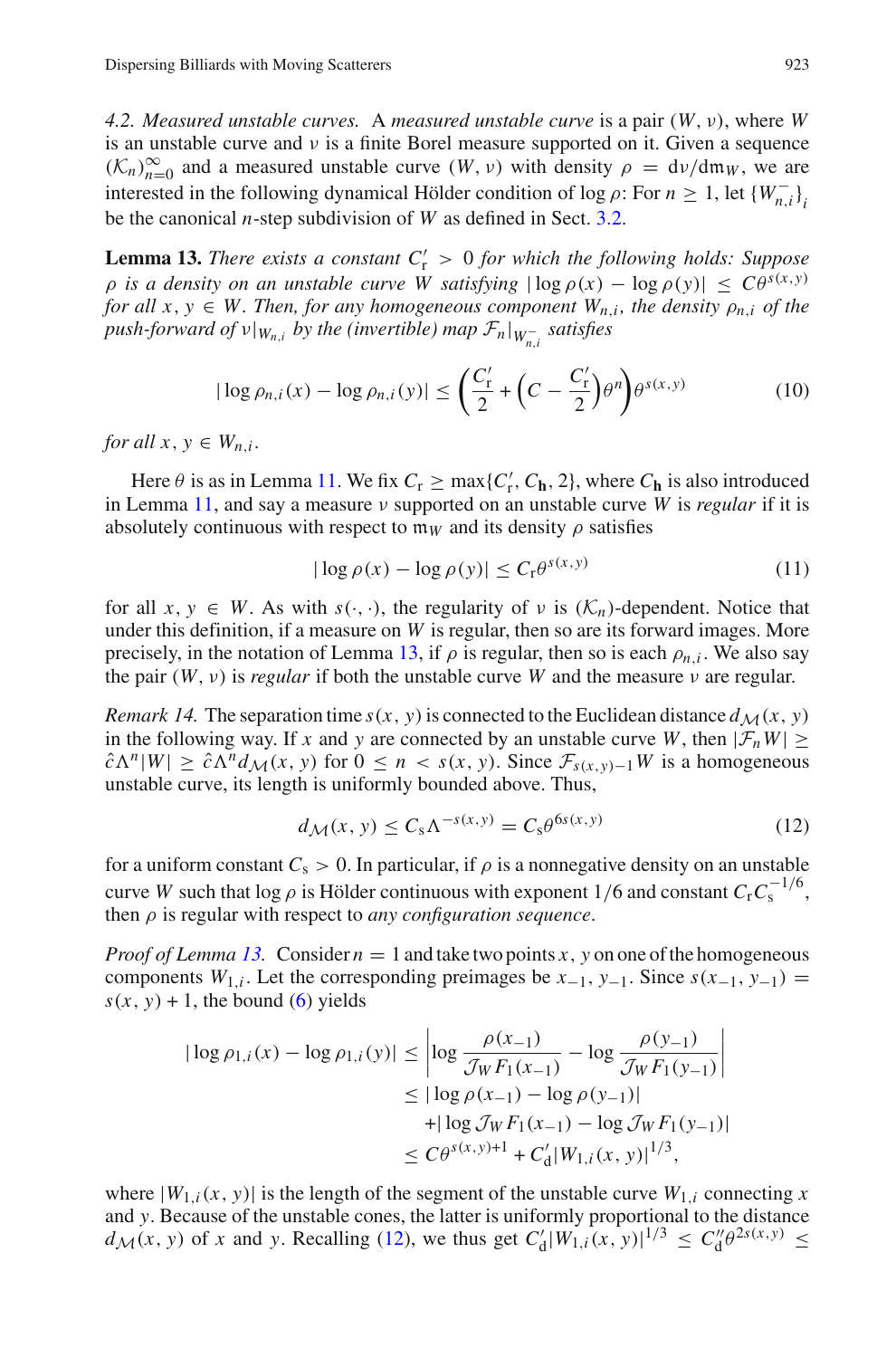$C''_d \theta^{s(x,y)}$  for another uniform constant  $C''_d > 0$ . Let us now pick any  $C_r$  such that  $C_r \geq 2C_d''/(1-\theta)$ . For then  $C_r\theta + C_d'' \leq \frac{1+\theta}{2}C_r$ , and we have  $|\log \rho_{1,i}(x) - \log \rho_{1,i}(y)| \leq$  $C'\theta^{s(x,y)}$  with

<span id="page-15-0"></span>
$$
C' \le C\theta + C_d'' = (C - C_r)\theta + (C_r\theta + C_d'') \le (C - C_r)\theta + \frac{1+\theta}{2}C_r = C\theta + \frac{1-\theta}{2}C_r.
$$
\n(13)

We may iterate [\(13\)](#page-15-0) inductively, observing that at each step the constant *C* obtained at the previous step is contracted by a factor of  $\theta$  towards  $\frac{1-\theta}{2}C_r$ . It is now a simple task to obtain [\(10\)](#page-14-2). The constant  $C_r$  was chosen so that the image of a regular density is regular and the image of a non-regular density will become regular in finitely many steps.  $\Box$ 

<span id="page-15-2"></span>The following extension property of  $(11)$  will be necessary. We give a proof in the Appendix.

**Lemma 15.** Suppose  $W_{\tau}$  is a closed subset of an unstable curve W, and that  $W_{\tau}$  includes *the endpoints of W. Assume that the function*  $\rho$  *is defined on*  $W_{\star}$  *and that there exists a constant*  $C > 0$  *such that*  $|\log \rho(x) - \log \rho(y)| \leq C\theta^{s(x,y)}$  *for every pair*  $(x, y)$  *in W. Then,* ρ *can be extended to all of W in such a way that the inequality involving* log  $\rho$  *above holds on W, the extension is piecewise constant,*  $\min_W \rho = \min_W \rho$ , and  $\max_W \rho = \max_{W_+} \rho$ .

<span id="page-15-1"></span>*4.3. Families of measured unstable curves.* Here we extend the idea of measured unstable curves to measured families of unstable stacks. We begin with the following definitions:

- (i) We call  $\bigcup_{\alpha \in E} W_{\alpha} \subset \mathcal{M}$  a *stack of unstable curves*, or simply an *unstable stack*, if  $E \subset \mathbb{R}$  is an open interval, each  $W_\alpha$  is an unstable curve, and there is a map  $\psi : [0, 1] \times E \rightarrow M$  which is a homeomorphism onto its image so that, for each  $\alpha \in E$ ,  $\psi([0, 1] \times {\alpha}) = W_\alpha$ .
- (ii) The unstable stack  $\bigcup_{\alpha \in E} W_{\alpha}$  is said to be *regular* if each  $W_{\alpha}$  is regular as an unstable curve.
- (iii) We call  $(\cup_{\alpha \in E} W_{\alpha}, \mu)$  a *measured unstable stack* if  $U = \cup_{\alpha \in E} W_{\alpha}$  is an unstable stack and  $\mu$  is a finite Borel measure on  $U$ .
- (iv) We say  $(\cup_{\alpha \in E} W_{\alpha}, \mu)$  is *regular* if (a) as a stack  $\cup_{\alpha \in E} W_{\alpha}$  is regular and (b) the conditional probability measures  $\mu_{\alpha}$  of  $\mu$  on  $W_{\alpha}$  are regular. More precisely,  $\{W_{\alpha}, \alpha \in E\}$ is a measurable partition of  $\bigcup_{\alpha \in E} W_{\alpha}$ , and  $\{\mu_{\alpha}\}\$ is a version of the disintegration of  $\mu$  with respect to this partition, that is to say, for any Borel set  $B \subset M$ , we have

$$
\mu(B) = \int_E \mu_\alpha(W_\alpha \cap B) \, dP(\alpha),
$$

where *P* is a finite Borel measure on *I*. The conditional measures  $\{\mu_{\alpha}\}\$  are unique up to a set of *P*-measure 0, and (b) requires that  $(W_\alpha, \mu_\alpha)$  be regular in the sense of Sect. [4.2](#page-14-4) for *P*-a.e. α.

Consider next a sequence  $(K_n)_{n=0}^{\infty}$  and a fixed  $n \geq 1$ . Denote by  $\mathcal{D}_{n,i}, i \geq 1$ , the countably many connected components of the set  $\mathcal{M}\setminus\cup_{1\leq m\leq n}(\mathcal{F}_m)^{-1}(\partial\mathcal{M}\cup$ ∪|*k*|≥*k*<sup>0</sup> ∂H*<sup>k</sup>* ). In analogy with unstable curves, we define the *canonical n-step subdivision* of a regular unstable stack  $\cup_{\alpha} W_{\alpha}$ : Let  $(n, i)$  be such that  $\cup_{\alpha} W_{\alpha} \cap \mathcal{D}_{n,i} \neq \emptyset$ , and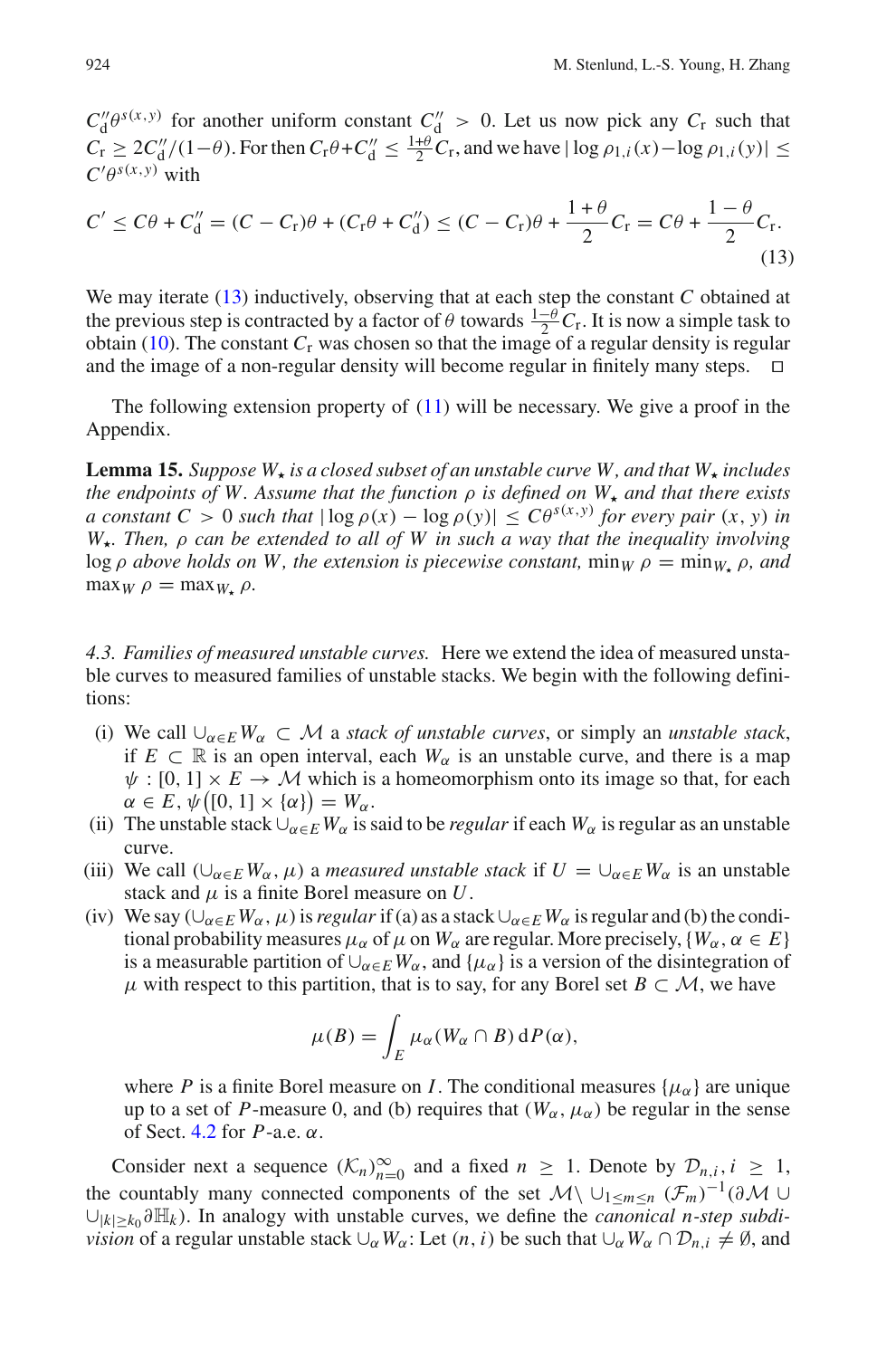

<span id="page-16-0"></span>**Fig. 3.** A schematic illustration of an unstable stack and its dynamics. The regular unstable curves on the right are the images of the horizontal lines under the homeomorphism  $\psi$ . The curves with negative slopes represent the countably many branches of the *n*-step singularity set  $\bigcup_{1 \le m \le n} (\mathcal{F}_m)^{-1}(\partial \mathcal{M} \cup \bigcup_{|k| > k_0} \partial \mathbb{H}_k).$ The canonical *n*-step subdivision of the unstable curves yields countably many unstable stacks

let  $E_{n,i} = \{ \alpha \in E : W_\alpha \cap \mathcal{D}_{n,i} \neq \emptyset \}$ . Pick one of the (finitely or countably many) components  $E_{n,i,j}$  of  $E_{n,i}$ .

We claim  $\bigcup_{\alpha \in E_{n,i}} (W_{\alpha} \cap \overline{\mathcal{D}}_{n,i})$  is an unstable stack, and define

$$
\psi_{n,i,j}:[0,1]\times E_{n,i,j}\rightarrow \cup_{\alpha\in E_{n,i,j}}W_{\alpha}\cap \mathcal{D}_{n,i}
$$

as follows: for  $\alpha \in E_{n,i}$ ,  $\psi_{n,i}|_{[0,1]\times\{\alpha\}}$  is equal to  $\psi|_{[0,1]\times\{\alpha\}}$  followed by a linear contraction from  $W_\alpha$  to  $W_\alpha \cap \overline{\mathcal{D}}_{n,i}$ . For this construction to work, it is imperative that  $W_\alpha \cap \mathcal{D}_{n,i}$  be connected, and that is true, for by definition,  $W_\alpha \cap \mathcal{D}_{n,i}$  is an element of the canonical *n*-step subdivision of  $W_\alpha$ . It is also clear that  $\cup_{\alpha \in E_{n,i,j}} \mathcal{F}_n(W_\alpha \cap \overline{\mathcal{D}}_{n,i})$  is an unstable stack, with the defining homeomorphism given by  $\mathcal{F}_n \circ \psi_{n,i,j}$ .

What we have argued in the last paragraph is that the  $\mathcal{F}_n$ -image of an unstable stack  $\cup_{\alpha} W_{\alpha}$  is the union of at most countably many unstable stacks. Similarly, the  $\mathcal{F}_n$ -image of a measured unstable stack is the union of measured unstable stacks, and by Lemmas [8](#page-11-0) and [13,](#page-14-0) regular measured unstable stacks are mapped to unions of regular measured unstable stacks (Fig. [3\)](#page-16-0).

The discussion above motivates the definition of *measured unstable families*, defined to be convex combinations of measured unstable stacks. That is to say, we have a countable collection of unstable stacks  $\cup_{\alpha \in E_i} W_{\alpha}^{(j)}$  parametrized by *j*, and a measure  $\mu =$  $\sum_{j} a^{(j)} \mu^{(j)}$  with the property that for each *j*,  $(\cup_{\alpha} W_{\alpha}^{(j)}, \mu^{(j)})$  is a measured unstable stack and  $\sum_{j} a^{(j)} = 1$ . We permit the stacks to overlap, i.e., for  $j \neq j'$ , we permit  $\cup_{\alpha} W_{\alpha}^{(j)}$  and  $\cup_{\alpha} W_{\alpha}^{(j')}$  to meet. This is natural because in the case of moving scatterers, the maps  $\mathcal{F}_n$  are not one-to-one; even if two stacks have disjoint supports, this property is not retained by the forward images. Regularity for measured unstable families is defined similarly. The idea of canonical *n*-step subdivision passes easily to measured unstable families, and we can sum up the discussion by saying that given  $(K_n)$ , push-forwards of measured unstable families are again measured unstable families, and regularity is preserved.

<span id="page-16-1"></span>So far, we have not discussed the lengths of the unstable curves in an unstable stack or family. Following [\[10\]](#page-46-4), we introduce, for a measured unstable family defined by  $(\cup_{\alpha} W_{\alpha}^{(j)}, \mu^{(j)})$  and  $\mu = \sum_{j} a^{(j)} \mu^{(j)}$ , the quantity

$$
\mathcal{Z} = \sum_{j} a^{(j)} \int_{\mathbb{R}} \frac{1}{|W_{\alpha}^{(j)}|} \, \mathrm{d}P^{(j)}(\alpha). \tag{14}
$$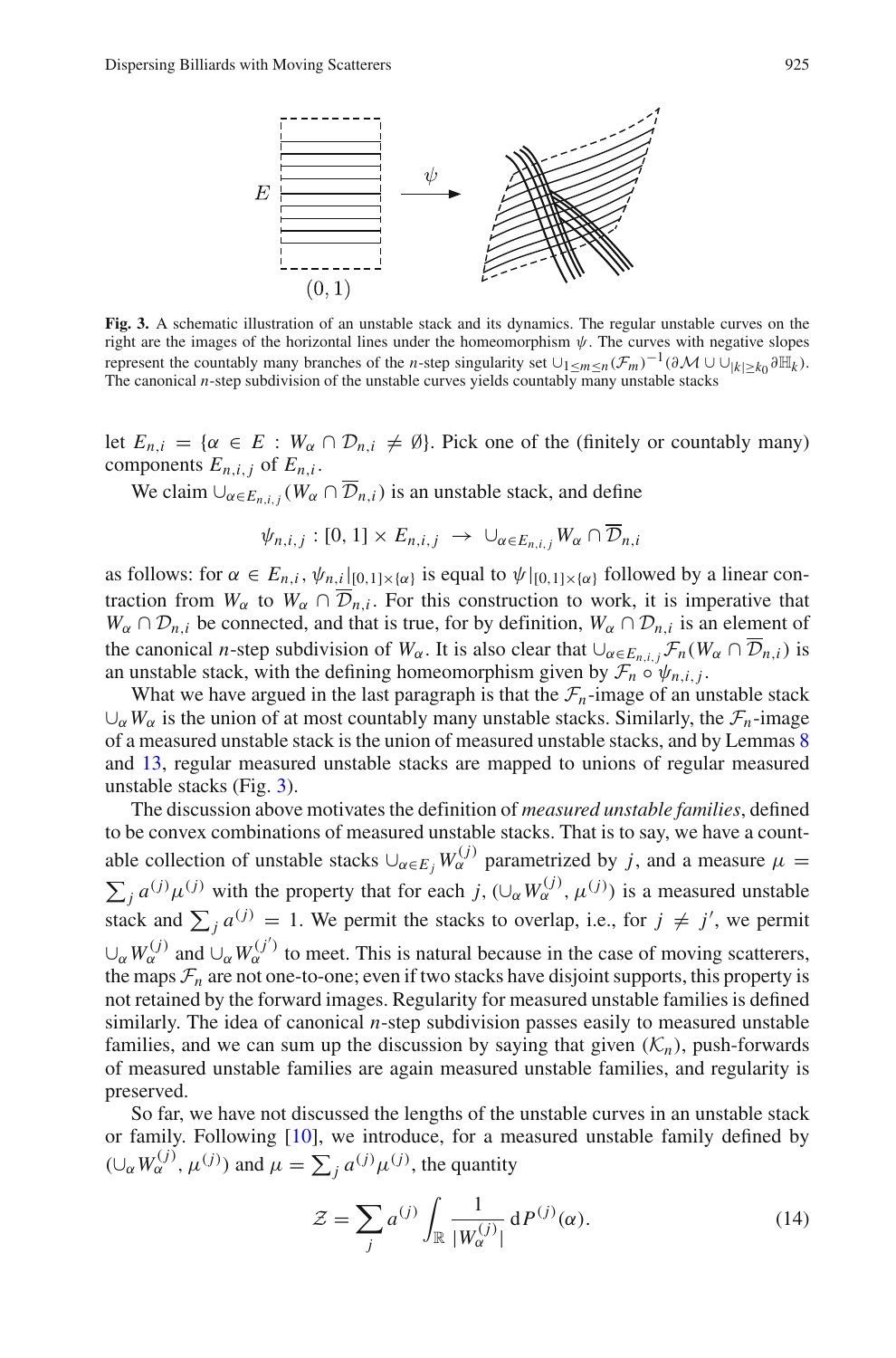Informally, the smaller the value of  $Z/\mu(M)$  the smaller the fraction of  $\mu$  supported on short unstable curves.

 $\sum_{k} a_{n,k} \mu_{n,k}$  of the canonical *n*-step subdivision of  $\mu$  discussed earlier. We have the For  $\mu$  as above, let  $\mathcal{Z}_n$  denote the quantity corresponding to  $\mathcal Z$  for the push-forward following control on  $\mathcal{Z}_n$ :

<span id="page-17-2"></span><span id="page-17-1"></span>**Lemma 16.** *There exist uniform constants*  $C_p > 1$  *and*  $\vartheta_p \in (0, 1)$  *such that* 

$$
\frac{\mathcal{Z}_n}{\mu(\mathcal{M})} \le \frac{C_p}{2} \left( 1 + \vartheta_p^n \frac{\mathcal{Z}}{\mu(\mathcal{M})} \right) \tag{15}
$$

*holds true for any regular measured unstable family.*

This result can be interpreted as saying that given an initial measure  $\mu$  which has a high fraction of its mass supported on short unstable curves — yielding a large value of  $Z/\mu(M)$  — the mass gets quickly redistributed by the dynamics to the longer homogeneous components of the image measures, so that  $\mathcal{Z}_n/\mu(\mathcal{M})$  decreases exponentially, until a level safely below  $C_p$  is reached. As regular densities remain regular (Lemma [13\)](#page-14-0), and as the supremum and the infimum of a regular density are uniformly proportional, Lemma [16](#page-17-1) is a direct consequence of the Growth Lemma; see above. See [\[10\]](#page-46-4) for the fixed configuration case; the time-dependent case is analogous.

<span id="page-17-4"></span>**Definition 17.** A regular measured unstable family is called **proper** if  $Z < C_p\mu(M)$ .

Notice that  $\mathcal{Z} < C_p \mu(\mathcal{M})$  implies, by Markov's inequality and  $\sum_j a^{(j)} P^{(j)}(\mathbb{R}) =$  $\mu(\mathcal{M})$ , that

$$
\sum_{j} a^{(j)} P^{(j)} \Big\{ \alpha \in \mathbb{R} : |W_{\alpha}^{(j)}| \ge (2C_{p})^{-1} \Big\} \ge \frac{1}{2} \mu(\mathcal{M}). \tag{16}
$$

In other words, if  $\mu$  is proper, then at least half of it is supported on unstable curves of length  $\geq (2C_p)^{-1}$ . Notice also that for any measured unstable family with  $\mathcal{Z} < \infty$ , Lemma [16](#page-17-1) shows that the push-forward of such a family will eventually become proper. Starting from a proper family, it is possible that  $\mathcal{Z}_n \geq C_p \mu(\mathcal{M})$  for a finite number of steps; however,  $(15)$  implies that there exists a uniform constant  $n<sub>p</sub>$  such that  $\mathcal{Z}_n < C_p \mu(\mathcal{M})$  for all  $n \geq n_p$ .

<span id="page-17-3"></span>*Remark 18.* The results of Sects. [4.1–](#page-13-3)[4.3](#page-15-1) can be summarized as follows:

- (i) The  $\mathcal{F}_n$ -image of an unstable stack is the union of at most countably many such stacks.
- (ii) Regular measured unstable stacks are mapped to unions of the same, and
- (iii) the  $\mathcal{F}_n$ -image of a proper measured unstable family is proper for  $n \geq n_p$ .

<span id="page-17-0"></span>*4.4. Statements of Theorems 1'–2' and 4'.* We are finally ready to give a precise statement of Theorem 1', which permits more general initial distributions than Theorem [1](#page-5-0) as stated in Sect. [2.2.](#page-5-3)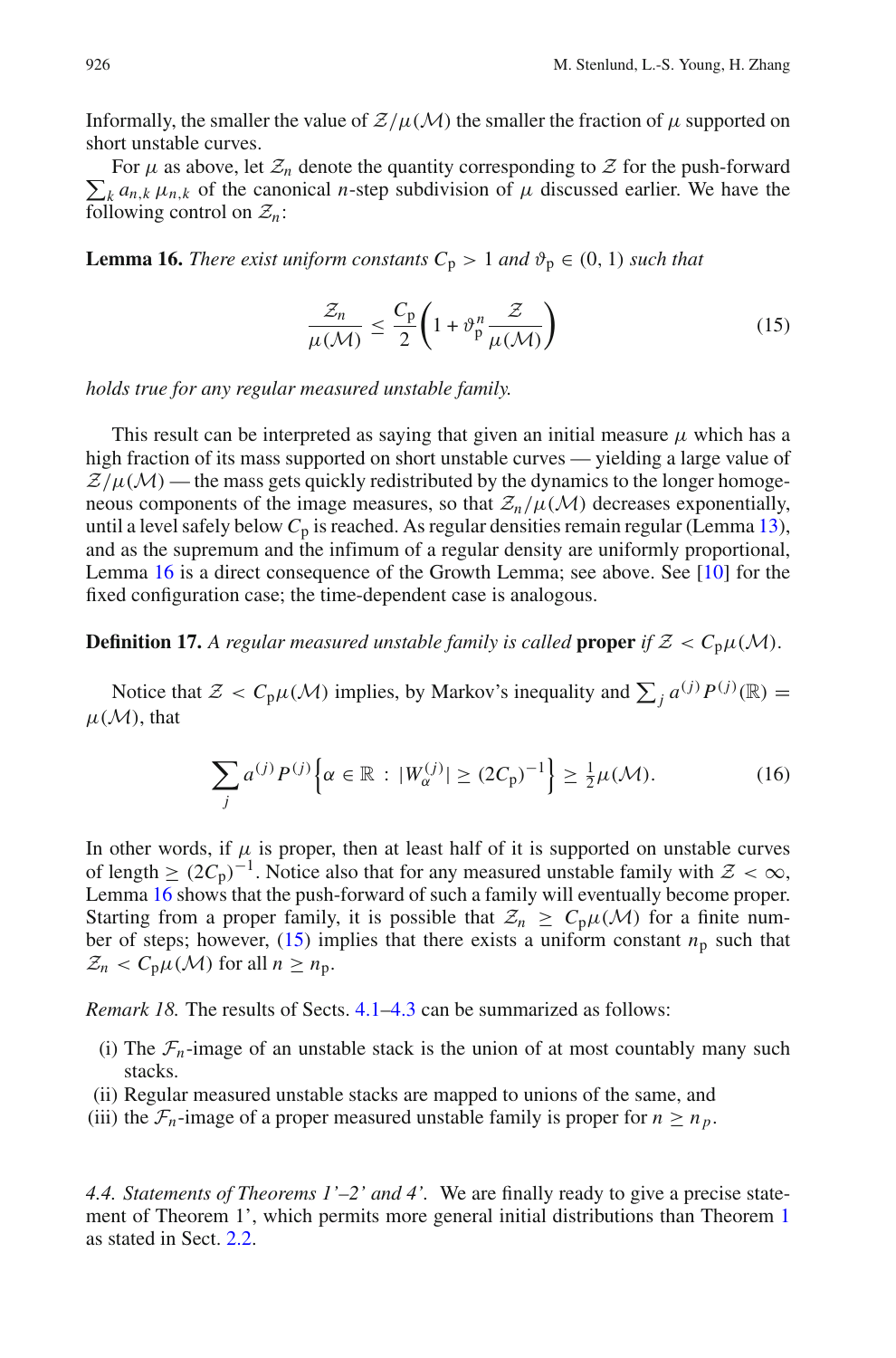**Theorem 1'.** *There exists*  $\varepsilon > 0$  *such that the following holds. Let*  $(\cup_{\alpha} W_{\alpha}^i, \mu^i), i = 1, 2,$ *be measured unstable stacks. Assume*  $\mathcal{Z}^i < \infty$  *and that the conditional densities sat* $i$ *sfy*  $|\log \rho_{\alpha}^{i}(x) - \log \rho_{\alpha}^{i}(y)| \leq C^{i} \theta^{s(x,y)}$  *for all x*,  $y \in W_{\alpha}^{i}$ *. Given*  $\gamma > 0$ *, there exist*  $0 < \theta_{\nu} < 1$  and  $C_{\nu} > 0$  such that

$$
\left|\int_{\mathcal{M}} f \circ \mathcal{F}_n \, \mathrm{d}\mu^1 - \int_{\mathcal{M}} f \circ \mathcal{F}_n \, \mathrm{d}\mu^2\right| \leq C_{\gamma} (\|f\|_{\infty} + |f|_{\gamma}) \theta_{\gamma}^n, \quad n \leq N,
$$

*for all sequences*  $(K_n)_{n=0}^N \subset \mathbb{K}$   $(N \in \mathbb{N} \cup \{\infty\})$  *satisfying*  $d(K_{n-1}, K_n) < \varepsilon$  *for*  $1 \le n \le N$ , and all  $\gamma$  *-Hölder continuous*  $f : \mathcal{M} \to \mathbb{R}$ *. The constant C<sub>γ</sub> depends on*  $\overline{\max(C^1, C^2)}$  *and*  $\max(\mathcal{Z}^1, \mathcal{Z}^2)$ *, while*  $\theta_{\gamma}$  *does not.* 

Let us say a finite Borel measure  $\mu$  is *regular on unstable curves* if it admits a representation as the measure in a regular measured unstable family with  $Z < \infty$ , *proper* if additionally it admits a representation that is proper. It follows from Lemmas [13](#page-14-0) and [16](#page-17-1) that in Theorem 1', after a finite number of steps depending on  $C^i$  and  $Z^i$ , the pushforward of  $\mu^{i}$  will become regular on unstable curves and proper.

For completeness, we provide a proof of the following in the Appendix.

#### <span id="page-18-0"></span>**Lemma 19.** *Theorem 1' generalizes Theorem [1.](#page-5-0)*

**Theorem 2'.** *This is obtained from Theorem [2](#page-6-1) in exactly the same way as Theorem 1' is obtained from Theorem [1,](#page-5-0) namely by relaxing the condition on* μ*<sup>i</sup> as stated.*

As a matter of fact, instead of just Theorem [4,](#page-8-0) the following generalization is proved in Sect. [8.1.](#page-38-1)

**Theorem 4'.** *This is a similar extension of Theorem [4,](#page-8-0) i.e., of the* **local** *result, to initial measures as stated in Theorem 1'.*

We finish by remarking on our use of measured unstable stacks and families: The primary reason for considering these objects is that in the proof we really work with measured unstable *curves* and their images under  $\mathcal{F}_n$ . "Thin enough" stacks of unstable curves behave in a way very similar to unstable curves, and are treated similarly. Other generalizations are made so we can include a larger class of initial distributions; moreover, to the extent that is possible, it is always convenient to work with a class of objects closed under the operations of interest. See Remark [18.](#page-17-3) We note also that our formulation here has deviated from [\[10\]](#page-46-4) because of (fixable) measurability issues with their formulation.

In view of the fact that our proof really focuses on curves, we will, for pedagogical reasons consider separately the following two cases:

- (1) *The countable case*, in which we assume that each initial distribution  $\mu^{i}$  is supported on a countable family of unstable curves, i.e., the stacks above consist of single curves.
- (2) *The continuous case*, where we allow the  $\mu^{i}$  to be as in Theorem 1'.

For clarity of exposition, we first focus on the countable case, presenting a synopsis of the proof followed by a complete proof; this is carried out in Sects. [5](#page-19-0)[–7.](#page-34-0) Extensions to the continuous case is discussed in Sect. [8.](#page-38-0)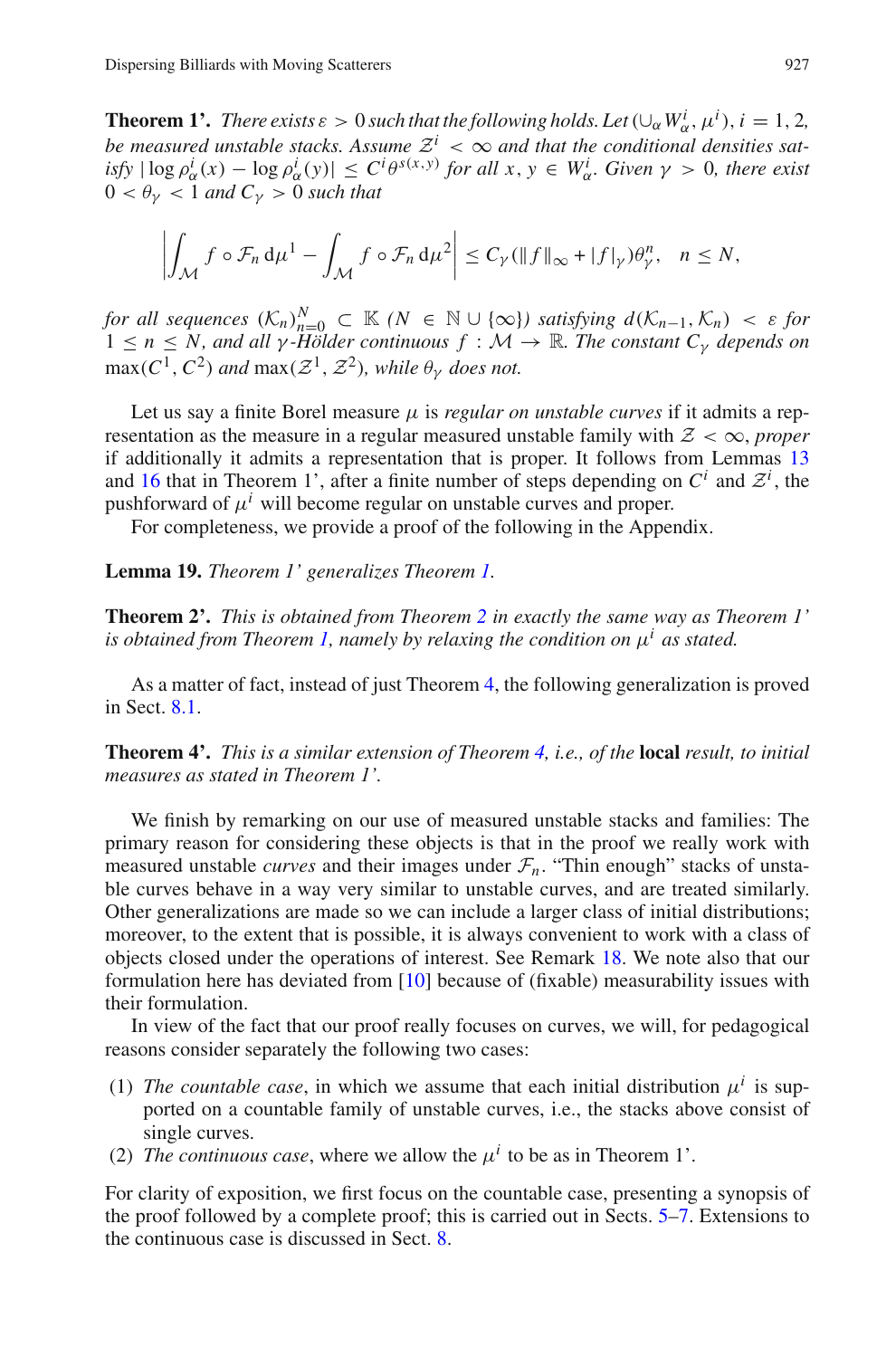#### <span id="page-19-0"></span>**5. Theorem [4:](#page-8-0) Synopsis of Proof**

This important section contains a sketch of the proof, from beginning to end, of the "countable case" of Theorem [4;](#page-8-0) it will serve as a guide to the supporting technical estimates in the sections to follow. We have divided the discussion into four parts: Paragraph A contains an overview of the coupling argument on which the proof is based. The coupling procedure itself follows closely [\[10\]](#page-46-4); it is reviewed in Paragraphs B and C. Having an outline of the proof in hand permits us to isolate the issues directly related to the time-dependent setting; this is discussed in Paragraph D. As mentioned in the Introduction, one of the goals of this paper is to stress the (strong) similarities between stationary dynamics and their time-dependent counterparts, and to highlight at the same time the new issues that need to be addressed.

For simplicity of notation, we will limit the discussion here to the "countable case" of Theorem [4.](#page-8-0) That is to say, we assume throughout that the initial distributions  $\mu^i$ ,  $i = 1, 2$ , are proper measures supported on a countable number of unstable curves, see Sect. [4.3.](#page-15-1)

*A. Overview of coupling argument.* The following scheme is used to produce the expo-nential bound in Theorem [4.](#page-8-0) Let  $(K_n)$ ,  $n \le N \le \infty$  be an admissible (finite or infinite) sequence of configurations with associated composed maps  $\mathcal{F}_n = F_n \circ \cdots \circ F_1$ . Given initial probability distributions  $\mu^1$  and  $\mu^2$  on  $\mathcal{M}$ , we will produce two sequences of nonnegative measures  $\bar{\mu}_n^i$ ,  $n \leq N$ , with properties (i)–(iii) below:

(i) for 
$$
i = 1, 2, \mu^i = \sum_{j \le n} \bar{\mu}^i_j + \mu^i_n
$$
 with  $\bar{\mu}^1_n(\mathcal{M}) = \bar{\mu}^2_n(\mathcal{M})$  for each *n*;

(ii) 
$$
\mu_n^1(\mathcal{M}) = \mu_n^2(\mathcal{M}) \le Ce^{-an}
$$
;

 $\int \int f \circ \mathcal{F}_{n+m} d\bar{\mu}_n^1 - \int f \circ \mathcal{F}_{n+m} d\bar{\mu}_n^2 \leq C_f e^{-am} \bar{\mu}_n^i(\mathcal{M})$ , for any test function  $f$ .

Here  $\bar{\mu}_n^i$ ,  $i = 1, 2$ , are the components of  $\mu^i$  *coupled* at time *n*; their relationship from time *n* on is given by (iii). By (ii), the yet-to-be-coupled part decays exponentially. In practice, a coupling occurs at a sequence of times  $0 < t_1 < t_2 < \cdots < t_K < N$ . In particular,  $\bar{\mu}^i_j = 0$ , when  $j \neq t_k$  for all  $1 \leq k \leq K$ , which means that  $\mu^i_n$  remains unchanged between successive coupling times.

It follows from (i)–(iii) above that

<span id="page-19-1"></span>
$$
\left| \int f \circ \mathcal{F}_n \, d\mu^1 - \int f \circ \mathcal{F}_n \, d\mu^2 \right| \le 2 \|f\|_{\infty} \cdot \mu_{n/2}^i(\mathcal{M}) + \sum_{j \le n/2} C_f e^{-a(n-j)} \bar{\mu}_j^i(\mathcal{M})
$$

$$
\le 2 \|f\|_{\infty} C e^{-an/2} + C_f e^{-an/2}.
$$
 (17)

We indicate briefly below how, at time *n* where  $n = t_k$  is a coupling time, we extract  $\bar{\mu}_n^i$  from  $\mu_{n-1}^i$  and couple  $\bar{\mu}_n^1$  to  $\bar{\mu}_n^2$ . Recall that in the hypotheses of Theorem [4,](#page-8-0)  $(\mathcal{K}_m)_{m=0}^N$ is adapted to  $(\widetilde{K}_q, \widetilde{\varepsilon}(\widetilde{K}_q), \widetilde{N}(\widetilde{K}_q))_{q=1}^Q$ . We assume  $\mathcal{K}_n \in \mathcal{N}_{\widetilde{\varepsilon}(\widetilde{K}_q)}(\widetilde{K}_q)$  for some *q*. In fact, coupling times are chosen so that  $K_m$  is in the same neighborhood for a large number of  $m \le n$  leading up to *n*. For simplicity, we write  $K = K_q$ , and  $F = F_{\tilde{K}, \tilde{K}}$ .<br>For the sounding at time *n* we construct a sounding set  $\tilde{K} \subset M$  spale

For the coupling at time *n*, we construct a coupling set  $\mathfrak{S}_n \subset \mathcal{M}$  analogous to the "magnets" in  $[10]$  $[10]$  — except that it is a time-dependent object. Specifically,

$$
\mathfrak{S}_n=\cup_{x\in \widetilde{W}_n}W_n^s(x),
$$

where *W* is a piece of unstable manifold of *F* (here we mean unstable manifold of a<br>fixed man in the usual sames and not just an "instable survay" as defined in Sect. 2.2) fixed map in the usual sense and not just an "unstable curve" as defined in Sect. [3.3\)](#page-11-2),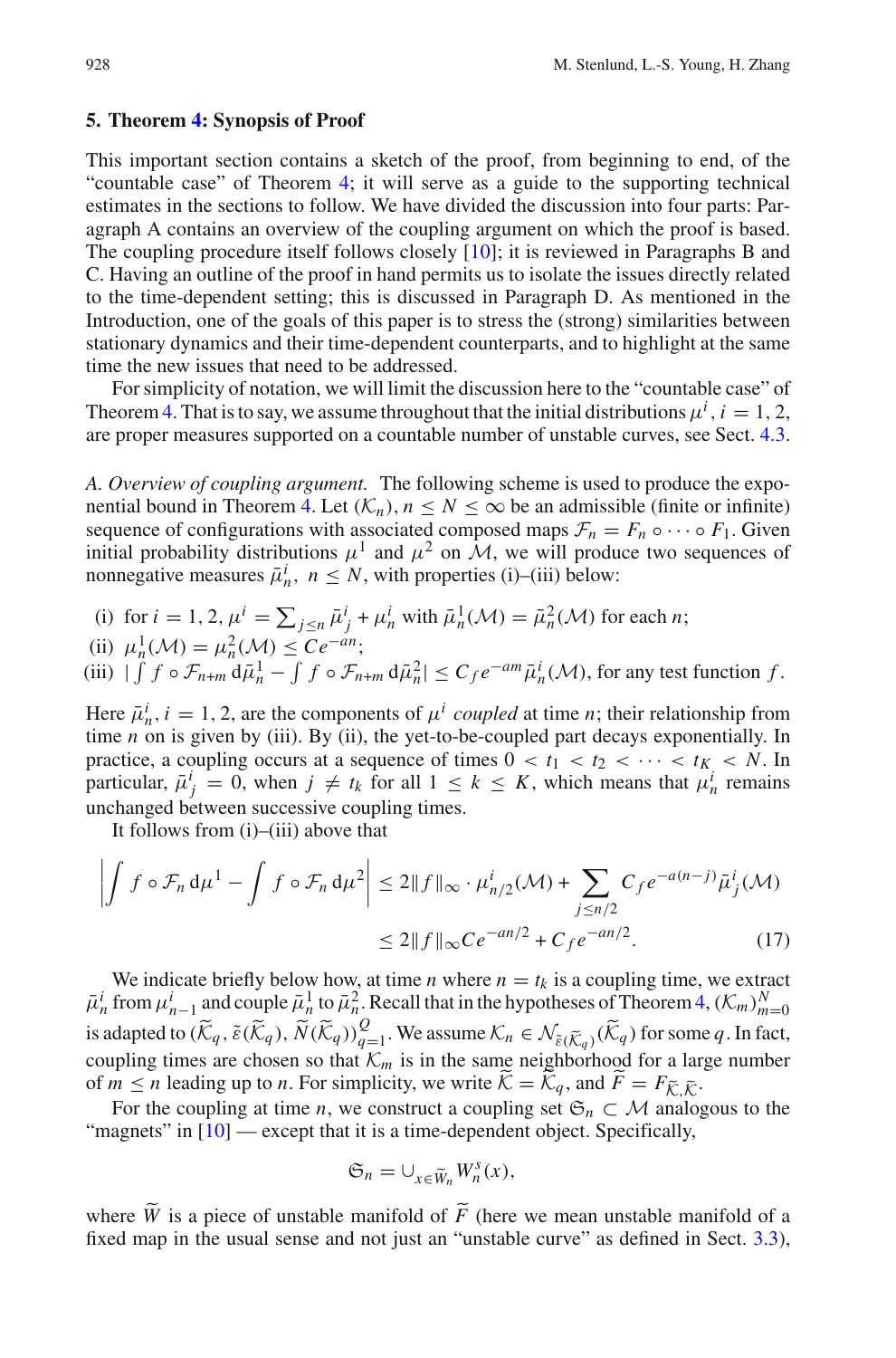$\widetilde{W}_n \subset \widetilde{W}$  is a Cantor subset with  $m_{\widetilde{W}}(\widetilde{W}_n)/|\widetilde{W}| \geq \frac{99}{100}$ , and  $W_n^s(x)$  is the stable manifold of length  $\approx |\widetilde{W}|$  centered at *x* for the sequence  $F_{n+1}, F_{n+2}, \ldots$  (if  $N < \infty$ , let  $\mathcal{K}_m = \mathcal{K}_N$ for all  $m > N$ ).

It will be shown that at time *n*, the  $\mathcal{F}_n$ -image of each of the measures  $\mu_{n-1}^i$ ,  $i = 1, 2$ , is again the union of countably many regular measures supported on unstable curves. Temporarily let us denote by  $\tilde{v}_n^i$  the part of  $(\mathcal{F}_n)_*\mu_{n-1}^i$  that is supported on unstable curves each one of which crosses  $\mathfrak{S}_n$  in a suitable fashion, meeting every  $W^s(x)$  in curves each one of which crosses  $\mathfrak{S}_n$  in a suitable fashion, meeting every  $W_n^s(x)$  in particular. We then show that there is a lower bound (independent of *n*) on the fractions of  $(F_n)_*\mu_{n-1}^i$  that  $\tilde{v}_n^i$  comprises, and couple a fractions of  $\tilde{v}_n^1$  to  $\tilde{v}_n^2$  by matching points that lie on the same local stable manifold that lie on the same local stable manifold.

We comment on our construction of  $\mathfrak{S}_n$ : Given that  $F_m$  is close to *F* for many *m* or  $\mathcal{F}_n$  images of unstable curves will be roughly aligned with unstable manifolds before  $n, \mathcal{F}_n$ -images of unstable curves will be roughly aligned with unstable manifolds of *F*, hence our choice of *W*. In order to achieve the type of relation in (iii) above, we need to have  $|\mathcal{F}_{n+m}(x) - \mathcal{F}_{n+m}(y)| \to 0$  exponentially in *m* for two points *x* and *y* "matched" in our coupling at time *n*, hence our choice of  $W_n^s$ . Observe that in our setting, the "magnets"  $\mathfrak{S}_n$  are necessarily time-dependent.

To further pinpoint what needs to be done, it is necessary to better acquaint ourselves with the coupling procedure. For simplicity, we assume in Paragraphs B and C below that *all the configurations in question lie in a small neighborhood*  $\mathcal{N}_{\tilde{\epsilon}}(\tilde{\mathcal{K}})$  *of a single reference configuration*  $\tilde{\mathcal{K}}$ . As noted earlier, details of this procedure follow [\[10](#page-46-4)]. We review it to set the stage both for the discussion in Paragraph D and for the technical estimates in the sections to follow.

*B. Building block of procedure: coupling of two measured unstable curves.* We assume in this paragraph that  $\mu^i$ ,  $i = 1, 2$ , is supported on a homogeneous unstable curve  $W^i$ , and that the following hold at some time  $n \geq 0$ : (a) the image  $\mathcal{F}_m W^i$  is a homogeneous unstable curve for  $1 \le m \le n$ ; (b) the push-forward measure  $(\mathcal{F}_n)_*\mu^i = v_n^i$  has a regular density  $\rho_n^i$  on  $\mathcal{F}_n W^i = W_n^i$ ; and (c)  $W_n^i$  crosses the magnet  $\mathfrak{S}_n$  "properly", which means roughly that (i) it meets each stable manifold  $W_n^s(x)$ ,  $x \in \widetilde{W}_n$ , (ii) the excess pieces sticking "outside" of the magnet  $\mathfrak{S}_n$  are sufficiently long, and (iii) part of  $W_n^i$  is very close to and nearly perfectly aligned with  $\widetilde{W}$  (for a precise definition of a proper crossing, see Definition [22\)](#page-27-0).

Due to their regularity, the probability densities  $\rho_n^i$  are strictly positive. Moreover, the holonomy map  $\mathbf{h}_n^{1,2}: W_n^1 \cap \mathfrak{S}_n \to W_n^2 \cap \mathfrak{S}_n$  has bounds on its Jacobian (Sect. [3.4\)](#page-12-4). Thus, we may extract a fraction  $\bar{v}_n^i$  from each measure  $v_n^i|_{(W_n^i \cap \mathfrak{S}_n)}$  with  $(\mathbf{h}_n^{1,2})_*\bar{v}_n^1 = \bar{v}_n^2$ and  $\bar{\nu}_n^1(\mathcal{M}) = \bar{\nu}_n^2(\mathcal{M}) = \zeta$  for some  $\zeta > 0$ . Because each  $x \in W_n^1 \cap \mathfrak{S}_n$  lies on the same stable manifold as  $\mathbf{h}_n^{1,2}(x) \in W_n^2 \cap \mathfrak{S}_n$ ,

$$
\left| \int f \circ \mathcal{F}_{n+m,n+1} d\bar{\nu}_n^1 - \int f \circ \mathcal{F}_{n+m,n+1} d\bar{\nu}_n^2 \right|
$$
  
= 
$$
\left| \int f \circ \mathcal{F}_{n+m,n+1} d\bar{\nu}_n^1 - \int f \circ \mathcal{F}_{n+m,n+1} \circ \mathbf{h}_n^{1,2} d\bar{\nu}_n^1 \right|
$$
  
\$\leq |f|\_{\gamma} (\hat{c}^{-1} \Lambda^{-m})^{\gamma} \zeta\$ (18)

<span id="page-20-0"></span>by [\(4\)](#page-10-1), for all  $\gamma$ -Hölder functions *f* and  $m > 0$ . (We have assumed that the local stable manifolds associated with the holonomy map have lengths  $\leq$  1.) The splitting in Paragraph A is given by  $\mu^i = \mu^i_n + \bar{\mu}^i_n$ , where  $(\bar{\mathcal{F}}_n)_* \bar{\mu}^i_n = \bar{\nu}^i_n$  corresponds to the part coupled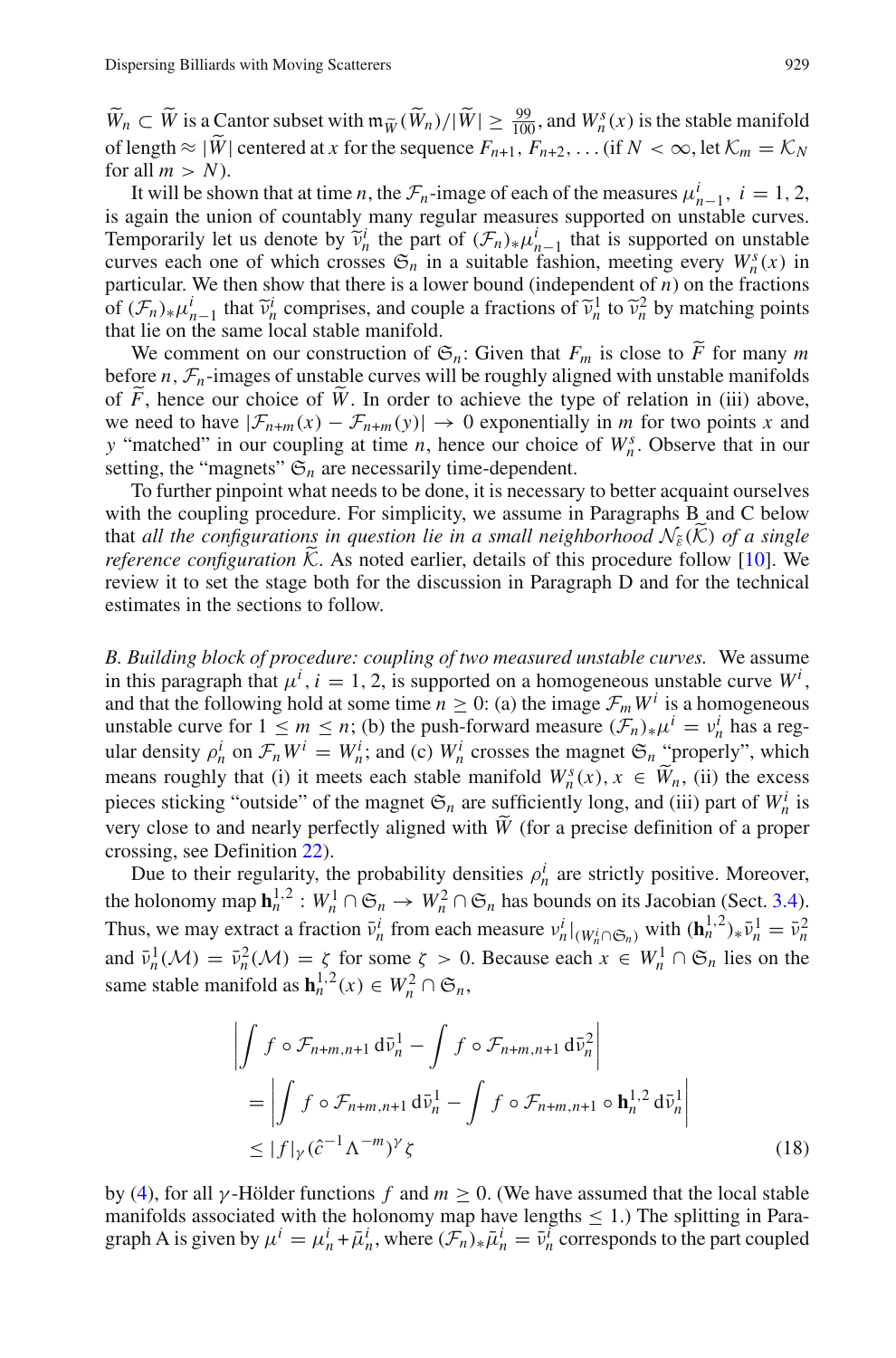at time *n* and  $(\mathcal{F}_n)_*\mu_n^i = \nu_n^i - \bar{\nu}_n^i$  to the part that remains uncoupled. For  $0 \leq m < n$ , we set  $\bar{\mu}_m^i = 0$  and  $\mu_m^i = \mu^i$ .

In more detail, it is in fact convenient to couple each measure to a reference measure  $\widetilde{\mathfrak{m}}_n$  supported on  $W$ : Once two measures are coupled to the same reference measure, they are also coupled to each other. Define the uniform probability measure

$$
\widetilde{\mathfrak{m}}_n(\cdot) = \mathfrak{m}_{\widetilde{W}}(\cdot \cap \mathfrak{S}_n) / \mathfrak{m}_{\widetilde{W}}(\widetilde{W} \cap \mathfrak{S}_n)
$$
\n(19)

<span id="page-21-2"></span>on  $\widetilde{W} \cap \mathfrak{S}_n$  and write  $\mathbf{h}_n^i$  for the holonomy map  $\widetilde{W} \cap \mathfrak{S}_n \to W_n^i \cap \mathfrak{S}_n$ . Then  $(\mathbf{h}_n^i)_* \widetilde{\mathfrak{m}}_n$ <br>is a probability measure on  $W^i \cap \mathfrak{S}_n$ . We assume that  $\mathbf{h} = \mathbf{h}^i$  satisfie is a probability measure on  $W_n^i \cap \mathfrak{S}_n$ . We assume that  $\mathbf{h} = \mathbf{h}_n^i$  satisfies

$$
|(\mathcal{J}\mathbf{h} \circ \mathbf{h}^{-1})^{-1} - 1| \le \frac{1}{10} \,. \tag{20}
$$

<span id="page-21-0"></span>By the regularity of the probability densities  $\rho_n^i$ , there exists a number  $\zeta > 0$  such that

$$
\nu_n^i(W_n^i \cap \mathfrak{S}_n) \ge 2\zeta e^{C_\mathbf{r}} \qquad (i = 1, 2). \tag{21}
$$

<span id="page-21-1"></span>Setting  $\bar{v}_n^i = \zeta(\mathbf{h}_n^i)_* \tilde{m}_n$ , we have  $\bar{v}_n^1(\mathcal{M}) = \bar{v}_n^2(\mathcal{M}) = \zeta$ . Let  $\bar{\rho}_n^i$  be the density of  $\bar{v}_n^i$  (so that it is approximated on  $W^i \cap \mathcal{F}$ ). By (20) and (21), are abacked that sup  $\bar{$ that it is supported on  $W_n^i \cap \mathfrak{S}_n$ ). By [\(20\)](#page-21-0) and [\(21\)](#page-21-1), one checks that sup  $\bar{\rho}_n^i \leq \frac{5}{8} \cdot \inf_{W_n^i} \rho_n^i$ , so that what we couple is strictly a fraction of  $v_n^i$ .

In preparation for future couplings, we look at  $v_n^i - \bar{v}_n^i$ , the images of the uncoupled parts of the measures. First,  $W_n^i$  can be expressed as the union of  $W_n^i \cap \mathfrak{S}_n$  and  $W_n^i \setminus \mathfrak{S}_n$ , the latter consisting of countably many gaps "inside" the magnet  $\mathcal{E}_n$  and two excess pieces sticking "outside" of it. Moreover, there is a one-to-one correspondence between the gaps  $V^i \subset W^i \setminus \mathfrak{S}_n$  and the gaps  $\widetilde{V} \subset \widetilde{W} \setminus \widetilde{W}_n$ . Notice that  $v^i_n - \overline{v}^i_n$  has a positive density bounded away from zero on the curve  $W_n^i$ , but that density is not regular as  $\bar{v}_n^i$  is only supported on the Cantor set  $W_n^i \cap \mathfrak{S}_n$ . We decompose  $v_n^i - \bar{v}_n^i$  as follows: First we separate the part that lies on the excess pieces of  $W^i_n$  "outside" the magnet. Let  $(W^i_n)$ " denote the curve that remains. Viewed as a density on  $W_n^i \cap \mathfrak{S}_n$ ,  $\overline{\rho}_n^i$  is regular, since  $C_{\bf h} \leq C_{\bf r}$ . It can be continued to a regular density on all of  $(W_n^i)'$  without affecting its bounds (Lemma [15\)](#page-15-2). Letting  $\check{\rho}_n^i$  denote this extension, we have

$$
(\rho_n^i - \bar{\rho}_n^i)|_{(W_n^i)'} = (\rho_n^i - \check{\rho}_n^i)|_{(W_n^i)'} + \sum_{V^i \subset (W_n^i)' \backslash \mathfrak{S}_n} \mathbf{1}_{V^i} \check{\rho}_n^i ,
$$

where the sum runs over the gaps  $V^i$  in  $(W^i_n)'$ . Notice that each of the densities  $\tilde{\rho}^i_n|_{V^i}$ on the gaps is regular. While  $(\rho_n^i - \bar{\rho}_n^i)|_{(W_n^i)'}$  is in general not regular, it is not far from regular because both  $\rho_n^i$  and  $\check{\rho}_n^i$  are regular and  $(\rho_n^i - \check{\rho}_n^i) > \frac{3}{8}\rho_n^i$ .

*C. The general procedure.* Still assuming that all  $K_n$  lie in a small neighborhood  $\mathcal{N}_{\tilde{\epsilon}}(\tilde{\mathcal{K}})$ of a single reference configuration  $\hat{K}$ , we now consider a proper initial probability measure  $\mu = \sum_{\alpha \in \mathcal{A}} v_{\alpha}$ , consisting of countably many regular measures  $v_{\alpha}$ , each supported on a regular unstable curve  $W_\alpha$ . As explained in Paragraph B, the problem is reduced to coupling a single initial distribution to reference measures on *<sup>W</sup>*. Leaving the determination of suitable coupling times  $t_1 < t_2 < \cdots$  for later, we first discuss what happens at the first coupling: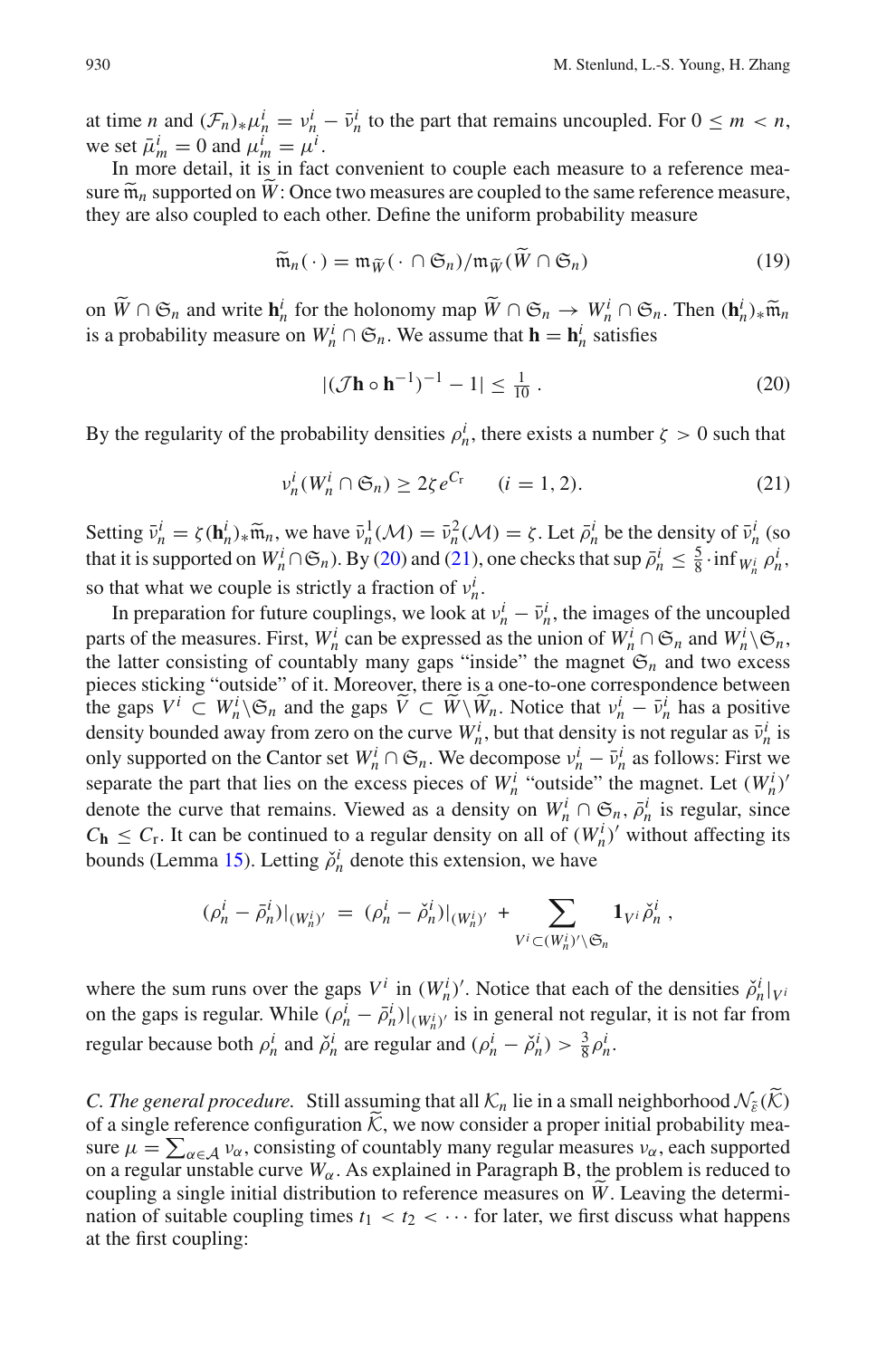*The first coupling at time n* = *t*<sub>1</sub>. Denote by  $W_{\alpha,n,i}$  the components of  $\mathcal{F}_n W_{\alpha}$  resulting from its canonical subdivision, where *i* runs over an at-most-countable index set. Similarly, the push-forward measure is  $(\mathcal{F}_n)_{*\nu_\alpha} = \sum_i \nu_{\alpha,n,i}$ , where each  $\nu_{\alpha,n,i}$  is supported on  $W_{\alpha,n,i}$ . As before, each  $v_{\alpha,n,i}$  has a regular density  $\rho_{\alpha,n,i}$  on  $W_{\alpha,n,i}$ .

For each  $\alpha \in A$ , let  $\mathcal{I}_{\alpha,n}$  be the set of indices *i* for which  $W_{\alpha,n,i}$  crosses  $\mathfrak{S}_n$  properly, as discussed earlier. This set is finite, as  $|\mathcal{F}_nW_\alpha| < \infty$  and  $|W_{\alpha,n,i}|$  is uniformly bounded from below (by the width of the magnet) for  $i \in I_{\alpha,n}$ .

<span id="page-22-0"></span>Let  $\zeta_1 \in (0, 1)$  be such that

$$
\sum_{\alpha \in \mathcal{A}} \sum_{i \in \mathcal{I}_{\alpha,n}} \nu_{\alpha,n,i} (W_{\alpha,n,i} \cap \mathfrak{S}_n) \ge 2\zeta_1 e^{C_r}.
$$
 (22)

As in [\(19\)](#page-21-2), let  $\widetilde{\mathfrak{m}}_n$  denote the uniform probability measure on  $W \cap \mathfrak{S}_n$  and write  $\mathbf{h}_{\alpha,n,i}$ for the holonomy map  $\widetilde{W} \cap \mathfrak{S}_n \to W_{\alpha,n,i} \cap \mathfrak{S}_n$ , for each  $i \in \mathcal{I}_{\alpha,n}$ . Then  $(\mathbf{h}_{\alpha,n,i})_*\widetilde{\mathfrak{m}}_n$  is a probability measure on  $W_{\alpha,n,i} \cap \mathfrak{S}_n$  which is regular and nearly uniform. We set

$$
\bar{\nu}_{\alpha,n,i} = \lambda_{\alpha,n,i} (\mathbf{h}_{\alpha,n,i})_* \widetilde{\mathfrak{m}}_n, \tag{23}
$$

for each  $i \in I_{\alpha,n}$ , where

<span id="page-22-3"></span>
$$
\lambda_{\alpha,n,i} = \zeta_1 \cdot \frac{\nu_{\alpha,n,i}(W_{\alpha,n,i} \cap \mathfrak{S}_n)}{\sum_{\beta \in \mathcal{A}} \sum_{j \in \mathcal{I}_{\beta,n}} \nu_{\beta,n,j}(W_{\beta,n,j} \cap \mathfrak{S}_n)}.
$$

Then

$$
\sum_{\alpha \in \mathcal{A}} \sum_{i \in \mathcal{I}_{\alpha,n}} \bar{\nu}_{\alpha,n,i}(\mathcal{M}) = \sum_{\alpha \in \mathcal{A}} \sum_{i \in \mathcal{I}_{\alpha,n}} \lambda_{\alpha,n,i} = \zeta_1.
$$

Moreover, the density  $\bar{\rho}_{\alpha,n,i}$  of  $\bar{v}_{\alpha,n,i}$  on  $W_{\alpha,n,i} \cap \mathfrak{S}_n$  is regular (and in fact nearly constant). As in Paragraph B, the density can be extended in a regularity preserving way (Lemma [15\)](#page-15-2) to the curve  $(W_{\alpha,n,i})'$  obtained from  $W_{\alpha,n,i}$  by cropping the excess pieces outside the magnet. We denote the extension by  $\tilde{\rho}_{\alpha,n,i}$ . As before,  $(\rho_{\alpha,n,i} - \tilde{\rho}_{\alpha,n,i})|_{(W_{\alpha,n,i})'}$ is generally not regular, and to control it, we record the following bounds:

<span id="page-22-2"></span><span id="page-22-1"></span>**Lemma 20.** *For each*  $\alpha \in A$  *and*  $i \in I_{\alpha,n}$ *,* 

$$
\frac{4}{5}\zeta_1 e^{-C_r} \cdot \sup_{W_{\alpha,n,i}} \rho_{\alpha,n,i} \le \inf_{(W_{\alpha,n,i})'} \check{\rho}_{\alpha,n,i} \le \sup_{(W_{\alpha,n,i})'} \check{\rho}_{\alpha,n,i} \le \frac{5}{8} \cdot \inf_{W_{\alpha,n,i}} \rho_{\alpha,n,i} . \tag{24}
$$

*Proof.* We begin by observing that the density of  $(\mathbf{h}_{\alpha,n,i})_*\tilde{\mathfrak{m}}_n$  on  $W_{\alpha,n,i} \cap \mathfrak{S}_n$  has the expression  $(\mathfrak{m}_{\widetilde{W}}(\widetilde{W} \cap \mathfrak{S}_n) \mathcal{J} \mathbf{h}_{\alpha,n,i} \circ (\mathbf{h}_{\alpha,n,i})^{-1})^{-1}$  and that the supremum of a regular density is bounded by  $e^{C_r}$  times its infimum. By [\(20\)](#page-21-0) and [\(22\)](#page-22-0), the third inequality in [\(24\)](#page-22-1) follows easily. Coming to the first inequality in [\(24\)](#page-22-1), it is certainly the case that

$$
\sum_{\beta \in \mathcal{A}} \sum_{j \in \mathcal{I}_{\beta,n}} \nu_{\beta,n,j}(W_{\beta,n,j} \cap \mathfrak{S}_n) \leq \mu(\mathcal{M}) \leq 1.
$$

As the density  $\rho_{\alpha,n,i}$  is regular,

$$
\lambda_{\alpha,n,i} \geq \zeta \cdot \nu_{\alpha,n,i}(W_{\alpha,n,i} \cap \mathfrak{S}_n) \geq \zeta e^{-C_{\mathbf{r}}} \cdot \sup_{W_{\alpha,n,i}} \rho_{\alpha,n,i} \cdot \mathfrak{m}_{W_{\alpha,n,i}}(W_{\alpha,n,i} \cap \mathfrak{S}_n).
$$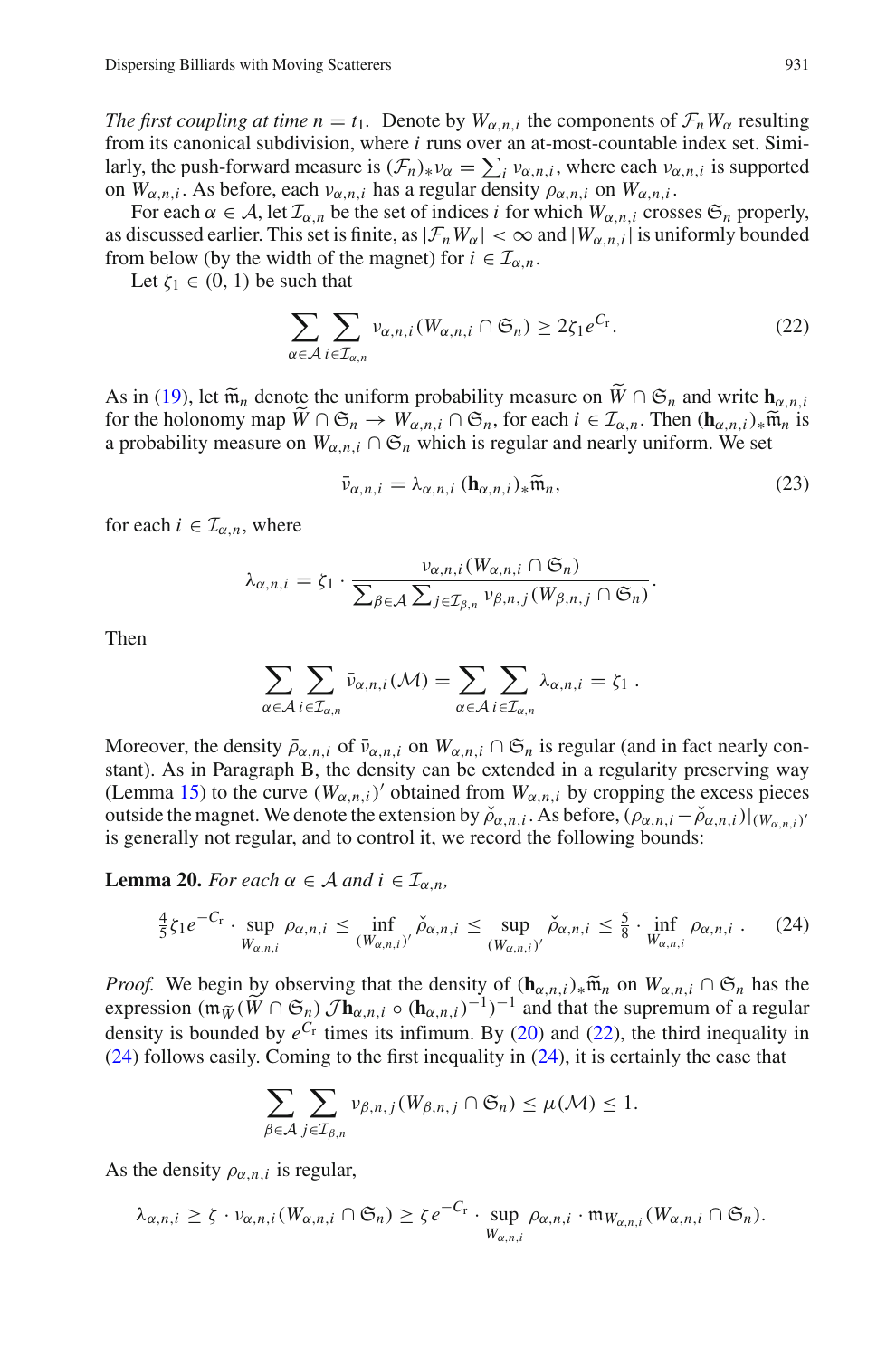Again by  $(20)$ ,

$$
\inf_{(W_{\alpha,n,i})'} \check{\rho}_{\alpha,n,i} = \lambda_{\alpha,n,i} \cdot \inf_{W_{\alpha,n,i} \cap \mathfrak{S}_n} (\mathfrak{m}_{\widetilde{W}}(\widetilde{W} \cap \mathfrak{S}_n) \mathcal{J} \mathbf{h}_{\alpha,n,i} \circ (\mathbf{h}_{\alpha,n,i})^{-1})^{-1} \geq \frac{9}{10} \frac{\lambda_{\alpha,n,i}}{\mathfrak{m}_{\widetilde{W}}(\widetilde{W} \cap \mathfrak{S}_n)} \newline \geq \frac{9}{10} \zeta e^{-C_{\Gamma}} \cdot \frac{\mathfrak{m}_{W_{\alpha,n,i}}(W_{\alpha,n,i} \cap \mathfrak{S}_n)}{\mathfrak{m}_{\widetilde{W}}(\widetilde{W} \cap \mathfrak{S}_n)} \cdot \sup_{W_{\alpha,n,i}} \rho_{\alpha,n,i} \geq (\frac{9}{10})^2 \zeta e^{-C_{\Gamma}} \cdot \sup_{W_{\alpha,n,i}} \rho_{\alpha,n,i}.
$$

This finishes the proof.  $\Box$ 

<span id="page-23-0"></span>To recapitulate, in the language of Paragraph A, we have split  $\mu$  into  $\bar{\mu}_n + \mu_n$  with

$$
(\mathcal{F}_n)_*\bar{\mu}_n = \sum_{\alpha \in \mathcal{A}} \sum_{i \in \mathcal{I}_{\alpha,n}} \bar{\nu}_{\alpha,n,i} . \tag{25}
$$

The measures  $(\mathcal{F}_n)_*\bar{\mu}_n$  and  $\zeta_1 \widetilde{\mathfrak{m}}_n$  are coupled.

*Going forward.* To proceed inductively, we need to discuss the uncoupled part μ*<sup>n</sup>* (for  $n = t_1$ , which has the form

$$
(\mathcal{F}_n)_*\mu_n = \sum_{\alpha \in \mathcal{A}} \sum_{i \notin \mathcal{I}_{\alpha,n}} v_{\alpha,n,i} + \sum_{\alpha \in \mathcal{A}} \sum_{i \in \mathcal{I}_{\alpha,n}} (v_{\alpha,n,i} - \bar{v}_{\alpha,n,i}).
$$

The measures  $v_{\alpha,n,i}$  in the first term above are regular, so we leave them alone. The measures  $v_{\alpha,n,i} - \bar{v}_{\alpha,n,i}$  in the second term are further subdivided as in Paragraph B, into the regular densities on the excess pieces,  $\check{\rho}_{\alpha,n,i} \mathbf{1}_V$  on the gaps  $V \subset (W_{\alpha,n,i})^{\hat{\ }}\setminus \mathfrak{S}_n$ of the Cantor sets  $\mathfrak{S}_n \cap W_{\alpha,n,i}$ , and  $(\rho_{\alpha,n,i} - \check{\rho}_{\alpha,n,i})|_{(W_{\alpha,n,i})'}$ , which are in general not quite regular. Because of the arbitrarily small gaps in  $(W_{\alpha,n,i})' \backslash \mathfrak{S}_n$ , the resulting family is *not* proper.

We allow for a recovery period of  $r_1 > 0$  time steps during which canonical subdivisions continue but no coupling takes place. The purpose of this period is to allow the regularity of densities of the type  $(\rho_{\alpha,n,i} - \check{\rho}_{\alpha,n,i})|_{(W_{\alpha,n,i})'}$  to be restored, and short curves to become longer on average (as a result of the hyperbolicity). Because of the arbitrarily short gaps, a fraction of the measure will not recover sufficiently to become proper no matter how long we wait, but this fraction decreases exponentially with time. Specifically, for all sufficiently large *m*, the *m*-step push-forward  $(\mathcal{F}_{t_1+m})_*\mu_{t_1}$  of the uncoupled measure  $(\mathcal{F}_{t_1})_* \mu_{t_1}$  can be split into the sum of two measures  $\mu_{t_1,m}^P$  and  $\mu_{t_1,m}^G$ , both consisting of countably many regular measured unstable curves, such that  $\mu_{t_1,m}^{\text{P}}$  is a *proper* measure and  $\mu_{t_1,m}^G(\mathcal{M}) = C_1 \lambda_1^m$  for some  $C_1 \ge 1$  and  $\lambda_1 \in (0, 1)$ . Choosing *r*<sub>1</sub> large enough,  $\mu_{t_1, r_1}^G(\mathcal{M})$  is thus as small as we wish.

At time  $t_1+r_1$  we are left with a proper measure  $\mu_{t_1,r_1}^P$  having total mass  $1-\zeta_1-C_1\lambda_1^{r_1}$ , and another measure  $\mu_{t_1,r_1}^G$  supported on a countable union of short curves. We consider  $\mu_{t_1, t_1}^{\text{P}}$ , and assume that after  $s_1 > 0$  steps a sufficiently large fraction of the push-forward of this measure crosses the magnet "properly". At time  $t_2 = t_1 + r_1 + s_1$ , we perform another coupling in the same fashion as the one performed at time *t*1, this time coupling a  $\zeta_2$ -fraction of  $(F_{t_2,t_1})_* \mu_{t_1,r_1}^P$  to the measure  $\zeta_2(1 - \zeta_1 - C_1 \lambda_1^{r_1}) \widetilde{m}_{t_2}$ .<br>The cycle is repeated: Following a recovery period of length  $r_2$  i.e.

The cycle is repeated: Following a recovery period of length  $r_2$ , i.e., at time  $t_2 + r_2$ , the measure of mass  $(1 - \zeta_2)(1 - \zeta_1 - C_1\lambda_1^{r_1})$  left from the second coupling can be split into a proper part  $\mu_{t_2,r_2}^P$  and a non-proper part  $\mu_{t_2,r_2}^G$ , the latter having mass  $C_2\lambda_2^{r_2}(1-\zeta_1-\zeta_2)$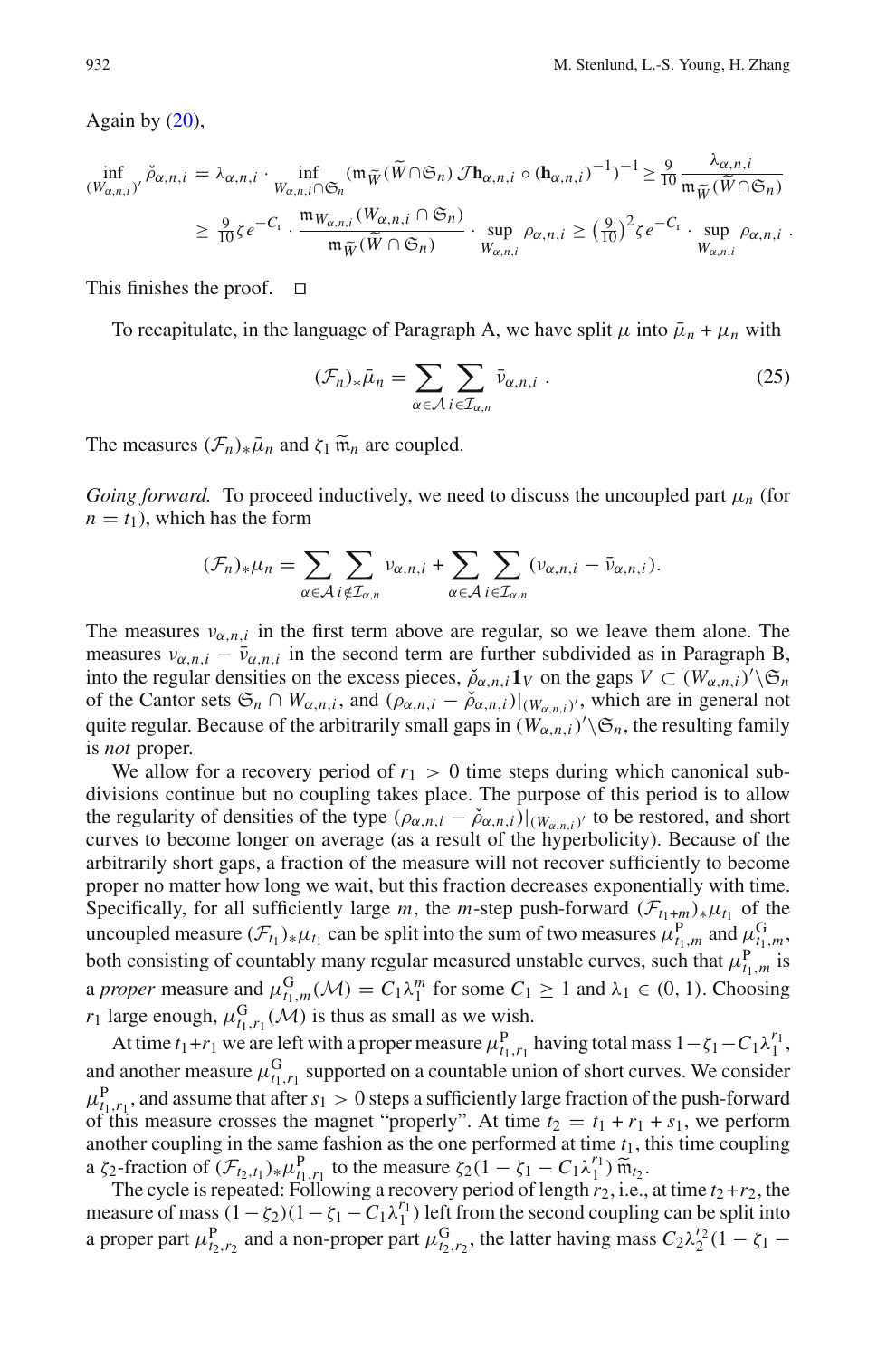$C_1 \lambda_1^{r_1}$ ). At the same time, most of  $\mu_{t_1,r_1}^G$  has now become proper: the fraction of  $\mu_{t_1,r_1}^G$ that still has not recovered at time  $t_2+r_2$  has mass  $C_1\lambda_1^{r_2+(t_2-t_1)}$ . We wait another  $s_2$  steps, until time  $t_3 = t_2 + r_2 + s_2$ , for a sufficiently large fraction of the push-forward measure to cross the magnet properly. At time *t*<sub>3</sub>, we couple a  $\zeta_3$ -fraction of  $(\mathcal{F}_{t_3,t_2})_* \mu_{t_2,r_2}^{\text{P}}$  plus the  $\mathcal{F}_{t_3,t_1}$ -image of the part of  $\mu_{t_1,t_1}^G$  that has recovered, to a measure on  $\tilde{W}$ , and so on.

*Our main challenge is to prove that the estimates above are uniform*, i.e., there exist  $C \geq 1, \zeta, \lambda \in (0, 1)$  and  $r, s \in \mathbb{Z}^+$ , independently of the sequence  $(\mathcal{K}_n)$  provided each  $K_n \in \mathcal{N}_{\tilde{\varepsilon}}(\tilde{\mathcal{K}})$ , so that the scheme above can be carried out with  $C_i = C$ ,  $\zeta_i = \zeta$ ,  $r_i =$  $r, \lambda_i = \lambda$  and  $s_i = s$  for all *i*. Assuming these uniform estimates, the situation for  $\mathcal{K}_n \in \mathcal{N}_{\tilde{\epsilon}}(\mathcal{K})$ , all *n*, can be summarized as follows:

*Summary.* We push forward the initial distribution, performing couplings with the aid of a time-dependent "magnet" at times  $t_1 < t_2 < ...$ , and performing canonical subdivisions (for connectedness and distortion control) in between. The  $t_k$ 's are  $r + s$  steps apart, with  $t_1$  depending additionally on the initial distribution  $\mu$ . At each coupling time  $t_k$ , a  $\zeta$ -fraction of the uncoupled measure that is proper is coupled. At the same time, a small fraction of the still uncoupled measure becomes non-proper due to the small gaps in the magnet. This non-proper part regains "properness" thereby returning to circulation exponentially fast, the exceptional set constituting a fraction  $C\lambda^m$  after *m* steps. Simple arithmetic shows that by such a scheme, the yet-to-be coupled part of  $\mu$  has exponentially small mass. This implies exponential memory loss.

*D. What makes the proof work in the time-dependent case.* We now return to the full setting of Theorem [4,](#page-8-0) where we are handed a sequence  $(K_n)_{n=0}^N$  adapted to  $(\widetilde{K}_q, \widetilde{\varepsilon}(\widetilde{K}_q), \widetilde{N}(\widetilde{K}_q))_{q=1}^{\mathcal{Q}}$ . Exponential memory loss of this sequence must necessarily come from the corresponding property for  $F_q = F_{\tilde{K}_q, \tilde{K}_q}$ . The question is: how does the exponential mixing property of a system pass to compositions of nearby systems? Such a result cannot be taken for granted, for in general mixing involves sets of all sizes, and smaller sets naturally take longer to mix, while two systems that are a positive distance apart will have trajectories that follow each other *up to finite precision for finite times*. That is to say, once the neighborhood is fixed, perturbative arguments are not effective for treating arbitrarily small scales. These comments apply to iterations of fixed maps as well as time-dependent sequences.

What is special about our situation is that there is a characteristic length  $\ell$  to which images of all unstable curves tend to grow exponentially fast under  $F^n$ , for all  $F =$  $F_{\mathcal{K},\mathcal{K}},\mathcal{K} \in \mathbb{K}$ , before they get cut — with the exception of exponentially small sets (see Lemma [12\)](#page-13-4). The presence of such a characteristic length suggests that to prove exponential mixing, it may suffice to consider rectangles aligned with stable and unstable directions that are  $\geq \ell$  in size, and to treat separately growth properties starting from arbitrarily small length scales. These ideas have been used successfully to prove exponential correlation decay for classical billiards, and will be used here as well.<sup>4</sup>

To carry out the program outlined in Paragraphs A–C, we need to prove that for each  $\tilde{\mathcal{K}}_q$ , the following holds, with uniform bounds, for all  $(\mathcal{K}_n)$  in a sufficiently small neighborhood of  $K_q$ :

<span id="page-24-0"></span><sup>&</sup>lt;sup>4</sup> The ideas alluded to here are applicable to large classes of dynamical systems with some hyperbolic properties including but not limited to billiards; they were enunciated in some generality in [\[20](#page-46-2)], which also proved exponential correlation decay for the periodic Lorentz gas.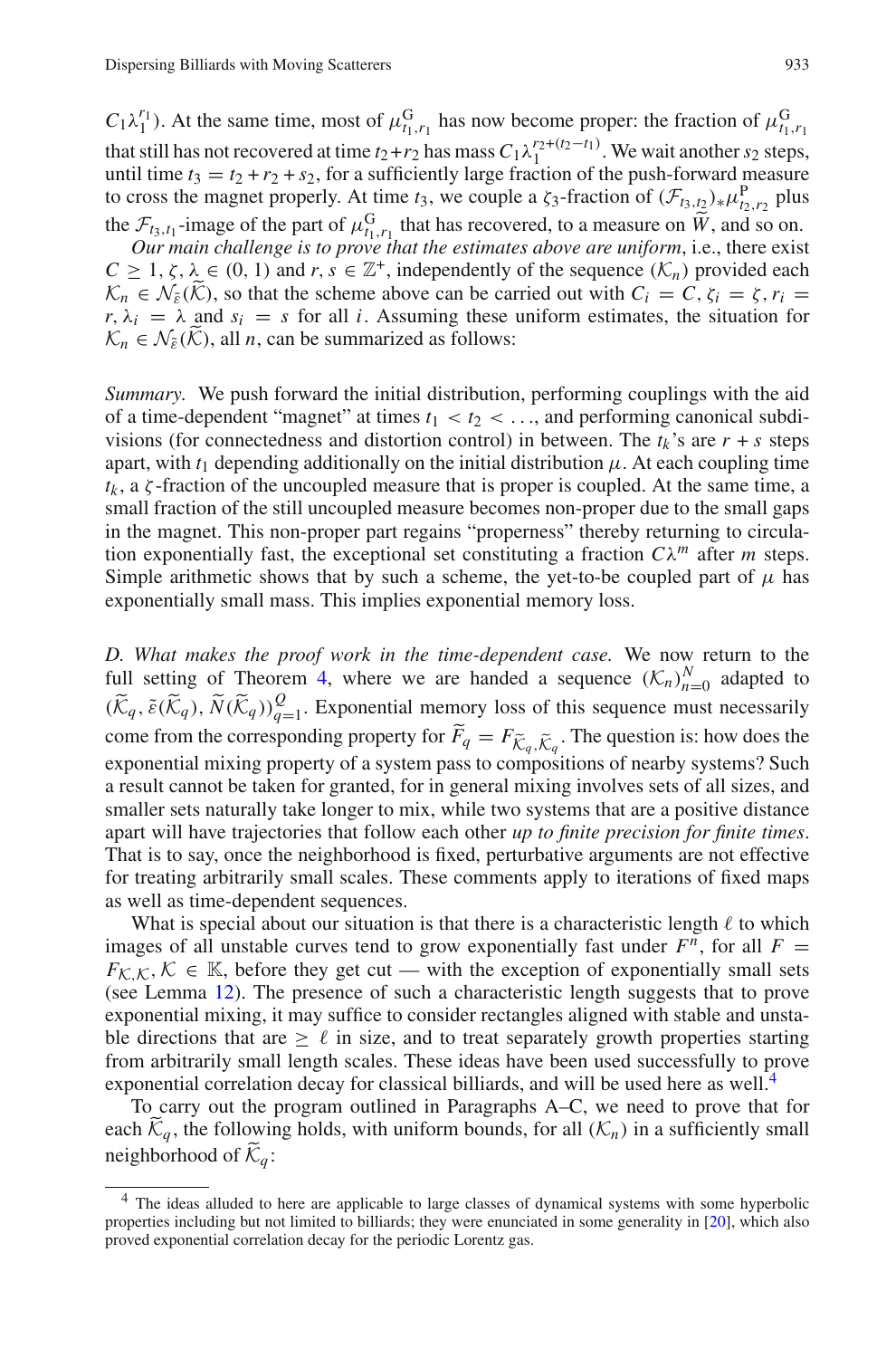- (1) *Uniform mixing on finite scales.* We will show that there is a uniform lower bound on the speeds of mixing for rectangles of sides  $\geq \ell$  for the time-dependent maps defined by  $(K_n)$ . For  $F_q = F_{\tilde{K}_q, \tilde{K}_q}$ , this is proved in [\[3,](#page-45-1)[4\]](#page-45-2), and what we prove here is effectively a perturbative version for time-dependent sequences in a small enough neighborhood of  $F_q$ . Such a result is feasible because it involves only finite-size<br>chiects for finite times. Coutien must be exercised still as the mans involved are objects for finite times. Caution must be exercised still, as the maps involved are discontinuous. This result gives the  $s = s(\widetilde{K}_q)$  asserted in Paragraph C.
- (2) *Uniform structure of magnets.* To ensure that a definite fraction of measure is coupled when a measured unstable curve crosses the magnet, a uniform lower bound on the density of local stable manifolds in  $\mathfrak{S}_n$  is essential: we require  $\mathfrak{m}_{\tilde{W}}(\tilde{W}_n)/|\tilde{W}| \ge$  $\frac{99}{100}$ ; see Paragraph A. In fact, we need more than just a minimum fraction: uniformity in the distribution of small gaps in  $\mathfrak{S}_n$  is also needed. Following a coupling, they determine how far from being proper the uncoupled part of the measure is; see Paragraph C. As  $\mathfrak{S}_n$ , the magnet used for coupling at time *n*, is constructed using the local stable manifolds of  $F_n$ ,  $F_{n+1}$ , ..., the results above must hold uniformly for all relevant sequences.
- (3) *Uniform growth of unstable curves.* This very important fact, which takes into consideration both the expansion due to hyperbolicity of the map and the cutting by discontinuities and homogeneity lines, is used in more ways than one: It is used to ensure that regularity of densities is restored and most of the uncoupled measure becomes proper at the end of the "recovery periods". The uniform  $r$  and  $\lambda$  asserted in Paragraph C are obtained largely from the uniform structure of magnets, i.e., item (2) above, together with the growth results in Sect. [4](#page-13-0) (as well as inductive control from previous steps). Growth results are also used to produce a large enough fraction of sufficiently long unstable curves at times  $t_k + r$ . That together with the uniform mixing in item (1) permits us to guarantee the coupling of a fixed fraction ζ at time *tk*+1.

Item (1) above is purely perturbative as we have discussed; item (2) is partially perturbative: proximity to  $K_q$  is used to ensure that  $\mathfrak{S}_n$  has some of the desired properties. Item (3) is strictly nonperturbative: we do not derive the properties in question from the proximity of the composed sequence  $F_n \circ \cdots \circ F_2 \circ F_1$  to  $\widetilde{F}_q^n$ . Instead, we show that these properties hold true, with uniform bounds for all sequences  $(K)$  with  $K \subset \mathbb{K}$ these properties hold true, with uniform bounds, for all sequences  $(\mathcal{K}_n)$  with  $\mathcal{K}_n \in \mathbb{K}$ . In the case of genuinely moving scatterers, the constants  $r$ ,  $C$  and  $\zeta$  all depend on the relevant reference configuration  $K_q$ , through the curve  $\tilde{W}$  in whose neighborhood the couplings occur. A priori, the same is true of  $\lambda$ , although, as we will show,  $\lambda$  is in fact independent of  $K_a$ .

#### <span id="page-25-0"></span>**6. Main Ingredients in the Proof of Theorem [4](#page-8-0)**

We continue to develop the main ideas needed in the proof of Theorem [4,](#page-8-0) focusing first on the countable case and addressing issues that have been raised in the synopsis in the last section. As in Sects. [3](#page-9-0) and [4,](#page-13-0) all configuration pairs whose billiard maps are discussed are assumed to be admissible and in K. Further conditions on  $(K_n)$ , such as close proximity to a reference configuration, will be stated explicitly. Many of the results below are parallel to known results for classical billiards; see e.g. [\[10\]](#page-46-4).

<span id="page-25-1"></span>6.1. Local stable manifolds. Given  $(K_n)_{n=0}^{\infty}$ , we let  $W^s(x)$  denote the maximal (possibly empty, homogeneous) local stable manifold passing through the point  $x \in M$  for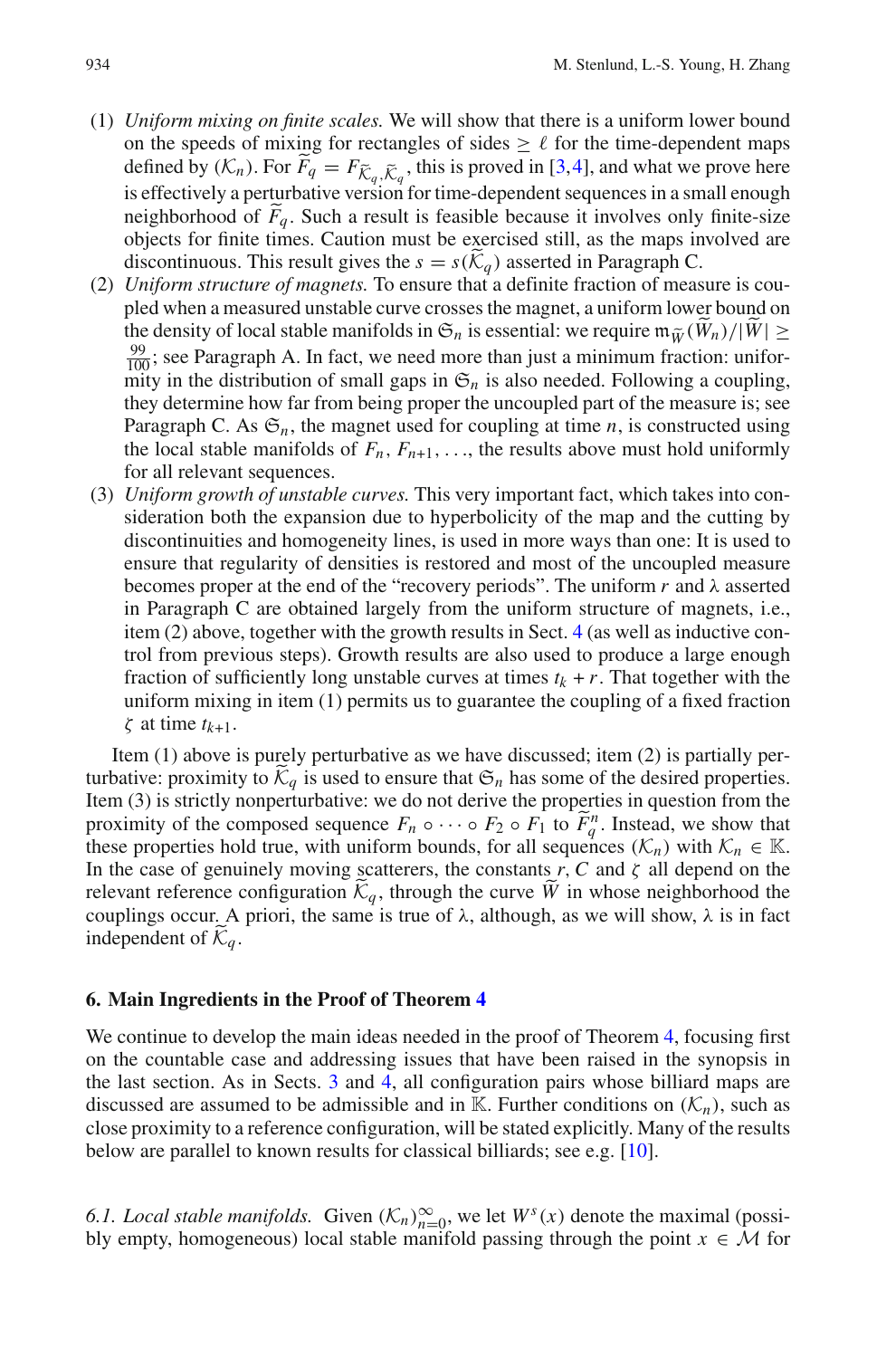the sequence of maps  $(F_n)_{n>1}$ . Recall that  $W^s(x)$  has positive length if and only if the trajectory  $\mathcal{F}_n x$  does not approach the "bad set"  $\partial \mathcal{M} \cup \cup_{|k| > k_0} \partial \mathbb{H}_k$  too fast as a function of *n*. Based on this fact, the size of local stable manifolds may be quantified as follows: Let  $r^s(x)$  denote the distance of *x* from the nearest endpoint of  $W^s(x)$  as measured along  $W<sup>s</sup>(x)$ . A standard computation, which we omit, shows that for an arbitrary unstable curve *W* through *x*,

$$
r^{s} \ge \widetilde{C}^{-1} \inf_{n \ge 0} \Lambda^{n} r_{W,n} \equiv u_{W}^{s}, \tag{26}
$$

where  $C > 0$  is a uniform constant and  $r_{W,n}$  was introduced in the beginning of Sect. [4.1.](#page-13-3)<br>In Persensia D, item (2), of the Symonic, we identified the need for extein uniform

In Paragraph D, item (2), of the Synopsis, we identified the need for certain uniform properties of local stable manifolds, such as the density of stable manifolds of uniform length on unstable curves. The next lemma provides a basic result in this direction.

<span id="page-26-0"></span>**Lemma 21.** *Given a* > 0 *and*  $A$  > 0, *there exist*  $s' \in \mathbb{Z}^+$  *and*  $L$  > 0 *such that for any*  $(\mathcal{K}_n)_{n=0}^{\infty}$ , every unstable curve  $\widetilde{W}$  has the property

$$
\mathfrak{m}_{\widetilde{W}}\big\{u_{W}^{s}\geq A\big|\widetilde{W}\big|\big\}\geq(1-a)|\widetilde{W}|,\tag{27}
$$

*provided (i) W is located in the middle third of a homogeneous unstable curve W for which*  $\mathcal{F}_{s'}$ *W* has a single homogeneous component, and (ii)  $|\widetilde{W}| \le L|W|/3$ .

*Proof.* Since  $\mathcal{F}_{s}$ *W* consists of a single homogeneous component, we have

$$
rw,n(x) \ge \hat{c}\Lambdanrw,0(x) \quad \forall x \in W, 0 \le n \le s',
$$
  
\n
$$
rw,n(x) \ge r\tilde{w},n(x) \quad \forall x \in \tilde{W}, 0 \le n \le s',
$$
  
\n
$$
rw,0(x) \ge |W|/3 + r\tilde{w},0(x) \quad \forall x \in \tilde{W}.
$$

Using these facts and the Growth Lemma, we can estimate that

$$
\begin{split} \mathfrak{m}_{\widetilde{W}}\{u_{W}^{s} &< A|\widetilde{W}|\} \leq \sum_{n\geq 0} \mathfrak{m}_{\widetilde{W}}\{r_{W,n} &< \widetilde{C}A|\widetilde{W}|\Lambda^{-n}\} \\ &\leq \sum_{n\leq s'} \mathfrak{m}_{\widetilde{W}}\{r_{W,0} < \widehat{c}^{-1}\widetilde{C}A|\widetilde{W}|\Lambda^{-2n}\} + \sum_{n>s'} \mathfrak{m}_{\widetilde{W}}\{r_{\widetilde{W},n} < \widetilde{C}A|\widetilde{W}|\Lambda^{-n}\} \\ &\leq \sum_{n\leq s'} \mathfrak{m}_{\widetilde{W}}\{r_{\widetilde{W},0} < \widehat{c}^{-1}\widetilde{C}A|\widetilde{W}|\Lambda^{-2n} - |W|/3\} \\ &+ \sum_{n>s'} C_{\mathrm{gr}}(\vartheta^{n} + |\widetilde{W}|)\widetilde{C}A|\widetilde{W}|\Lambda^{-n} \, .\end{split}
$$

In the last line, the first sum vanishes if we take  $L \leq \hat{c}\tilde{C}^{-1}A^{-1}$  and the Growth Lemma yields the bound on the second sum. The second sum is then  $\langle a|\tilde{W}|\right)$  if *s'* is so large that  $\frac{C_{\text{gr}}(1+LL_0/3)CA}{(\Lambda-1)\Lambda^{s'}} \leq a$ , where  $L_0$  here is the maximum length of a homogeneous unstable curve.  $\Box$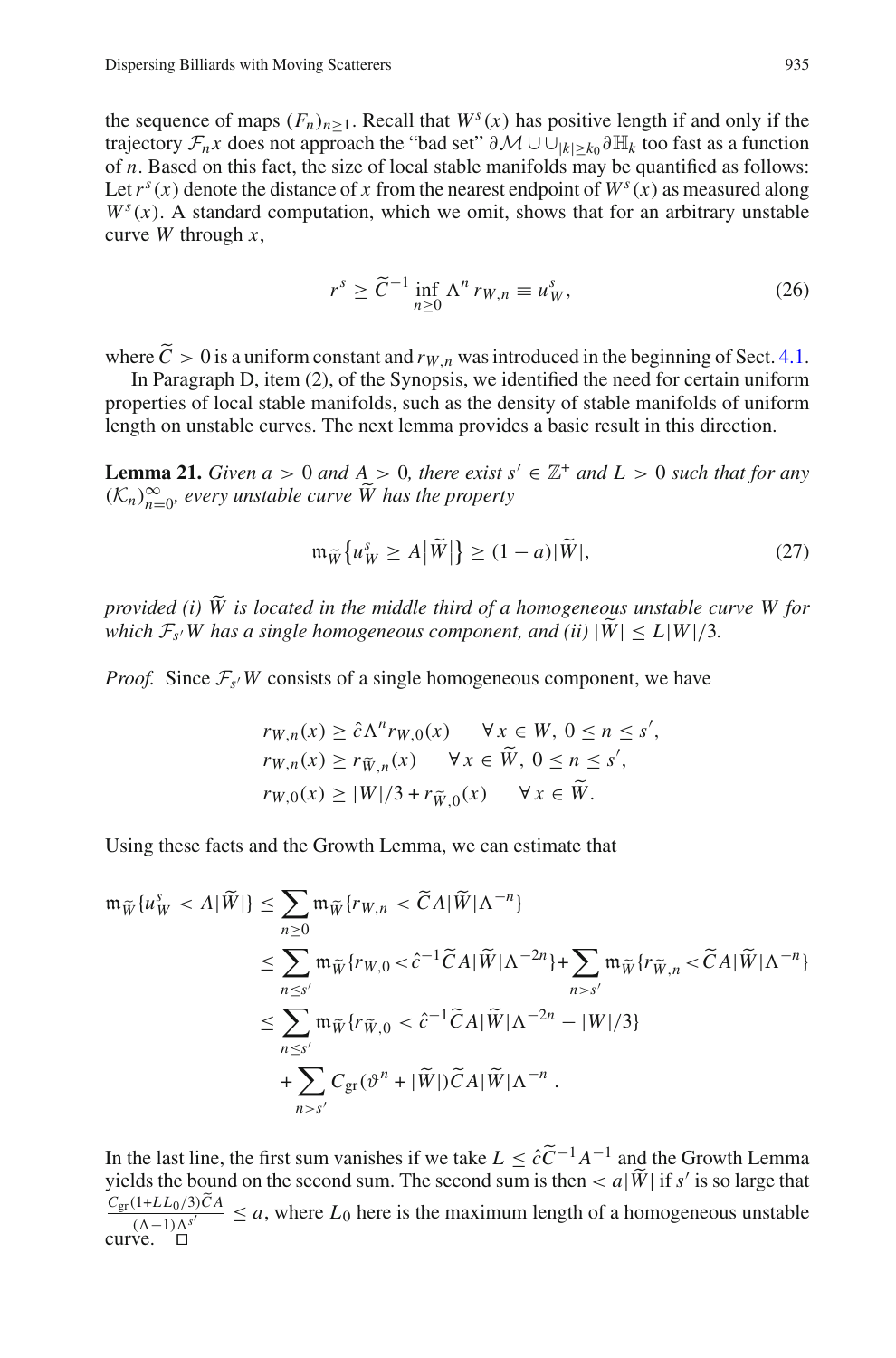<span id="page-27-1"></span>6.2. *Magnets.* We now define more precisely the objects  $\mathfrak{S}_n$  in Paragraph A of the Synopsis. Recall that  $\mathfrak{S}_n$  is constructed using stable manifolds  $W_n^s(x)$  with respect to the sequence of maps  $F_n$ ,  $F_{n+1}$ ,  $F_{n+2}$ , .... When what happens before time *n* is irrelevant to the topic under discussion, it is simpler notationally to set  $n = 0$  (by shifting and renaming indices in the original sequence). That is what we will do here as well as in the next few subsections.

We fix a reference configuration  $\widetilde{\mathcal{K}} \in \mathbb{K}$ , and denote  $\widetilde{F} = F_{\widetilde{\mathcal{K}}, \widetilde{\mathcal{K}}}$ . Let *s'* and *L* be given by Lemma [21](#page-26-0) with  $A = \frac{1}{2}$  and  $a = 0.01$ . We pick a piece of unstable manifold  $\widetilde{W}^u_+$  of  $\widetilde{F}$ (more than just an unstable curve) with the property that  $\widetilde{W}^{\mu}_{+}$  is homogeneous and  $\widetilde{F}^{s'}\widetilde{W}^{\mu}_{+}$ <br>here eximals homogeneous comparent  $I \star \widetilde{W}^{\mu}_{-} \subset \widetilde{W}^{\mu}_{+}$  be the subsequent of  $\widetilde{W}^{\mu}_{$ has a single homogeneous component. Let  $\widetilde{W}^u \subset \widetilde{W}^u$  be the subsegment of  $\widetilde{W}^u_+$  half as long and located at the center. Then there exists  $\varepsilon' > 0$  such that  $\mathcal{F}_{s'}\widetilde{W}^u$  has a single homogeneous component for any  $\mathcal{K}_n \in \mathcal{N}_{\varepsilon'}(\widetilde{\mathcal{K}})$ ,  $1 \le n \le s'$ . Let  $\widetilde{W} \subset \widetilde{W}^u$  be located at the contex of  $\widetilde{W}^u$  with  $|\widetilde{W}| = L|\widetilde{W}^u|/2$ . Lemma 21 than talls us that for  $(K)$  as shown at the center of  $\widetilde{W}^u$  with  $|\widetilde{W}| = L|\widetilde{W}^u|/3$ . Lemma [21](#page-26-0) then tells us that for  $(\mathcal{K}_n)$  as above<br>and  $\widetilde{W}$ ,  $:=$   $(x \in \widetilde{W}$ ,  $y \in \widetilde{W}$ ,  $(y) > |\widetilde{W}^u|/2$ , we are guaranteed that  $\mathbf{m} \approx (\widetilde{W} \setminus (|\$ and  $\widetilde{W}_0 := \{x \in \widetilde{W} : u \widetilde{W}_u(x) \geq |\widetilde{W}|/2\}$ , we are guaranteed that  $\mathfrak{m}_{\widetilde{W}}(\widetilde{W}_0)/|\widetilde{W}| \geq \frac{99}{100}$ . The set  $\mathfrak{S}_0 = \bigcup_{x \in \widetilde{W}_0} W^s(x)$  is the magnet defined by  $\widetilde{W}$  and the sequence  $(\mathcal{K}_n)$ .

Additional upper bounds will be imposed on  $|\widetilde{W}|$  to obtain the magnet used in the proof of Theorem [4.](#page-8-0) The size of the neighborhood  $\mathcal{N}_{\varepsilon}(\mathcal{K})$  will also be shrunk a finite number of times as we go along.

Now let *W* be any unstable curve that crosses  $\mathfrak{S}_0$  completely, in the sense that it meets  $W^s(x)$  for each  $x \in W_0$  with excess pieces on both sides, and let **h** denote the holonomy map from  $W \cap \mathfrak{S}_0 \to W \cap \mathfrak{S}_0$ .

<span id="page-27-0"></span>**Definition 22.** We say the crossing is **proper** if for a uniform constant  $\aleph > 0$  to be *determined, the following hold: (i) W is regular, (ii) the distance between any*  $x \in W_0$ *and*  $\mathbf{h}(x)$  *as measured along*  $W^s(x)$  *is less than*  $\aleph |W|$ *, and (iii) each of the two excess pieces "outside" the magnet is more than* <sup>|</sup>*W*<sup>|</sup> *units long*.

We need  $\aleph$  to be small enough that [\(20\)](#page-21-0), i.e.,  $|(\mathcal{J} \mathbf{h} \circ \mathbf{h}^{-1})^{-1} - 1| \leq \frac{1}{10}$ , is guaranteed in proper crossings. To guarantee  $(20)$ , we need, by  $(8)$ , both  $(i)$  the distance between *x* and  $h(x)$  and (ii) the difference between the slopes of  $W_0$  and  $W$  at *x* and  $h(x)$ respectively, to be small. (i) is bounded by  $\aleph |W|$ . Observe that (ii) is also (indirectly) controlled by <sup>ℵ</sup>: since both *<sup>W</sup>* and *<sup>W</sup>* are regular curves (real unstable manifolds of *<sup>F</sup>* are automatically regular), there is a fixed upper bound on their curvatures. Thus the shorter the curves, the closer they are to straight lines. Now since *W* meets the stable manifolds at the two ends of *W* at distances  $\langle \aleph |W|$  from *W*, taking  $\aleph$  small forces the slopes of *W* and *W* to be close. Further upper bounds on  $\aleph$  may be imposed later.

*Note on terminology.* In the discussion to follow, the setting above is assumed, and a number of constants referred to as "uniform constants" will be introduced. This refers to constants that are independent of  $K$  for as long as  $K \in \mathbb{K}$ , and they are independent of  $(K_n)$ ,  $\widetilde{W}^u$ ,  $\widetilde{W}$  or  $\widetilde{W}_0$  provided these objects are chosen according to the recipe above.

<span id="page-27-2"></span>*6.3. Gap control.* We discuss here the distribution of gap sizes of the magnet, issues about which were raised in the Synopsis. The setting, including  $\mathfrak{S}_0$ , is as in Sect. [6.2.](#page-27-1)

Recall that a point  $x \in \tilde{W}$  belongs to the Cantor set  $\tilde{W}_0$  if and only if  $r_{\tilde{W}^u k}(x) \ge$  $\widetilde{C}\Lambda^{-k}|\widetilde{W}|/2$  for every  $k \ge 0$ . We define the *rank* of a gap  $\widetilde{V}$  in  $\widetilde{W}\setminus\widetilde{W}_0$  to be the smallest *R* and the true  $\widetilde{V}_k(x) \in \widetilde{C}\Lambda^{-k}|\widetilde{W}_k|/2$  halds for some  $y \in \widetilde{V}_k$ . Observe that *R* such that  $r_{\widetilde{W}^u, R}(x) < \widetilde{C} \Lambda^{-R} |\widetilde{W}|/2$  holds for some  $x \in \widetilde{V}$ . Observe that *R* so defined is also the smallest number for which  $\mathcal{F}_R \tilde{V}$  meets the "bad set"  $\partial \mathcal{M} \cup \bigcup_{|k| \ge k_0} \partial \mathbb{H}_k$ :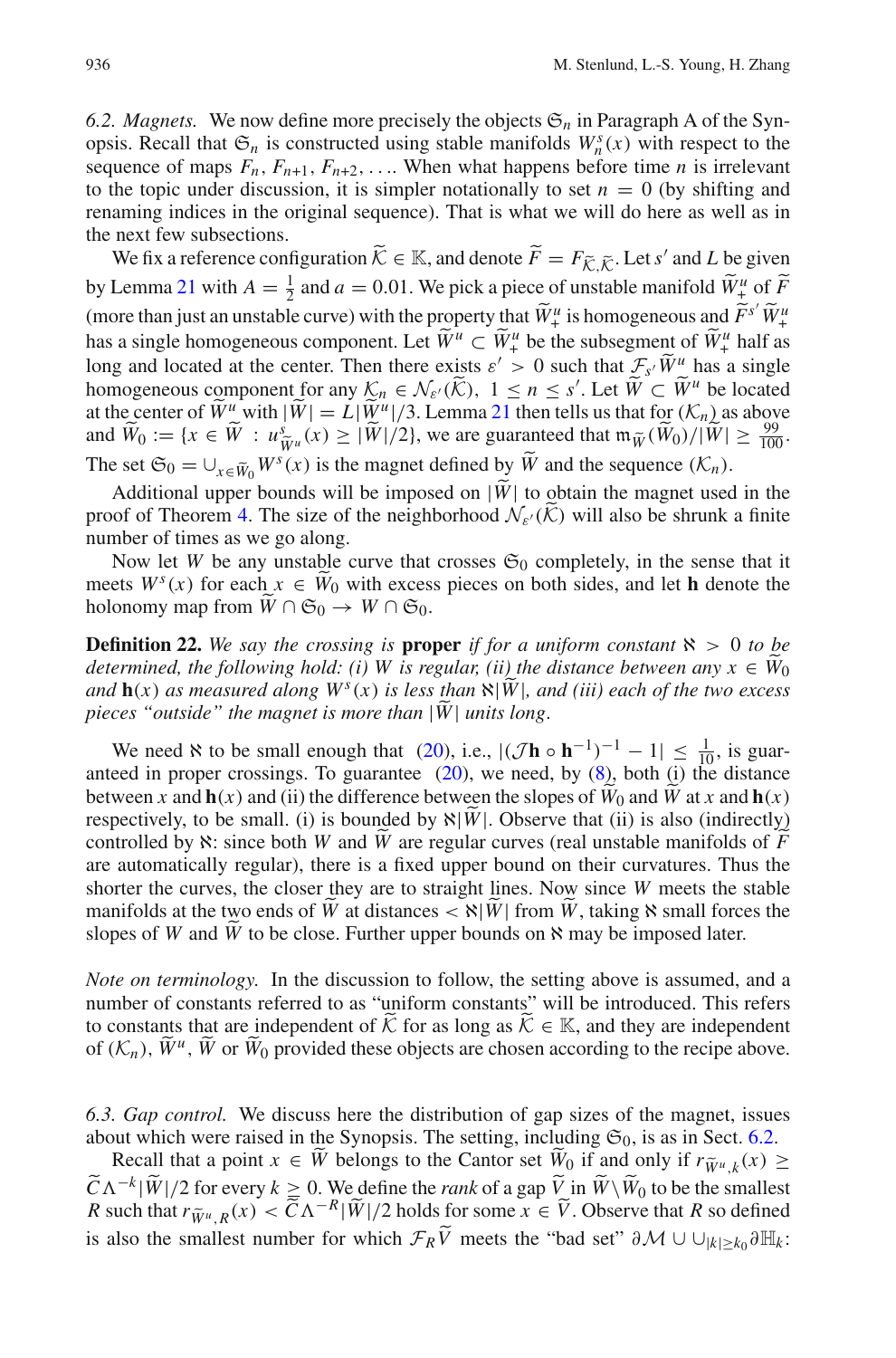Clearly,  $\mathcal{F}_k V$  could not have met the bad set for  $k < R$ . On the other hand,  $\mathcal{F}_R V$  must<br>meet the bad set or the minimum of  $r \sim \Omega$ . On  $\tilde{V}$  would occur on one of its and points meet the bad set, or the minimum of  $r_{\tilde{W}^u, R}$  on *V* would occur on one of its end points, which cannot happen for a gap (excess pieces are not gaps). Notice that this implies that which cannot happen for a gap (excess pieces are not gaps). Notice that this implies that  $\mathcal{F}_{R-1}$   $\tilde{V}$  must cross (transversally)  $F_R^{-1} \partial \mathbb{H}_k$  for some *k*, and if it crosses  $F_R^{-1} \partial M$ , then it automatically crosses  $F_R^{-1} \partial \mathbb{H}_k$  for infinitely many *k*.

Consider next an unstable curve *W* that crosses  $\mathfrak{S}_0$  properly, and let  $W_0 = W \cap \mathfrak{S}_0$ . Each gap  $V \subset W \backslash W_0$  corresponds canonically to a unique gap  $V \subset W \backslash W_0$ , as their corresponding end points are connected by local stable manifolds  $\gamma_1^s$  and  $\gamma_2^s$  in  $\mathfrak{S}_0$ . We define the *rank* of *V* to be that of *V*, and claim that the rank of *V* is also the first time  $F_R V$  meets the bad set. To see this, consider the  $F_n$ -images of the region bounded by *V*,  $\tilde{V}$ ,  $\gamma_1^s$  and  $\gamma_2^s$ . Since  $\mathcal{F}_n(\gamma_i^s)$  avoid the bad set (which consists of horizontal lines), it follows that for each *n*,  $\mathcal{F}_n(V)$  crosses the bad set if and only if  $\mathcal{F}_n(V)$  does.<br>Let *W* be as above. For *b* > 0, we consider the *dynamically defined* Conta

<span id="page-28-3"></span>Let *W* be as above. For  $b > 0$ , we consider the *dynamically defined* Cantor set

$$
W_0^b = \{ x \in W' : r_{W,k} \ge b\Lambda^{-k} |\widetilde{W}| \ \forall k \ge 0 \}. \tag{28}
$$

For  $W = \widetilde{W}^u$  and  $b = \frac{1}{2}\widetilde{C}$ ,  $W_0^b = \widetilde{W}_0$ . We observe that, for  $b \leq \hat{c}$ , with  $\hat{c}$  as in [\(4\)](#page-10-1), the definition of the set  $W_0^b$  does not depend on the part  $W\setminus W'$  "outside" the magnet. This is because of the length of each of the two components of  $W\setminus W'$  and the expansion in [\(4\)](#page-10-1). Like  $\widetilde{W}_0$ ,  $W_0^b$  is a Cantor set, and the ranks of the gaps of  $W\setminus W_0^b$  have the same characterizations as the gaps of  $\widetilde{W}^u\backslash \widetilde{W}_0$ .

<span id="page-28-4"></span>The proofs below are a little sketchy, as there are no new issues in the time-dependent case.

**Lemma 23.** *There exists a uniform constant*  $\overline{b} \leq \hat{c}$  such that the following hold for ℵ *small enough: Let W be an arbitrary unstable curve crossing* S<sup>0</sup> *properly, and let*  $W_0 = W \cap \mathfrak{S}_0$ *. Then* 

- *(i)*  $W_0$  ⊂  $W_0^{\overline{b}}$ *, and*
- *(ii) through every point of*  $W_0^{\bar{b}}$  *there is a local stable manifold which meets*  $\widetilde{W}$ .

*Proof.* (i) Let  $\tilde{x} \in \tilde{W}_0$ , and denote by  $x \in W_0$  the intersection of  $W^s(\tilde{x})$  and W. The assertion follows since for some  $a \in (0, 1)$  depending only on the cones,  $d_M(\mathcal{F}_n \tilde{x}, \partial M \cup$  $\cup_{|k|\geq k_0} \partial \mathbb{H}_k$   $\geq a\widetilde{C}\Lambda^{-n}|\widetilde{W}|/2$  for all  $n \geq 0$ , while  $\tilde{d}_{\mathcal{M}}(\mathcal{F}_n x, \mathcal{F}_n \tilde{x}) \leq \hat{c}^{-1}\Lambda^{-n} \aleph |\widetilde{W}|$  for all  $n \ge 0$ . In particular,  $\bar{b} = \min(\hat{c}, a\tilde{C}/4)$  suffices. (ii) At each point  $x \in W_0^{\bar{b}}$  the local stable manifold  $W^s(x)$  extends at least  $b\tilde{C}^{-1}|\tilde{W}|$  units on both sides of *W*, proving (ii) for  $\aleph$  sufficiently small.  $\Box$ 

We record next a tail bound for gaps of dynamically defined Cantor sets.

<span id="page-28-2"></span>**Lemma 24.** *There exists a uniform constant*  $C'_{\text{g}} > 0$  *such that if* W *crosses*  $\mathfrak{S}_0$  *properly, then for any b* > 0 *and R* > 1*, we have*<sup>[5](#page-28-0)</sup>

$$
\mathfrak{m}_W\Big\{x\in W':\inf\big\{k\in\mathbb{N}:r_{W,k}(x)
$$

<span id="page-28-1"></span>*Proof.* The Growth Lemma yields the following upper bound on the left side of [\(29\)](#page-28-1):

$$
\sum_{k\geq R} \mathfrak{m}_W\{r_{W,k} < b\Lambda^{-k}|\widetilde{W}|\} \leq b\ C_{\text{gr}}|\widetilde{W}|\sum_{k\geq R} (\vartheta^k + |W|)\Lambda^{-k} \leq b\ C_{\text{gr}}\widetilde{C}|\widetilde{W}|\frac{(1+L_0)}{1-\Lambda^{-1}}\Lambda^{-R},
$$

where  $L_0$  is the maximum length of a (connected) unstable curve.  $\Box$ 

<span id="page-28-0"></span><sup>5</sup> We use the convention that the infimum equals  $\infty$  if it does not exist in N.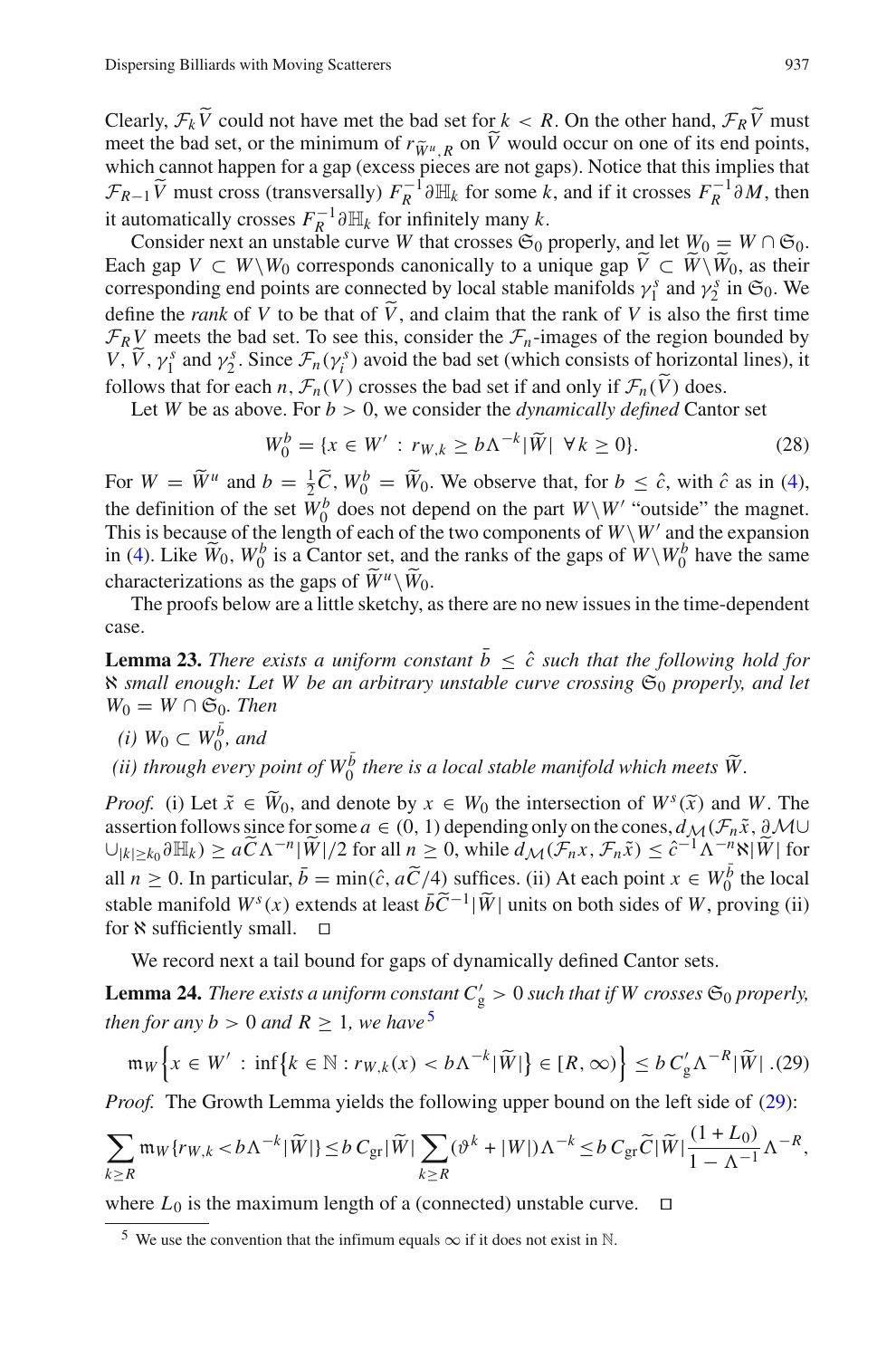The following is the result we need.

<span id="page-29-0"></span>**Lemma 25.** *There exist uniform constants*  $C_g > 0$  *and*  $c_g > 0$  *for which the following hold: Let*  $\mathfrak{S}_0$  *be as above, and let W be an arbitrary unstable curve which crosses*  $\mathfrak{S}_0$ *properly. Then*

*(a) for every*  $R \geq 0$ *,* 

<span id="page-29-1"></span>
$$
\mathfrak{m}_W\{x \in W : x \text{ is in a gap of rank } \geq R\} \leq C_g \Lambda^{-R}|W| \, ; \tag{30}
$$

<span id="page-29-2"></span>*(b) for any gap V* ⊂ *W* $\setminus$ *W*<sub>0</sub> *of any rank R* ≥ 0,  $\mathcal{F}_{R-1}$ *V is a homogeneous unstable curve and*

$$
|\mathcal{F}_R V| \ge c_g \Lambda^{-R} |\widetilde{W}|.
$$
 (31)

*Proof of Lemma* [25.](#page-29-0) (a) For  $W = \tilde{W}$ , the result follows immediately from Lemma [24.](#page-28-2) For general *W*, a separate argument is needed as  $W \cap \mathfrak{S}_0$  is not exactly of the form in [\(28\)](#page-28-3). Let  $\bar{b}$  be such that  $W_0 \subset W_0^{\bar{b}}$  (Lemma [23\(](#page-28-4)i)), and let *V* be a gap of  $W\setminus W_0$  of rank *R*. Then *V* is the union *V* ∩ *W*<sup>*b*</sub> $\overline{0}$  and a collection of gaps of *W* \*W*<sub>0</sub><sup>*b*</sup>. We observe that these gaps</sup> have ranks  $\geq R$ , because of the characterization of rank (for both kinds of gaps) as the first time their images meet the bad set. As for the measure of  $V \cap W_0^{\bar{b}}$ , by Lemma [23\(](#page-28-4)ii) and the properties of the Jacobian of the holonomy map  $\mathbf{h}: \widetilde{W} \cap (\cup_{x \in W_0^{\bar{b}}} W^s(x)) \to W$ ,

we have  $\mathfrak{m}_W(V \cap W_0^{\overline{b}}) \leq \frac{11}{10} \mathfrak{m}_{\widetilde{W}}(\mathbf{h}^{-1}(V \cap W_0^{\overline{b}})) \leq \frac{11}{10} \mathfrak{m}_{\widetilde{W}}(\widetilde{V})$ .<br>Summing over gaps V of rank  $\geq R$  in  $W \setminus W_0$  and applying Lemma [24](#page-28-2) to the gaps of

 $W_0^{\bar{b}}$  and  $\widetilde{W}_0$  (recalling  $|\widetilde{W}| < |W|$ ), we obtain

 $m_W$  (union of all gaps  $V \subset W \setminus W_0$  of rank  $\ge R$ )  $\le (\bar{b} + \frac{11}{10}) C'_g \Lambda^{-R} |W|$ 

and (a) is proved by choosing  $C_g$  large enough.

To prove (b), first make the argument for gaps *V* of  $W_0$  (which is straightfoward), and then leverage the connection between *V* and *V* via the stable manifolds connecting their and points.  $\Box$ their end points.  $\Box$ 

<span id="page-29-3"></span>*6.4. Recovery of densities.* As explained in the Synopsis, the uncoupled part of the measure has to 'recover' and become proper again before it is eligible for the next coupling. Postponing the full picture to later, we focus here on the situation of the last two subsections, i.e., a reference configuration  $\hat{K}$ , a sequence  $(\mathcal{K}_n)$  with  $\mathcal{K}_n \in \mathcal{N}_{\varepsilon}(\hat{K})$  for  $0 \le n \le s'$ , and a magnet  $\mathfrak{S}_0$ . We *assume* that a coupling takes place at time 0, and consider the recovery process thereafter.

*6.4.1. Single measured unstable curve.* We treat first the case of a single measured unstable curve  $(W, v)$  making a proper crossing of the magnet, as described in Paragraph B of the Synopsis with  $n = 0$ . We denote by  $\rho$  and  $\bar{\rho}$  the densities of v and of the coupled part of v respectively. We also let *W'* be the shortest subsegment of *W* containing  $W \cap \mathfrak{S}_0$ , so that  $W\setminus W'$  consists of the two excess pieces. As in Paragraph B, we extend  $\overline{\rho}$  to a regular density called  $\check{\rho}$  on W', and decompose the uncoupled part of  $\rho$  into densities of the following types:

(a)  $\rho|_{W\setminus W'}$ ;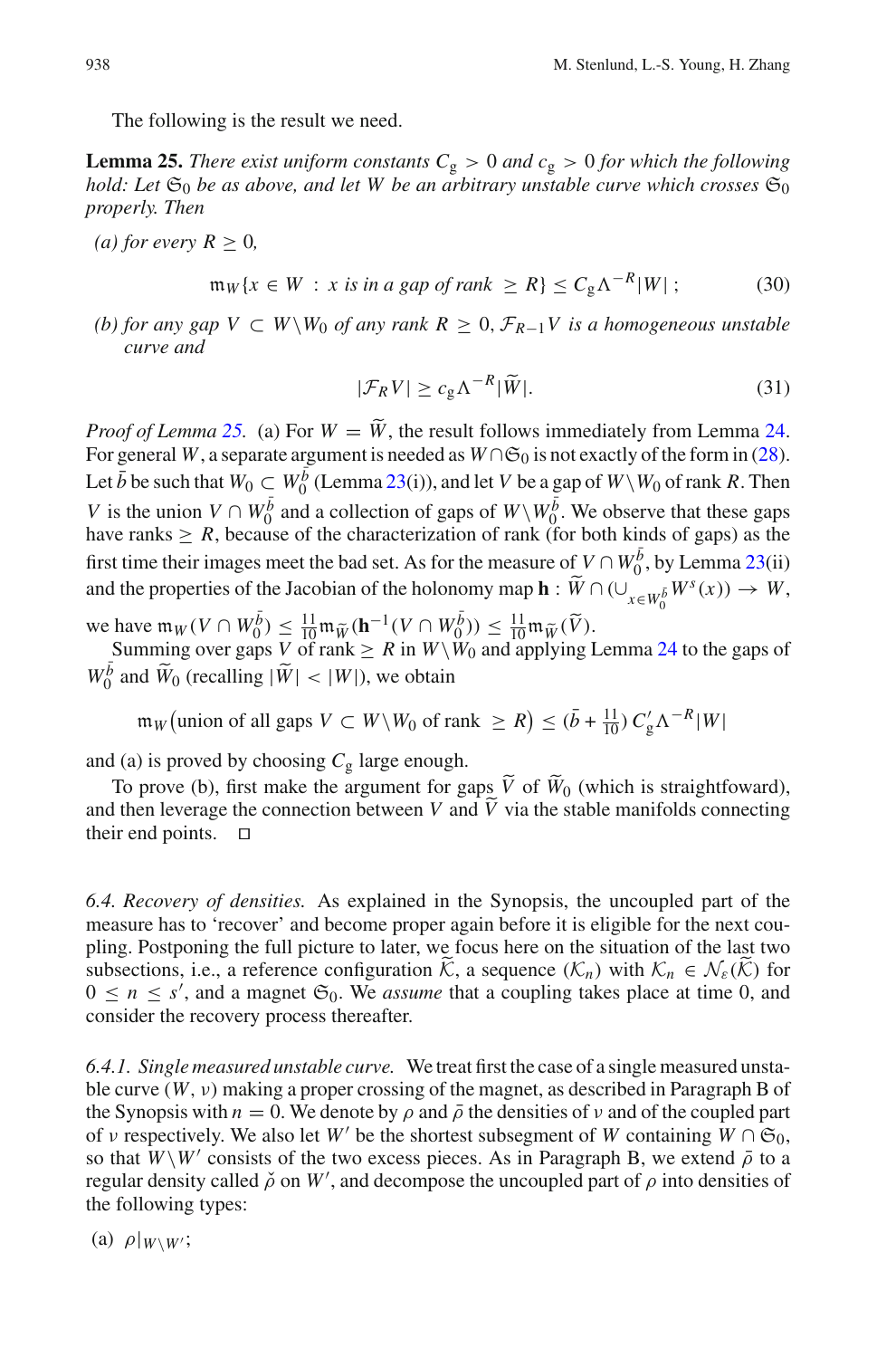- (b)  $(\rho \check{\rho})|_{W'}$  (this will be referred to as the "top density"), and
- (c)  $\tilde{\rho}|_V$  as *V* ranges over all the gaps of *W*.

We consider separately each of these densities (counting  $\tilde{\rho}|_V$  for different *V* as different measures), and discuss their recovery times, meaning the time it takes for such a measure to become proper (see Definition [17\)](#page-17-4).

(a) Since these are regular to begin with, the only reason why they may not be proper is that the excess pieces may be too short. Thus their recovery times may depend on  $|\widetilde{W}|$  (each excess curve has length  $\geq |\widetilde{W}|$ ), but are otherwise uniformly bounded and independent of  $(K_n)$ .

(c) As discussed in the Synopsis, the density  $\tilde{\rho}|_V$  for each *V* is regular to begin with. Thus recovery time has only to do with length. For a gap of rank *R*, recall that the image  $\mathcal{F}_{R-1}V$  is a regular homogeneous unstable curve. Denoting  $\mathcal{Z} = \check{\nu}(V)/|V|$ , where  $\check{\nu}$  is the measure on *V* with density  $\tilde{\rho}$ , we have  $Z_{R-1}/\tilde{\nu}(V) = 1/|\mathcal{F}_{R-1}V| \leq C_e^2/|\mathcal{F}_RV|^2 \leq$  $C_e^2 c_g^{-2} |\tilde{W}|^{-2} \Lambda^{2R}$  by Lemma [10](#page-12-1) and [\(31\)](#page-29-1). In the next step, the curve  $V_R = \mathcal{F}_{R-1} V$  will get cut, but we may proceed with the aid of Lemma [16](#page-17-1) and obtain  $\mathcal{Z}_n/\nu(V) \leq C_p$  for  $n \ge R - 1 + (2R \log \Lambda + |\log C_e^2 c_g^{-2}| + 2|\log |\widetilde{W}||)/|\log \vartheta_p|.$  In other words, we have proved

<span id="page-30-1"></span>**Lemma 26.** *There exists a uniform constant*  $c_p > 0$  *such that the following holds. In the setting of Lemma* [25,](#page-29-0) after  $c_p(R + |\log|W||)$  *steps, each one of the measures on the gaps of rank R will have become a* **proper** *measure.*

(b) We begin by stating a general result. See the Appendix for a proof.

**Lemma 27.** *There exists a uniform constant*  $C_{\text{top}} > 0$  *such that the following holds. Given a sequence*  $(K_n)_{n>0}$ *, suppose that two regular densities*  $\varphi$ *,* $\check{\varphi}$  *on the same unstable curve W satisfy*  $b \leq \varphi/\check{\varphi} \leq B$  *for some*  $B > b > 1$  *everywhere on W, and let*  $\psi = \varphi - \check{\varphi}$ *. Then* 

<span id="page-30-2"></span>
$$
|\log \psi(x) - \log \psi(y)| \le C_{\text{top}} \frac{B+1}{b-1} \theta^{s(x,y)}
$$
 (32)

<span id="page-30-3"></span>*for all x*,  $y \in W$ .

By Lemma [20,](#page-22-2) these assumptions are satisfied for  $\varphi = \rho$  and  $\check{\varphi} = \check{\rho}$  with  $b = \frac{8}{5}$ and  $B = \frac{5}{4}\zeta^{-1}e^{C_r}$  where  $\zeta$  is the fraction of the measure coupled (see Sect. [5\)](#page-19-0). Even after the densities become regular, it may take additional time for the measure to become proper. The next lemma, proved in the Appendix, is suited for such situations.

<span id="page-30-4"></span>**Lemma 28.** *There exists a uniform constant*  $\overline{C}_p > 0$  *such that the following holds. Given an admissible sequence* (*Kn*)*n*≥0*, suppose* ν *is a measure on a regular unstable curve W whose density*  $\psi$  *satisfies*  $|\log \psi(x) - \log \psi(y)| \leq C\theta^{s(x,y)}$  *for some*  $C > C_r$ *. Then the push-forward*  $(\mathcal{F}_n)_* v$  *will be a proper measure, if*  $n \geq \overline{C}_p(|\log |W|| + C)$ *.* 

<span id="page-30-0"></span>From these lemmas, we conclude that

**Lemma 29.** *The maximum time it takes for each of the "top" measures to become a proper measure is*  $\bar{c}_p + \bar{C}_p(|\log|\tilde{W}|| + |\log \zeta|)$ *, where*  $\bar{c}_p > 0$  *is another uniform constant.*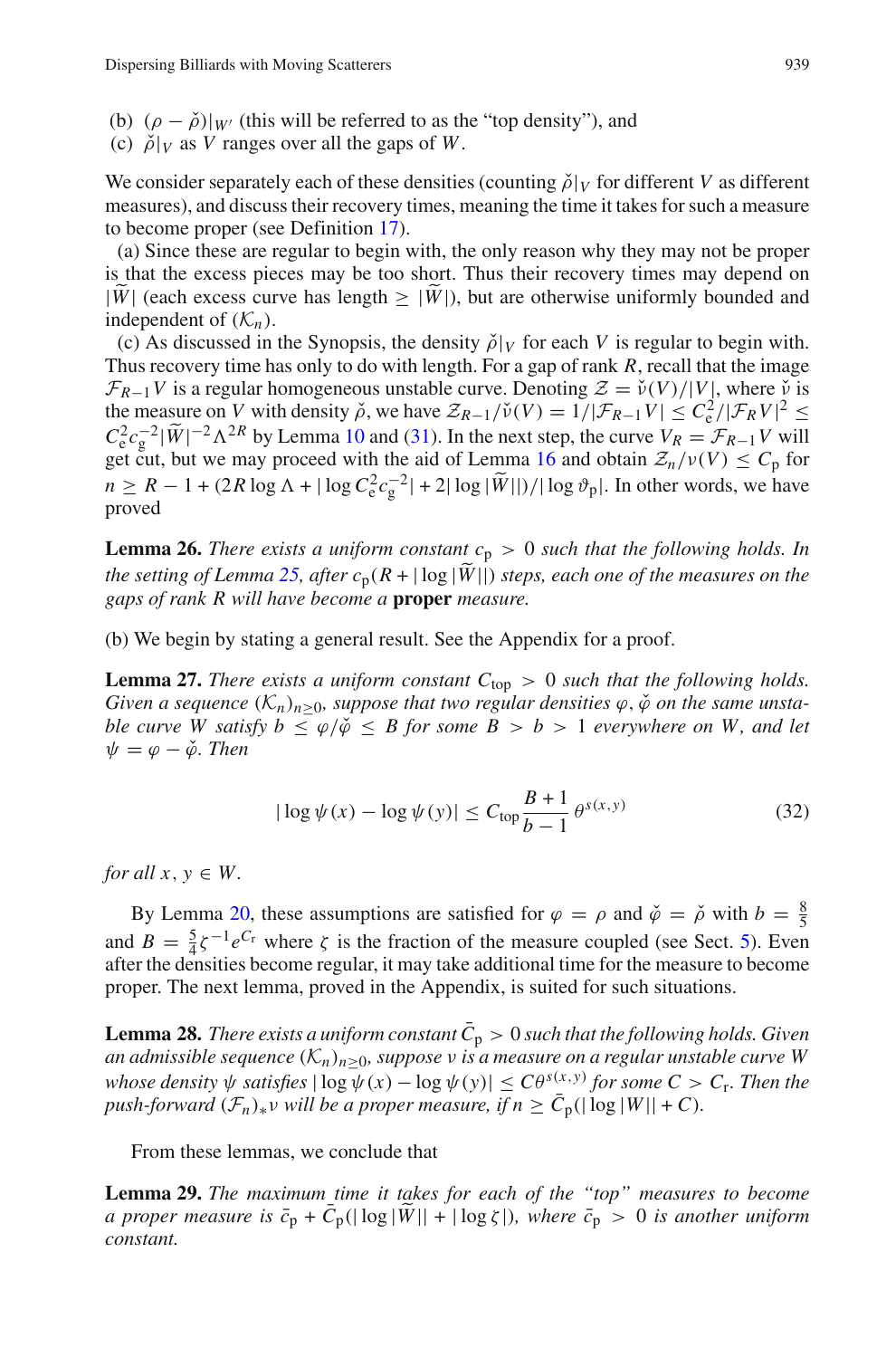6.4.2. More general initial measures. Let the initial measure  $\mu = \sum_{\alpha} v_{\alpha}$  be a proper probability measure consisting of countably many regular measured unstable curves, and assume that a fraction of  $\mu$  crosses the magnet  $\mathfrak{S}_0$  at time 0 with [\(22\)](#page-22-0) holding for some  $\zeta$ . As explained in Sect. [5,](#page-19-0) precisely  $\zeta$  units of its mass will be coupled to the reference measure  $\tilde{m}_0$ . The remaining measure, which we denote by  $\mu_0$ , has mass  $1 - \zeta$ and consists of the three kinds of measures described earlier. The next result summarizes some of the results above and is very convenient for bookkeeping.

<span id="page-31-0"></span>**Lemma 30.** *There exist constants*  $C \geq 1, \lambda \in (0, 1)$ *, and*  $r > 0$  *such that, for any*  $m \geq r$ ,  $(\mathcal{F}_m)_*\mu_0$  *can be split into the sum of two nonnegative measures*  $\mu_m^P$  *and*  $\mu_m^G$ , *both consisting of countably many regular measured unstable curves, with the properties that*  $\mu_m^{\text{P}}$  *is* **proper***, and*  $\mu_m^{\text{G}}(\mathcal{M}) = C\lambda^m$ *.* 

The constants *C* and *r* in the lemma depend on the reference configuration used in the construction of the magnet (through  $|\tilde{W}|$ ) and r also depends on  $\zeta$ , but neither of them depend on the initial measure  $\mu$  or the sequence of configurations. The constant  $\lambda$ is uniform.

We will use the notation in Sect. [5](#page-19-0) in the proof – except for omitting the subscript *n*.

*Proof of Lemma [30.](#page-31-0)* By Lemma [29,](#page-30-0) we can choose *r* large enough that the *m*-step push-forwards of the densities on the excess pieces and the "top" densities yield proper measures for all  $m \geq r$ . From that point on the question is about the gaps. Here we turn to Lemmas [25](#page-29-0) and [26.](#page-30-1) By regularity of the measures  $v_\alpha$ , [\(30\)](#page-29-2) implies  $v_{\alpha}$  { $x \in W_{\alpha}$ : *x* is in a gap of rank  $\geq R$ }  $\leq C_{g}^{\gamma} \Lambda^{-R} v_{\alpha}(W_{\alpha})$  for another uniform constant  $C_g'' > 0$ . Summing over  $\alpha$  yields the estimate  $\mu_0$ {gaps of rank  $\geq R$ }  $\leq C_g'' \Lambda^{-R}$ . With the aid of Lemma [26,](#page-30-1) we see that the quantity  $\mu_0$ {gaps needing  $\geq$  msteps to yield a proper measure} is bounded above by the expression  $C''_g \Lambda^{-(m/c_p - |\log |W||)+1} \leq C''_g \Lambda^{1+|\log |W||}$  $\lambda^m \le C\lambda^m$  with  $C = \max(1, C_g'' \Lambda^{1+|\log|W||})$  and  $\lambda = \Lambda^{-1/c_p} \in (0, 1)$ . Taking *r* large, we may assume  $C\lambda^r < 1 - \zeta = \mu_0(\mathcal{M})$ . We first collect all the gap measures from  $(\mathcal{F}_r)_*\mu_0$  into  $\mu_r^G$ ; they have total mass  $\leq C\lambda^r$ . Next, we take a suitable constant multiple of the remaining, proper, measure from  $(\mathcal{F}_r)_*\mu_0$  and include it into  $\mu_r^G$  so that finally  $\mu_r^G(\mathcal{M}) = C\lambda^r$  holds exactly. (This is mostly for purposes of keeping the statements clean.) Note that  $\mu_r^P = (\mathcal{F}_r)_*\mu_0 - \mu_r^G$  is proper. By our earlier results, the push-forwards of  $\mu_r^P$  remain proper; these will always be included in the measures  $\mu_m^P$  for  $m > r$ . The real gap measures included in  $\mu_r^G$ , on the one hand, continue to recover into being proper measures at least at the rate  $\lambda$ . On the other hand, the proper measures included in  $\mu_r^P$ will continue to be proper under push-forwards. Hence, for  $m > r$ , we return to  $\mu_m^P$  a suitable constant multiple of the proper part of  $(\mathcal{F}_{m,r+1})_* \mu_r^G$ , as necessary, so that the statements of the lemma continue to hold.  $\square$ 

<span id="page-31-1"></span>*6.5. Uniform mixing.* We discuss here the primary reason behind the asserted exponential memory loss for the sequence  $(\mathcal{K}_m)$ . Since events that occur prior to couplings are involved, we cannot assume that the coupling of interest occurs at  $n = 0$ , as was done in Sects. [6.2–](#page-27-1)[6.4.](#page-29-3) Our goal is to address item (1) in Paragraph D of the Synopsis.

Recall from Sect. [6.2](#page-27-1) that given a configuration  $\hat{K} \in \mathbb{K}$ , there exist unstable manifolds  $\widetilde{W} \subset \widetilde{W}^u$  of  $\widetilde{F} = F_{\widetilde{K},\widetilde{K}}$ ,  $s' \in \mathbb{Z}^+$  and  $s' > 0$  such that for any sequence  $(\mathcal{K}_m)_{m \geq 0}$  with  $K_n, \ldots, K_{n+s'} \in \mathcal{N}_{\varepsilon}(\widetilde{\mathcal{K}})$ , a magnet  $\mathfrak{S}_n$  with desirable properties (see Sects. [6.2](#page-27-1) and [6.3\)](#page-27-2)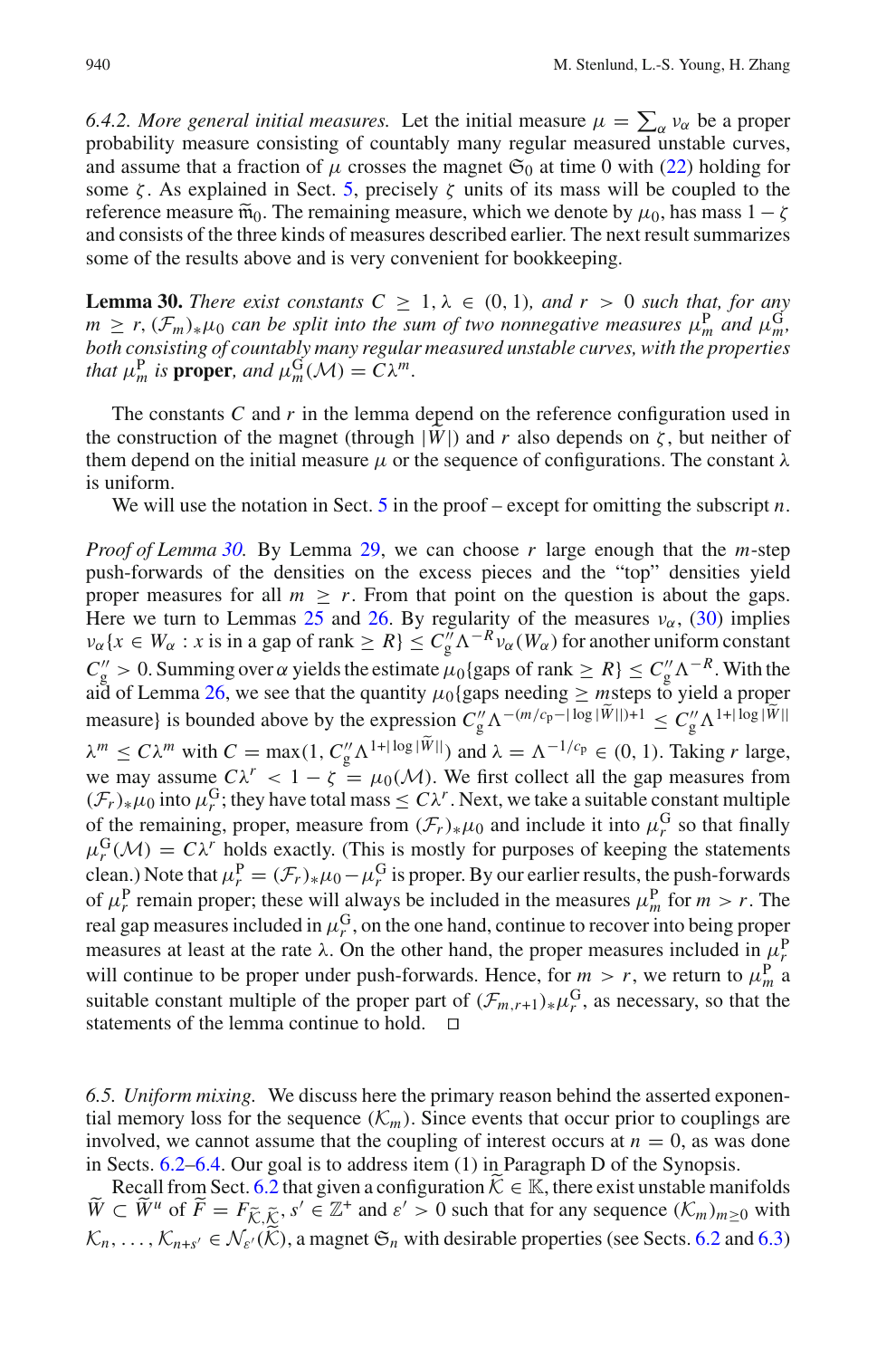<span id="page-32-0"></span>can be constructed out of  $\widetilde{W}$  and stable manifolds for  $(F_{n+m})_{m>1}$ . We assume for each  $\widetilde{\mathcal{K}}$  that *s'*,  $\varepsilon'$  and  $\widetilde{W} \subset \widetilde{W}^u$  are fixed.

**Proposition 31.** *Given*  $\widetilde{K} \in \mathbb{K}$ *, there exist*  $\zeta > 0$ ,  $\varepsilon \in (0, \varepsilon')$  *and*  $s \in \mathbb{Z}^+$  *such that the*<br>*following holds for gyary*  $(K)$ , a with  $K$ ,  $K$ ,  $\zeta \in \mathcal{N}(\widetilde{K})$ , Let  $\mathfrak{S}$ , he the was *following holds for every*  $(K_m)_{m>0}$  *with*  $K_0, \ldots, K_{s+s'} \in \mathcal{N}_{\varepsilon}(\widetilde{K})$ *: Let*  $\mathfrak{S}_s$  *be the magnet defined by*  $\tilde{W}$  and  $(F_{s+m})_{m>1}$ . Then every regular measured unstable curve  $(W, v)$ *with*  $|W| \ge (2C_p)^{-1}$  *has the property that if*  $\overline{W}_{s,i} = \mathcal{F}_s(W_{s,i}^-)$  *are the homogeneous components of*  $\mathcal{F}_s(W)$  *which cross*  $\mathfrak{S}_s$  *properly, then* 

$$
\sum_{i} (\mathcal{F}_s)_*(\nu|_{W_{s,i}^-}) (W_{s,i} \cap \mathfrak{S}_s) \ge 4\zeta e^{C_\Gamma} \nu(W). \tag{33}
$$

<span id="page-32-1"></span>This proposition asserts that starting from *an arbitrary* regular measured unstable curve  $(W, v)$  with  $|W| \ge (2C_p)^{-1}$ , at least a *uniform* fraction of its  $\mathcal{F}_s$ -image has sufficiently many (homogeneous) components crossing the magnet  $\mathfrak{S}_s$  *properly* provided  $K_m$  remains in a sufficiently small neighborhood  $\mathcal{N}_{\varepsilon}(\tilde{\mathcal{K}})$  of the reference configuration  $\widetilde{K}$  for time  $\leq s + s'$ . The last *s'* steps is used to make sure that the magnet has a high density of sufficiently long local steple monifolds (see Sects 6.1 and 6.2) whereas the density of sufficiently long local stable manifolds (see Sects. [6.1](#page-25-1) and [6.2\)](#page-27-1), whereas the first *s* is directly related to the mixing property of *F*.<br>Note the uniformity in Proposition 21; the constant

Note the uniformity in Proposition [31:](#page-32-0) the constants depend on  $\widetilde{K}$ , with *s*,  $\zeta$  and  $\varepsilon$ depending also on the choice of  $\tilde{W}$ ; but  $(\mathcal{K}_m)_{m>0}$  is arbitrary as long as it satisfies the conditions above.

*Proof of Proposition* [31.](#page-32-0) We begin by recalling the following known result on the mixing property of  $\tilde{F}^n$  (see e.g. [\[10\]](#page-46-4)): Let  $\tilde{\mathfrak{S}}$  be the magnet defined by  $\tilde{W}$  and powers of  $\tilde{F}$ , and let  $\sigma > 0$  be given. Then there exist  $s > 0$  (large) and  $\zeta' > 0$  (small) such that for any regular measured unstable curve  $(W, v)$  with  $|W| \ge (2C_p)^{-1}$  and any  $n > s$ ,

- (i) finitely many components of  $\widetilde{F}^n W$  cross  $\widetilde{\mathfrak{S}}$  *super*-properly and (ii) denoting these components  $W_{n,i}^{\text{super}}$ ,
- 

$$
\sum_{i} (\widetilde{F}^{n})_{*} \nu \left( W_{n,i}^{\text{super}} \cap \mathfrak{S}^{\widetilde{\mathcal{K}}}\right) \geq \zeta' \nu(W) . \tag{34}
$$

Here super-proper crossing means that the crossing is proper with room to spare. Specifically, the excess pieces are twice as long (i.e., at least  $2|\hat{W}|$  units), and  $|\varphi_{W_{n,i}^{\text{super}}} - \varphi_{\tilde{W}}| < \sigma$ , where  $\tilde{W}$  extended by  $\frac{1}{10}|\tilde{W}|$  along  $\tilde{W}^u$  on each side is the graph of  $\varphi_{\tilde{W}}$  as a function of *r*, and  $W_{n,i}^{\text{super}}$  suitably restricted is the graph of  $\varphi_{W_{n,i}^{\text{super}}}$  defined on the same *r*-interval.

Let  $\sigma$  be such that for any unstable curve *U*,  $|\varphi_U - \varphi_{\tilde{W}}| < 2\sigma$  implies that condition (ii) in the definition of proper crossing (Definition [22\)](#page-27-0) is satisfied by *U* independently of the maps used to define the stable manifolds in the magnet (provided all configurations are in K). We have used here the fact that there are uniform stable and unstable cones and that they are bounded away from each other. Let *s* be given by the above result for *F*.<br>Our next stan is to view  $\mathcal{T}$  as a porturbation of  $\widetilde{F}^s$  and to example that the following holds Our next step is to view  $\mathcal{F}_s$  as a perturbation of  $\widetilde{F}^s$ , and to argue that the following holds for a sufficiently small: Let  $(W, y)$  be as in the proposition, and suppose  $W^{\text{super}} \subset \widetilde{E}^s W$ for  $\varepsilon$  sufficiently small: Let  $(W, \nu)$  be as in the proposition, and suppose  $W_{s,i}^{\text{super}} \subset \widetilde{F}^s W$ crosses  $\widetilde{\mathfrak{S}}$  super-properly. Then for every  $(\mathcal{K}_m)$  with  $\mathcal{K}_m \in \mathcal{N}_{\varepsilon}(\widetilde{\mathcal{K}})$  for  $m \leq s + s'$ , there exists a subcurve  $V \subset \tilde{V} = \tilde{F}^{-s}W_{s,i}^{\text{super}} \subset W$  such that  $\mathcal{F}_sV$  crosses  $\mathfrak{S}_s$  properly.

First observe the following facts about  $\widetilde{F}^m(\widetilde{V})$ : (a) There exists  $\overline{k} \in \mathbb{N}$  independent of W such that  $\widetilde{F}^m \widetilde{V} \subset \bigcup_{|k| \leq \overline{k}} \mathbb{H}_k \setminus \mathcal{S}_{\widetilde{K}, \widetilde{K}}$  for  $0 \leq m < s$ . This is because for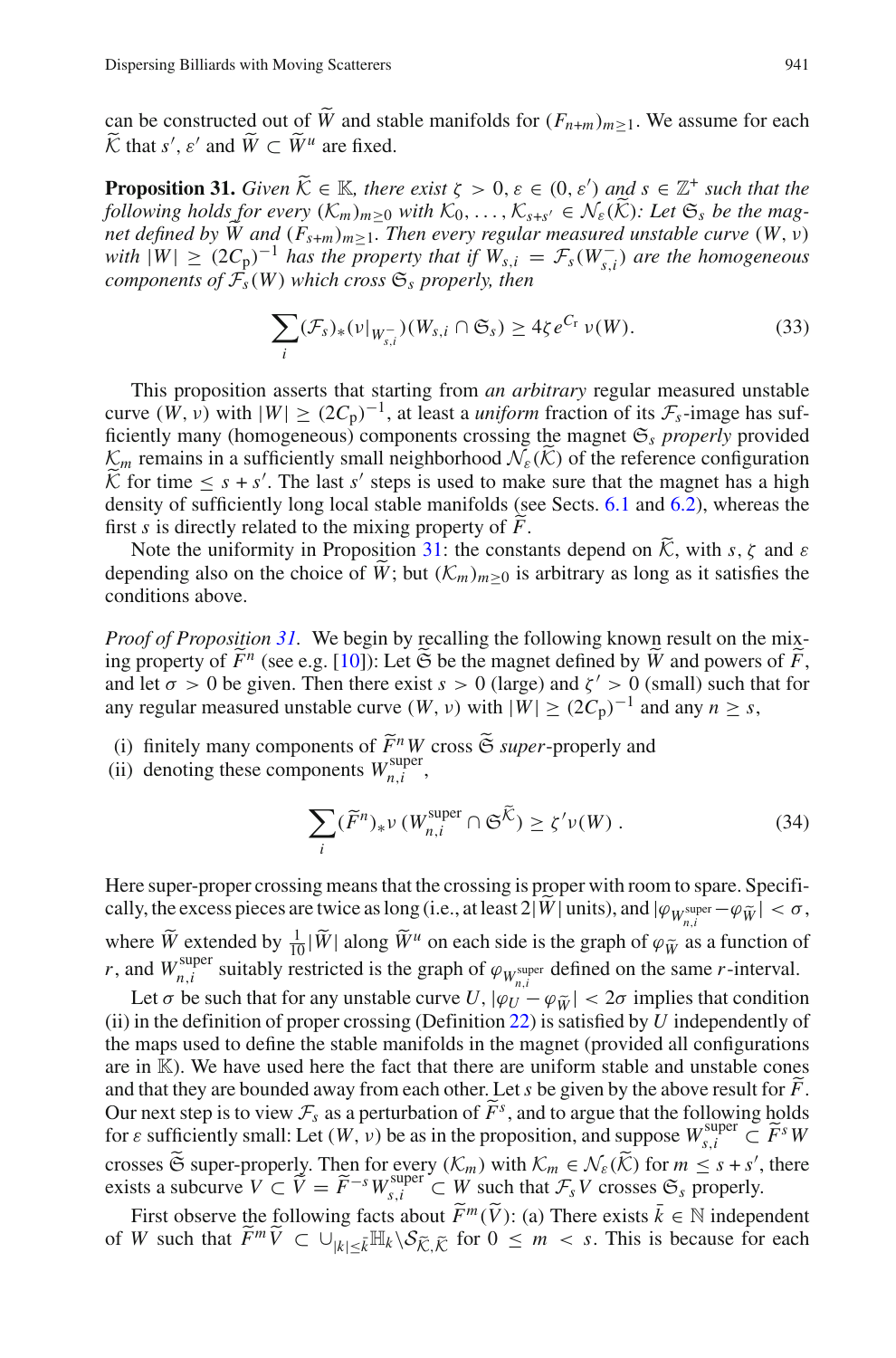*m*,  $\widetilde{F}^m \widetilde{V}$  is contained in a homogeneity strip  $\mathbb{H}_k$ , and would be arbitrarily short if *k* was arbitrarily large, and that is not possible by Lemma [10](#page-12-1) since  $|\tilde{F}^s(\tilde{V})| \gtrsim 5|\tilde{W}|$ . (b) Let  $V \subset \tilde{V}$  be the subsegment with the property that  $\tilde{F}^s(V)$  crosses  $\tilde{\mathfrak{S}}$  and the excess pieces have length  $\frac{5}{3}|\tilde{W}|$ . By uniform distortion bounds (Lemma [9\)](#page-12-0) and (a) above, there exists  $δ > 0$  independent of *W* or  $\overline{V}$  such that for  $1 \le m < s$ ,  $\overline{F}^m(V)$  has distance > δ from  $\cup_{|k|<\bar{k}}\partial \mathbb{H}_k$   $\cup$   $\mathcal{S}_{\widetilde{\mathcal{K}}}\right)$   $\widetilde{\mathcal{K}}$ .

We wish to choose  $\varepsilon$  small enough that (i) for each  $m = 1, \ldots, s$ ,  $\mathcal{F}_m(V)$  and  $\tilde{F}^m(V)$ <br>for in Haugherff distance by  $\leq \frac{1}{2}$  and (ii) each of the excess pieces of  $\mathcal{F}_m(V)$  are differ in Hausdorff distance by  $\langle \frac{1}{2} \delta \rangle$ , and (ii) each of the excess pieces of  $\mathcal{F}_s(V)$  are  $> \frac{4}{3}|\widetilde{W}|$  in length, and  $|\varphi_{\mathcal{F}_s(V)} - \varphi_{\widetilde{W}}| < 2\sigma$ . The purpose of (i) is to ensure that  $\mathcal{F}_s(V)$ is a single homogeneous component, and (ii) is intended to ensure proper crossing, the  $\frac{4}{3}$  providing some room to accommodate the slight difference between  $\mathfrak{S}_s$  and  $\widetilde{\mathfrak{S}}$  (the "end points" of  $\mathfrak{S}_s \cap \widetilde{W}$  and  $\widetilde{\mathfrak{S}} \cap \widetilde{W}$  may differ by  $\frac{99}{100}|\widetilde{W}|$ ). It is straightforward to check that (i) and (ii) are assured if each of the constituent maps  $F_m$  is sufficiently close to *F* in  $C^0$  distance and  $\tilde{F}$  has a uniformly bounded derivative on the relevant domain (which is  $C^0$ -distance and  $\tilde{F}$  has a uniformly bounded derivative on the relevant domain (which is<br>hounded away from the had set). These properties can be quaranteed by taking a small bounded away from the bad set). These properties can be guaranteed by taking  $\varepsilon$  small.

To finish the proof, it suffices to show that there exists a constant  $c > 0$  (not depending on  $(K_m)$  or on W) such that if  $W_{s,i}^{\text{super}}$  and  $V \subset \widetilde{F}^{-s}W_{s,i}^{\text{super}}$  are as above, then

$$
(\mathcal{F}_s|_V)_*\nu (\mathcal{F}_s V \cap \mathfrak{S}_s) \geq c \cdot (\widetilde{F}^s)_*\nu (\widetilde{F}^s V \cap \widetilde{\mathfrak{S}}).
$$

By Lemma [9,](#page-12-0)

$$
(\mathcal{F}_s|_V)_* \nu (\mathcal{F}_s V \cap \mathfrak{S}_s) \ge \nu(V) e^{-C_r} \mathfrak{m}_{\mathcal{F}_s V}(\mathfrak{S}_s) / |\mathcal{F}_s V|
$$

and

$$
(\widetilde{F}^s)_*\nu(\widetilde{F}^sV\cap\widetilde{\mathfrak{S}})\leq\nu(V)e^{C_{\Gamma}}\mathfrak{m}_{\widetilde{F}^sV}(\widetilde{\mathfrak{S}})/|\widetilde{F}^sV|.
$$

Since  $|\tilde{F}^s V| \ge m_{\tilde{F}^s V}(\tilde{\mathfrak{S}})$  and  $|\mathcal{F}_s V|$  is uniformly bounded from above, it remains to show that  $m \in \mathcal{C}(\tilde{\mathfrak{S}})$  is uniformly bounded from below and that is true by the absolute show that  $m_{\mathcal{F}_sV}(\mathfrak{S}_s)$  is uniformly bounded from below, and that is true by the absolute continuity of stable manifolds in  $\mathfrak{S}_s$  (Lemma [11\)](#page-12-2) and the fact that  $\mathfrak{m}_{\widetilde{W}}(\mathfrak{S}_s \cap \widetilde{W}) \geq$  $\frac{99}{100}$  $|\tilde{W}|$ .  $\Box$ 

We remark that *s* and  $\varepsilon$  in Proposition [31](#page-32-0) depend strongly on  $\widetilde{K}$  but are independent of  $(K_m)$  or W. The argument is a perturbative one, and it is feasible only because it does not involve more than a finite, namely *s*, number of iterates. We remark also that stronger estimates on  $\zeta$  than the one above can probably be obtained by leveraging the  $C^1$  proximity of  $F_m$  to  $\widetilde{F}_n$ ,

The next result extends Proposition [31](#page-32-0) to more general initial measures and coupling times. See Sects. [4.3](#page-15-1) and [4.4](#page-17-0) for definitions.

<span id="page-33-0"></span>**Corollary 32.** Let  $\widetilde{K}$  be fixed, and let s, s',  $\varepsilon$  and  $\zeta$  be as in Proposition [31.](#page-32-0) Then the *following holds for every n*  $\in \mathbb{Z}^+$  *with n*  $\geq$  *s* + *n<sub>p</sub> and every sequence* ( $K_m$ ) *satisfying*  $\mathcal{K}_m \in \mathcal{N}_{\varepsilon}(\widetilde{\mathcal{K}})$  for  $n - s \leq m \leq n + s'$ : Let  $\mu$  be an initial probability measure that is *regular on unstable curves and proper (i.e.,*  $Z < C_p$ ). Then [\(22\)](#page-22-0) holds for  $(\mathcal{F}_n)_*\mu$  with  $\zeta_1 = \zeta$ .

*Proof.* The discussion immediately following Definition [17](#page-17-4) is relevant here. Since  $n - s \geq n_p$ , the measure  $(\mathcal{F}_{n-s})_*\mu$  is again proper; thus at least half of  $(\mathcal{F}_{n-s})_*\mu$  can be disintegrated into measures supported on regular unstable curves of length  $\geq (2C_p)^{-1}$ . Then Proposition [31](#page-32-0) can be applied, giving [\(33\)](#page-32-1) with a factor of  $\frac{1}{2}$  on the right side.  $\Box$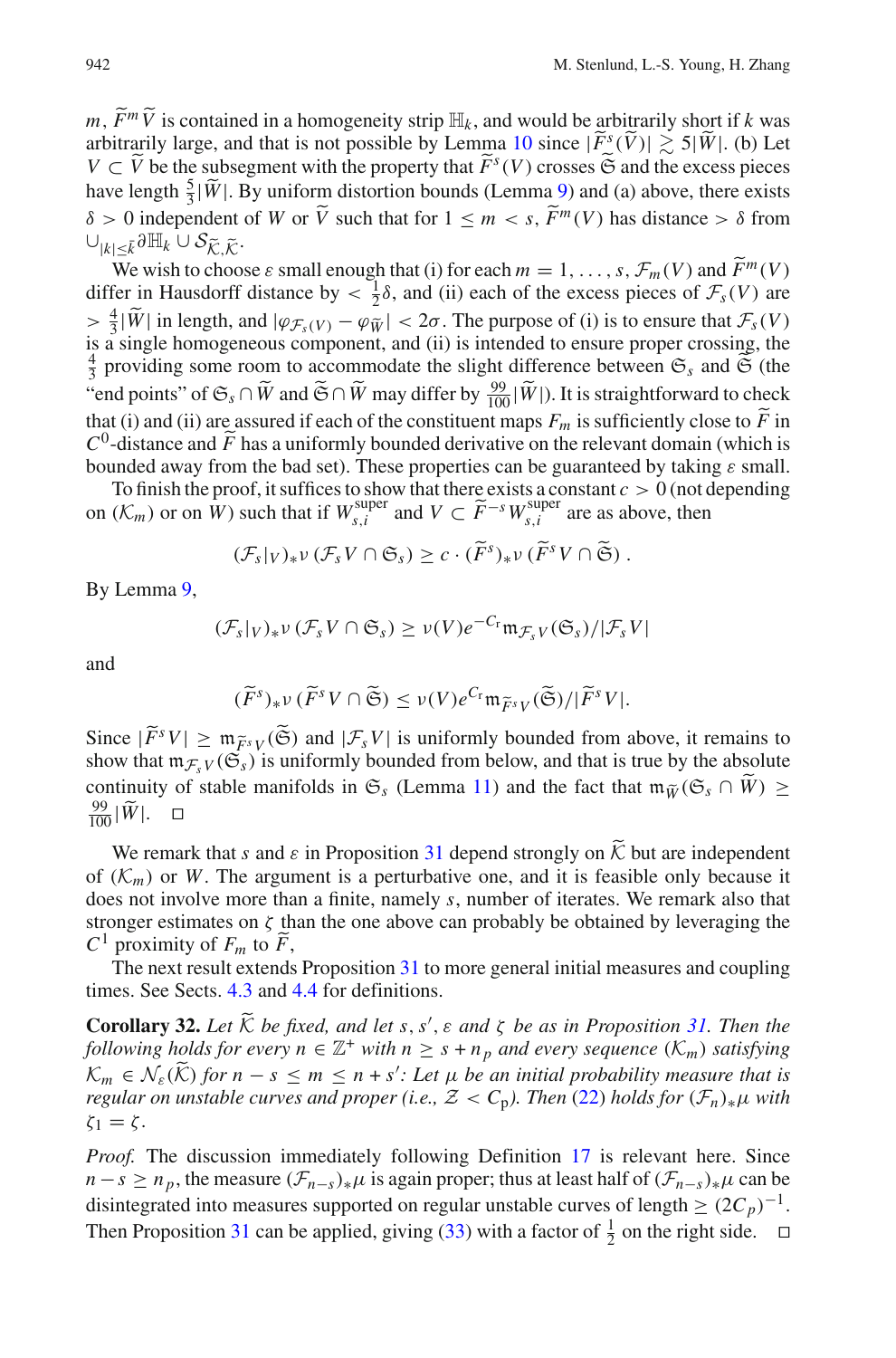#### <span id="page-34-0"></span>**7. Proof of Theorem [4:](#page-8-0) The Countable Case**

The purpose of this section is to go through the proof of the *countable case* of Theorem [4](#page-8-0) from beginning to end, connecting the individual ingredients discussed in the last section. For initial distributions, we start from the most general kind permitted in this paper, namely those introduced in Sect. [4.4](#page-17-0) under Theorem 1'. It was observed in Sect. [4](#page-13-0) that by delaying the first coupling, each initial distribution can be assumed to be regular on unstable curves and proper. For simplicity, we will start from that. Also, as noted before, it suffices to consider a single initial distribution, for the two measures will be coupled to reference measures and hence to each other.

<span id="page-34-1"></span>*7.1. Coupling times.* To each  $\widetilde{K} \in \mathbb{K}$ , we first assign values to the constants  $\widetilde{\varepsilon}(\widetilde{K})$  and *N*(*K*) appearing in the formulation of the theorem. Namely, we set  $\tilde{\varepsilon}$ (*K*) =  $\varepsilon$ ,  $s(K) = s$ and  $s'(\widetilde{K}) = s^{\overline{f}}$ , where  $\varepsilon$ , *s* and *s'* are as in Proposition [31,](#page-32-0) and let  $r = r(\widetilde{K})$  be the movimum of the similarly named constant in I amma 30 and of  $s'(\widetilde{K})$ . We then set maximum of the similarly named constant in Lemma [30](#page-31-0) and of  $s'(\widetilde{K})$ . We then set  $N(K) = s(K) + r(K)$ . For future use, let  $\zeta = \zeta(K)$  be as in Proposition [31,](#page-32-0) and  $C = C(\widetilde{K})$  and l as in Lamma 30.  $C = C(K)$  and  $\lambda$  as in Lemma [30.](#page-31-0)

Next, we fix reference configurations  $(\widetilde{K}_q)_{q=1}^Q$  with  $\widetilde{K}_{q+1} \in \mathcal{N}_{\tilde{\varepsilon}}(\widetilde{K}_q) (\widetilde{K}_q)$  for  $1 \leq$  $q < Q$  and a sequence  $(K_n)_{n=0}^N$  adapted to  $(\widetilde{K}_q, \widetilde{\varepsilon}(\widetilde{K}_q), \widetilde{N}(\widetilde{K}_q))_{q=1}^Q$ . Such a sequence is admissible. If the sequence is finite ( $N < \infty$ ), augment it to an infinite one by setting  $K_n = K_N$  for all  $n > N$  (so stable manifolds are well defined).

The following are considerations in our choice of coupling times.

- (a) Suppose the  $k^{\text{th}}$  coupling occurs at time  $t_k$  and  $n_{q-1} \le t_k \le n_q$ . We require that for *m* ∈  $[t_k - s(\widetilde{K}_q), t_k + r(\widetilde{K}_q)]$ ,  $K_m \in \mathcal{N}_{\widetilde{\varepsilon}(\widetilde{K}_q)}(\widetilde{K}_q)$ .
- (b) There exists  $\Delta = \Delta((\widetilde{K}_q)_{q=1}^Q)$  such that  $t_{k+1} t_k \leq \Delta$ .
- (c) There exists  $\Delta_0 = \Delta_0((\widetilde{K}_q)_{q=1}^Q) > 0$  such that  $t_{k+1} t_k \ge \Delta_0$ .

The reasons for (a) are explained in Sects. [6.2–](#page-27-1)[6.5.](#page-31-1) The purpose of (b) is to ensure the exponential estimate in the theorem: at most a fraction  $\zeta$  of the still uncoupled measure is matched *per coupling*. The reason for (c) is a little more subtle: it is not necessarily advantageous to couple as often as one can, because each coupling matches a  $\zeta$ -fraction of the measure that is available for coupling, but renders at the same time a fraction  $C\lambda^m$ of it improper, hence unavailable for coupling in the near future. Intuitively at least, it may be meaningful, especially if *C* and  $\lambda$  are large, to wait till a sufficiently large part of the uncoupled measure has recovered, i.e., has rejoined  $\mu_m^P$ , before performing the next coupling. This is discussed in more detail in Sect. [7.3.](#page-35-0)

There are many ways to choose  $t_k$ . Postponing the choice of  $\Delta_0$  to Sect. [7.3](#page-35-0) (and assuming for now it is a preassigned number), an algorithm may go as follows: Start by fitting into each time interval  $(n_{q-1}, n_q)$ ,  $q = 1, \ldots, Q$ , as many disjoint subintervals of length  $s(\widetilde{K}_q) + r(\widetilde{K}_q)$  as one can; by definition, at least one such interval can be fitted into each  $(n_{q-1}, n_q)$ . Label these intervals as  $J_i = [t'_i - s(\tilde{K}_q), t'_i + r(\tilde{K}_q)]$  with  $t'_1 < t'_2 < \cdots$ . This is not quite our desired sequence of coupling times yet, as it need not respect (c) above. To fix that, we let  $t_1 = t'_1$ , and let  $t_2 = t'_i$ , where  $i > 1$  is the smallest integer such that  $t_2 - t_1 \ge \Delta_0$ . Continuing, we let  $t_3 = t'_i$ , where *i* is the smallest number such that  $t'_i > t_2$  and  $t_3 - t_2 \ge \Delta_0$ , and so on. Then (a) is satisfied by definition, and we check that (b) is satisfied with

$$
\Delta = 2 \max_{1 \le q \le Q} s(\widetilde{K}_q) + 2 \max_{1 \le q \le Q} r(\widetilde{K}_q) + \Delta_0.
$$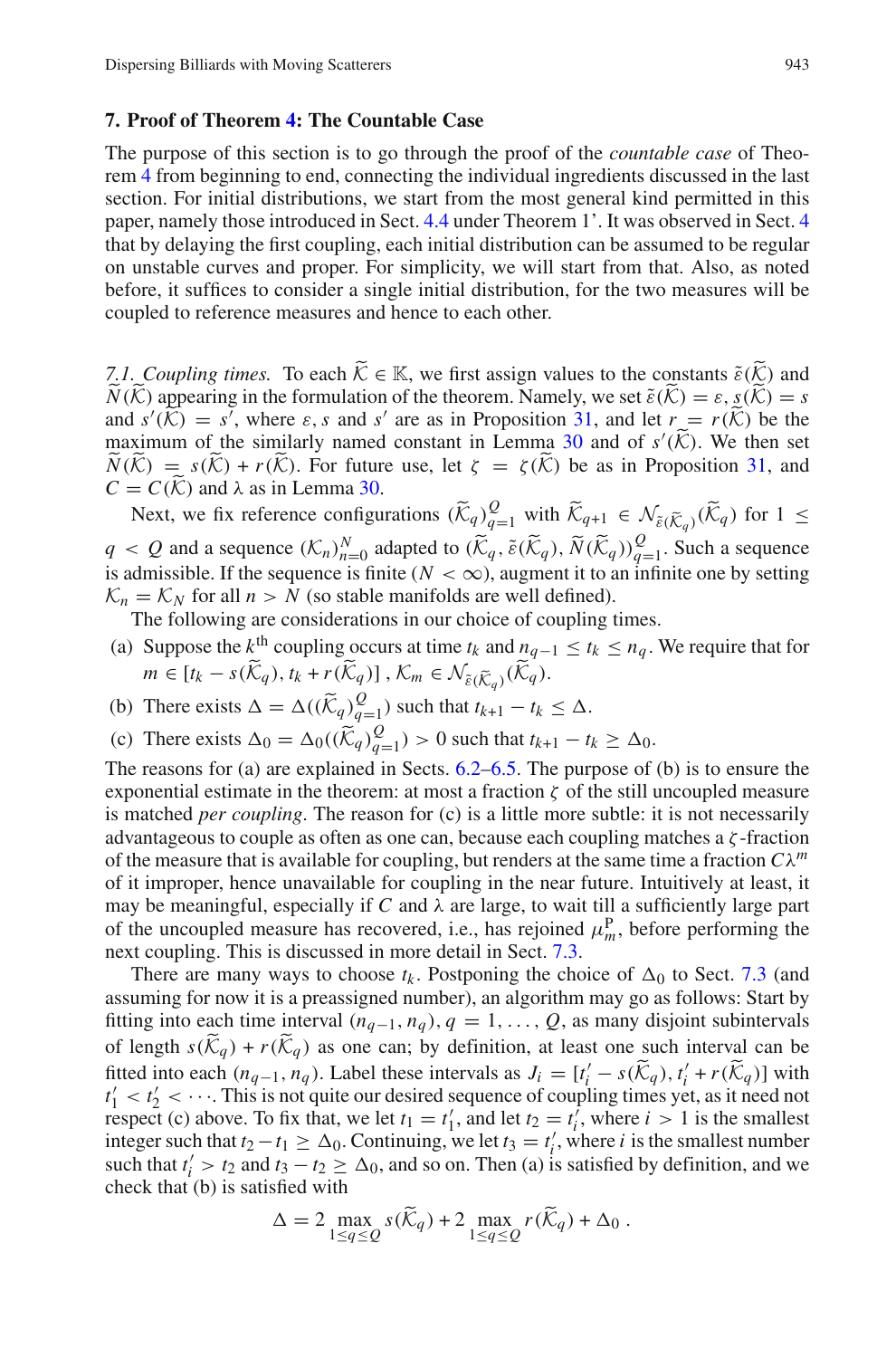<span id="page-35-5"></span>*7.2. The coupling procedure and recovery of densities.* We review the procedure briefly, setting some notation at the same time. Once the coupling times  $t_k$  have been fixed, we construct, for each *k*, a magnet  $\mathfrak{S}_{t_k}$  using the reference configuration  $\widetilde{\mathcal{K}}_q$  if  $n_{q-1} < t_k$  $n_q$ . Let  $r_k = r(\widetilde{K}_q)$ ,  $s_k = s(\widetilde{K}_q)$ ,  $\zeta_k = \zeta(\widetilde{K}_q)$ , and  $C_k = C(\widetilde{K}_q)$ .

Suppose at time  $n = t_k - s_k$  we have at our disposal a *proper* measure  $\tilde{\mu}_k$  with total mass  $P_k = \tilde{\mu}_k(\mathcal{M})$ , ready to be used in the *k*<sup>th</sup> coupling. In particular,  $\tilde{\mu}_1 = \mu$  and  $P_1 = 1$ , since the initial probability measure  $\mu$  is assumed to be proper. By Corollary [32,](#page-33-0) a  $\zeta_k$ -fraction of  $(\mathcal{F}_{t_k,t_k-s_k+1})_*\tilde{\mu}_k$  is coupled to the reference measure  $\tilde{m}_{t_k}$  on  $\mathfrak{S}_{t_k}$ . In the language of Sect. [5,](#page-19-0) Paragraph A,  $\bar{\mu}_{t_k}$  is the part of  $\mu$  such that  $(\mathcal{F}_{t_k})_*\bar{\mu}_{t_k}$  is equal to the part of  $(\mathcal{F}_{t_k,t_k-s_k+1})_*\tilde{\mu}_k$  coupled at time  $t_k$ ; in particular,

$$
\bar{\mu}_{t_k}(\mathcal{M}) = \zeta_k P_k. \tag{35}
$$

<span id="page-35-4"></span>The uncoupled part of  $(\mathcal{F}_{t_k,t_k-s_k+1})_*\tilde{\mu}_k$  consist of a countable family of measured unstable curves, including arbitrarily short gaps among others, as discussed several times earlier, and has total mass  $(1 - \zeta_k)P_k$ . With the aid of Lemma [30](#page-31-0) (with  $\tilde{\mu}_k/P_k$  in the role of  $\mu$ ), we identify out of its push-forward under  $\mathcal{F}_{t_k+m,t_{k+1}}$  a *proper* part, and call the rest the "non-proper" part, with the latter rejoining the first at a certain rate. Deviating from the notation of the lemma in order not to overburden the notation, we denote these parts  $\tilde{\mu}_{k,m}^{\text{P}}$  and  $\tilde{\mu}_{k,m}^{\text{G}}$ , respectively ("P" for proper, "G" for gap). It can be arranged so that

$$
\tilde{\mu}_{k,m}^{\mathbf{P}}(\mathcal{M}) = (1 - \zeta_k - C_k \lambda^m) P_k \quad \text{and} \quad \tilde{\mu}_{k,m}^{\mathbf{G}}(\mathcal{M}) = C_k \lambda^m P_k \qquad (m \ge r_k). \tag{36}
$$

<span id="page-35-1"></span><span id="page-35-0"></span>*7.3. Bookkeeping and exponential bounds.* Letting  $u_k = (t_{k+1} - s_{k+1}) - t_k \ge r_k$ , the total mass  $P_{k+1}$  of the proper measure available for coupling at time  $t_{k+1}$  satisfies

$$
P_{k+1} = \tilde{\mu}_{k,u_k}^{\mathrm{P}}(\mathcal{M}) + \sum_{j=1}^{k-1} \left( \tilde{\mu}_{j,t_{k-1}+u_{k-1}-t_j}^{\mathrm{G}}(\mathcal{M}) - \tilde{\mu}_{j,t_k+u_k-t_j}^{\mathrm{G}}(\mathcal{M}) \right).
$$

The first term comes directly from the  $k<sup>th</sup>$  coupling, as explained above. In the second term we take into account the fact that at the  $j^{\text{th}}$  coupling,  $1 \leq j \leq k$ , some measure was deposited into the "non-proper" part, and what remains of that part at a later time *n* is the measure  $\tilde{\mu}_{j,n-t_j}^G$ . Thus this sum represents the total mass that was not available for the  $k^{\text{th}}$  coupling but has become available for the  $(k + 1)^{\text{st}}$ . Plugging in the numbers from  $(36)$ , we obtain

$$
P_{k+1} = (1 - \zeta_k - C_k \lambda^{u_k}) P_k + \sum_{j=1}^{k-1} C_j \lambda^{t_{k-1} - t_j + u_{k-1}} (1 - \lambda^{u_k + s_k}) P_j.
$$
 (37)

<span id="page-35-2"></span>We also have the following expression for the total mass that remains uncoupled immediately after the  $k^{\text{th}}$  coupling, i.e.,  $\mu_{t_k}(\mathcal{M})$  in the language of Sect. [5,](#page-19-0) Paragraph A:

$$
\mu_{t_k}(\mathcal{M}) = (1 - \zeta_k) P_k + \sum_{j=1}^{k-1} C_j \lambda^{t_{k-1} - t_j + u_{k-1}} P_j.
$$
\n(38)

<span id="page-35-3"></span>Here the first term is the measure that was "eligible" for coupling at time  $t_k$  but was not coupled, and the second sum consists of terms coming from earlier couplings that at time  $t_{k-1} + u_{k-1} = t_k - s_k$  were still not ready to be coupled.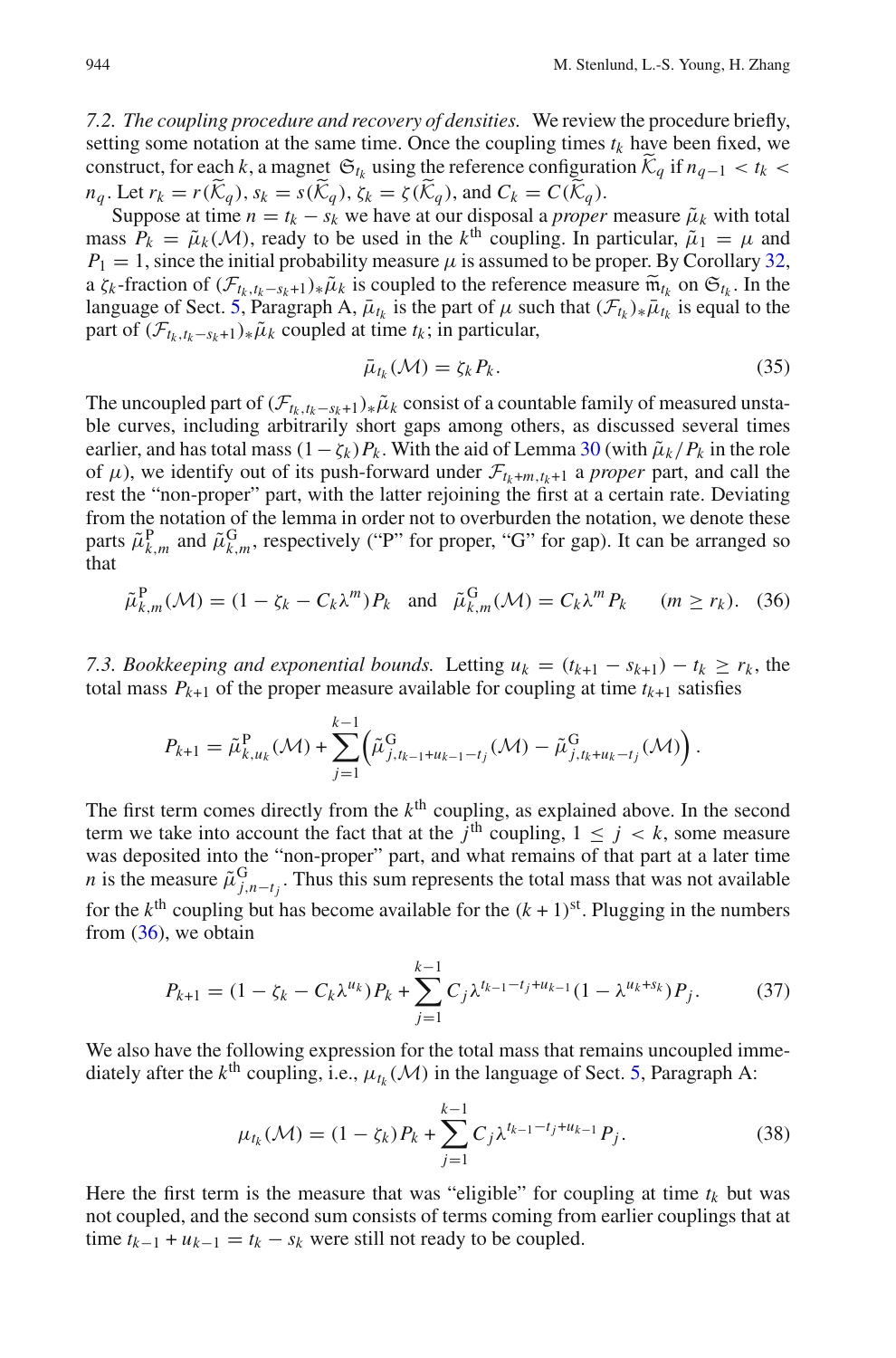<span id="page-36-0"></span>Notice that  $(37)$  is a recursion relation for the sequence  $(P_k)$  with the initial condition  $P_1 = 1$ . We need to show that  $P_k$  tends to zero exponentially with  $k$ .

**Lemma 33.** *Let*  $\tilde{\zeta} = \min_{1 \leq q \leq O} \zeta(\tilde{\mathcal{K}}_q)$ *. Suppose* 

$$
\Delta_0 = \left\lceil \log \left( \frac{1}{2} \tilde{\zeta} (1 - \tilde{\zeta}) / \max_{1 \le q \le Q} C(\widetilde{\mathcal{K}}_q) \right) / \log \lambda \right\rceil + \max_{1 \le q \le Q} s(\widetilde{\mathcal{K}}_q) + n_p.
$$

*Then a coupling strategy satisfying (a) and (c) in Sect. [7.1](#page-34-1) will produce a sequence of Pk with*

$$
P_k \le (1 - \frac{1}{2}\tilde{\zeta})^k \quad \forall \, k \ge 1 \,. \tag{39}
$$

<span id="page-36-3"></span>We have included  $n<sub>p</sub>$  in the definition of  $\Delta_0$  to allow for the transient loss of properness when a proper measure is pushed forward (Sect. [4.3\)](#page-15-1); it plays no role in the proof below.

<span id="page-36-1"></span>*Proof of Lemma* [33.](#page-36-0) We form a majorizing sequence  $(Q_k)$  with  $Q_1 = 1 = P_1$  and

$$
Q_{k+1} = (1 - \tilde{\zeta})Q_k + \sum_{j=1}^{k-1} C_j \lambda^{t_{k-1} - t_j + u_{k-1}} Q_j.
$$
 (40)

Clearly  $P_k \leq Q_k$  by comparing [\(37\)](#page-35-2) and [\(40\)](#page-36-1). We want to show that  $Q_k$  tends to zero exponentially with *k*, with  $Q_{k+1} \leq (1 - \frac{1}{2}\tilde{\zeta})Q_k$ . The bound is certainly implied if

$$
\sum_{j=1}^{k-1} C_j \lambda^{t_{k-1}-t_j+u_{k-1}} Q_j \leq \frac{1}{2} \tilde{\zeta} Q_k, \quad k \geq 2,
$$

and this is what we will prove.

Observe from  $t_{k+1} - t_k \ge \Delta_0$  and the choice of  $\Delta_0$  above that

$$
\max_{1 \le q \le Q} C(\widetilde{\mathcal{K}}_q) \cdot \lambda^{t_{k+1} - t_k - \max_{1 \le q \le Q} s(\widetilde{\mathcal{K}}_q)} \le \frac{1}{2} \widetilde{\zeta} (1 - \widetilde{\zeta}). \tag{41}
$$

<span id="page-36-2"></span>Together with  $C_{k-1} \geq 1$ , this gives

$$
\sum_{j=1}^{k-1} C_j \lambda^{t_{k-1}+u_{k-1}-t_j} Q_j = C_{k-1} \lambda^{u_{k-1}} \left( Q_{k-1} + \frac{\lambda^{s_{k-1}}}{C_{k-1}} \sum_{j=1}^{k-2} C_j \lambda^{t_{k-2}+u_{k-2}-t_j} Q_j \right)
$$
  

$$
\leq C_{k-1} \lambda^{u_{k-1}} \left( Q_{k-1} + \sum_{j=1}^{k-2} C_j \lambda^{t_{k-2}+u_{k-2}-t_j} Q_j \right)
$$
  

$$
\leq \frac{1}{2} \tilde{\zeta} (1 - \tilde{\zeta}) \left( Q_{k-1} + \sum_{j=1}^{k-2} C_j \lambda^{t_{k-2}+u_{k-2}-t_j} Q_j \right) \leq \frac{1}{2} \tilde{\zeta} Q_k.
$$

<span id="page-36-4"></span>The second to last inequality uses  $(41)$ , and the last inequality is from  $(40)$ . Hence,  $P_k \leq Q_k \leq (1 - \frac{1}{2}\tilde{\zeta})^{\tilde{k}-2}Q_2$  for  $k \geq 2$ . Finally,  $Q_2 = (1 - \tilde{\zeta})$  and  $P_1 = 1$ , yield  $P_k$  ≤  $(1 - \frac{1}{2}\tilde{\zeta})^{k-1}$  for all  $k \ge 1$ .  $\Box$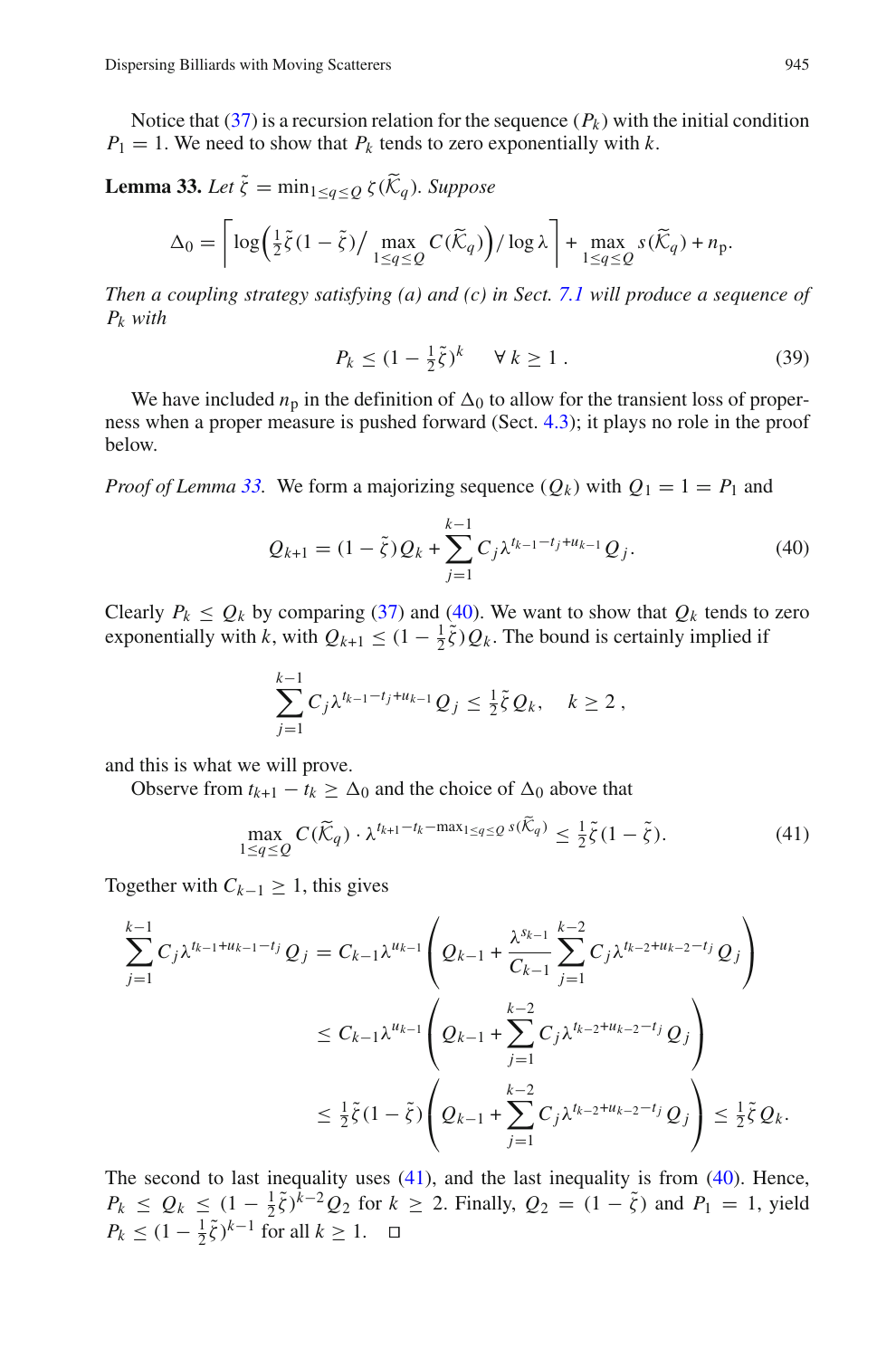**Corollary 34.** *For any n*  $> 0$ *,* 

$$
\bar{\mu}_n(\mathcal{M}) \le \tilde{\zeta} (1 - \frac{1}{2}\tilde{\zeta})^{n/\Delta} \quad \text{and} \quad \mu_n(\mathcal{M}) \le (1 - \frac{1}{2}\tilde{\zeta})^{n/\Delta - 1}.
$$

*Proof.* By [\(41\)](#page-36-2) and  $C_{k-1} \ge 1$  (Lemma [30\)](#page-31-0), we have  $C_j \lambda^{t_k-t_j} \le (\frac{1}{2}\tilde{\zeta}(1-\tilde{\zeta}))^{k-j}$  in [\(38\)](#page-35-3). Inserting also the exponential bound on  $P_k$  in [\(39\)](#page-36-3) and computing the resulting sum yields easily  $\mu_{t_k}(\mathcal{M}) \leq (1 - \frac{1}{2}\tilde{\zeta})^{k+1}$ . Recalling [\(35\)](#page-35-4), also  $\bar{\mu}_{t_k}(\mathcal{M}) \leq \tilde{\zeta}(1 - \frac{1}{2}\tilde{\zeta})^k$ . Observe that  $t_k \leq k \Delta$  by  $t_{j+1} - t_j \leq \Delta$  and  $t_1 \leq \Delta$ . Thus,  $\mu_{t_k}(\mathcal{M}) \leq (1 - \frac{1}{2}\tilde{\zeta})^{t_k/\Delta + 1}$ and  $\bar{\mu}_{t_k}(\mathcal{M}) \le \tilde{\zeta}(1 - \frac{1}{2}\tilde{\zeta})^{t_k/\Delta}$ . By definition,  $\mu_n = \mu_{t_k}$  and  $\bar{\mu}_n = 0$  for  $t_k < n < t_{k+1}$ ; see Sect. [5.](#page-19-0) We therefore obtain  $\bar{\mu}_n(\mathcal{M}) \le \tilde{\zeta}(1 - \frac{1}{2}\tilde{\zeta})^{n/\Delta}$  for all  $n \ge 0$  and  $\mu_n(\mathcal{M}) \le$  $(1 - \frac{1}{2}\tilde{\zeta})^{t_k/\Delta+1}$  for  $t_k \le n < t_{k+1}$  ( $k \ge 1$ ). Using  $t_{j+1} - t_j \le \Delta$  once more, we see in the latter case that  $t_k \ge n - \Delta$ . In other words,  $\mu_n(\mathcal{M}) \le (1 - \frac{1}{2}\tilde{\zeta})^{n/\Delta}$  for all  $n \ge t_1$ , or  $\mu_n(\mathcal{M}) \le (1 - \frac{1}{2}\tilde{\zeta})^{n/\Delta - 1}$  for all  $n \ge 0$  (as again  $t_1 \le \Delta$ ).  $\Box$ 

*7.4. Memory-loss estimate.* Finally, we prove the estimate in [\(2\)](#page-8-2), along the lines of [\(17\)](#page-19-1). Consider two measures  $\mu^i$ ,  $i = 1, 2$ . Recalling that  $\mu^i = \mu^i_{n/2} + \sum_{j \leq n/2} \bar{\mu}^i_j$  and using Lemma [34,](#page-36-4) we see that

$$
\left| \int f \circ \mathcal{F}_n \, \mathrm{d}\mu^1 - \int f \circ \mathcal{F}_n \, \mathrm{d}\mu^2 \right|
$$
  
 
$$
\leq (1 - \frac{1}{2}\tilde{\zeta})^{n/2\Delta - 1} \|f\|_{\infty} + \sum_{j \leq n/2} \left| \int f \circ \mathcal{F}_n \, \mathrm{d}\bar{\mu}_j^1 - \int f \circ \mathcal{F}_n \, \mathrm{d}\bar{\mu}_j^2 \right|.
$$

Here  $\bar{\mu}_j^1 = \bar{\mu}_j^2 = 0$  unless  $j = t_k$  for some  $k = 1, 2, \dots$  At times  $j = t_k$  a coupling occurs: Recall from Paragraph C of Sect. [5](#page-19-0) that (for each  $i = 1, 2$ )  $(\mathcal{F}_j)_* \bar{\mu}_j^i$  is coupled to the reference measure  $a_j \widetilde{\mathfrak{m}}_j \cdot ( \cdot \cap \mathfrak{S}_j )$ , where  $a_j = \overline{\mu}_j^i(\mathcal{M}) = ((\mathcal{F}_j)_* \overline{\mu}_j^i)(\mathfrak{S}_j)$  and  $\widetilde{\mathfrak{m}}_j(\mathfrak{S}_j) = \overline{\mu}_j^i(\mathfrak{S}_j)$  $\widetilde{m}_j(\mathfrak{S}_j) = 1$ . Moreover, according to [\(25\)](#page-23-0) and [\(23\)](#page-22-3), the measure  $(\mathcal{F}_j)_*\overline{\mu}_j^i$  is a sum of countably many components, namely  $\sum_{\alpha \in A^i} \sum_{m \in \mathcal{I}_{\alpha,j}^i} \lambda_{\alpha,j,m}^i (\mathbf{h}_{\alpha,j,m}^i)_* \widetilde{\mathfrak{m}}_j$ , where  $\mathbf{h}_{\alpha,j,m}^i$  is a holonomy map associated to the stable manifolds of the magnet  $\mathfrak{S}_j$  and  $\sum_{\alpha \in A^i} \sum_{m \in \mathcal{I}_{\alpha,j}^i} \lambda_{\alpha,j,m}^i = \bar{\mu}_j^i(\mathcal{M})$ . If *f* is *γ*-Hölder continuous with some exponent  $\gamma > 0$ , we can estimate, similarly to [\(18\)](#page-20-0), that

$$
\left| \int f \circ \mathcal{F}_n \, d\bar{\mu}_j^1 - \int f \circ \mathcal{F}_n \, d\bar{\mu}_j^2 \right|
$$
\n
$$
= \left| \int f \circ \mathcal{F}_{n,j+1} \, d((\mathcal{F}_j)_* \bar{\mu}_j^1) - \int f \circ \mathcal{F}_{n,j+1} \, d((\mathcal{F}_j)_* \bar{\mu}_j^2) \right|
$$
\n
$$
\leq \sum_{i=1,2} \sum_{\alpha \in \mathcal{A}^i} \sum_{m \in \mathcal{I}_{\alpha,j}^i} \lambda_{\alpha,j,m}^i \left| \int_{\mathfrak{S}_j} f \circ \mathcal{F}_{n,j+1} \, d((\mathbf{h}_{\alpha,j,m}^i)_* \tilde{\mathfrak{m}}_j) - \int_{\mathfrak{S}_j} f \circ \mathcal{F}_{n,j+1} \, d\tilde{\mathfrak{m}}_j \right|
$$
\n
$$
\leq \sum_{i=1,2} \sum_{\alpha \in \mathcal{A}^i} \sum_{m \in \mathcal{I}_{\alpha,j}^i} \lambda_{\alpha,j,m}^i \left| f \right|_{\gamma} (\hat{c}^{-1} \Lambda^{-(n-j)})^{\gamma} = \sum_{i=1,2} \bar{\mu}_j^i (\mathcal{M}) \left| f \right|_{\gamma} (\hat{c}^{-1} \Lambda^{-(n-j)})^{\gamma}.
$$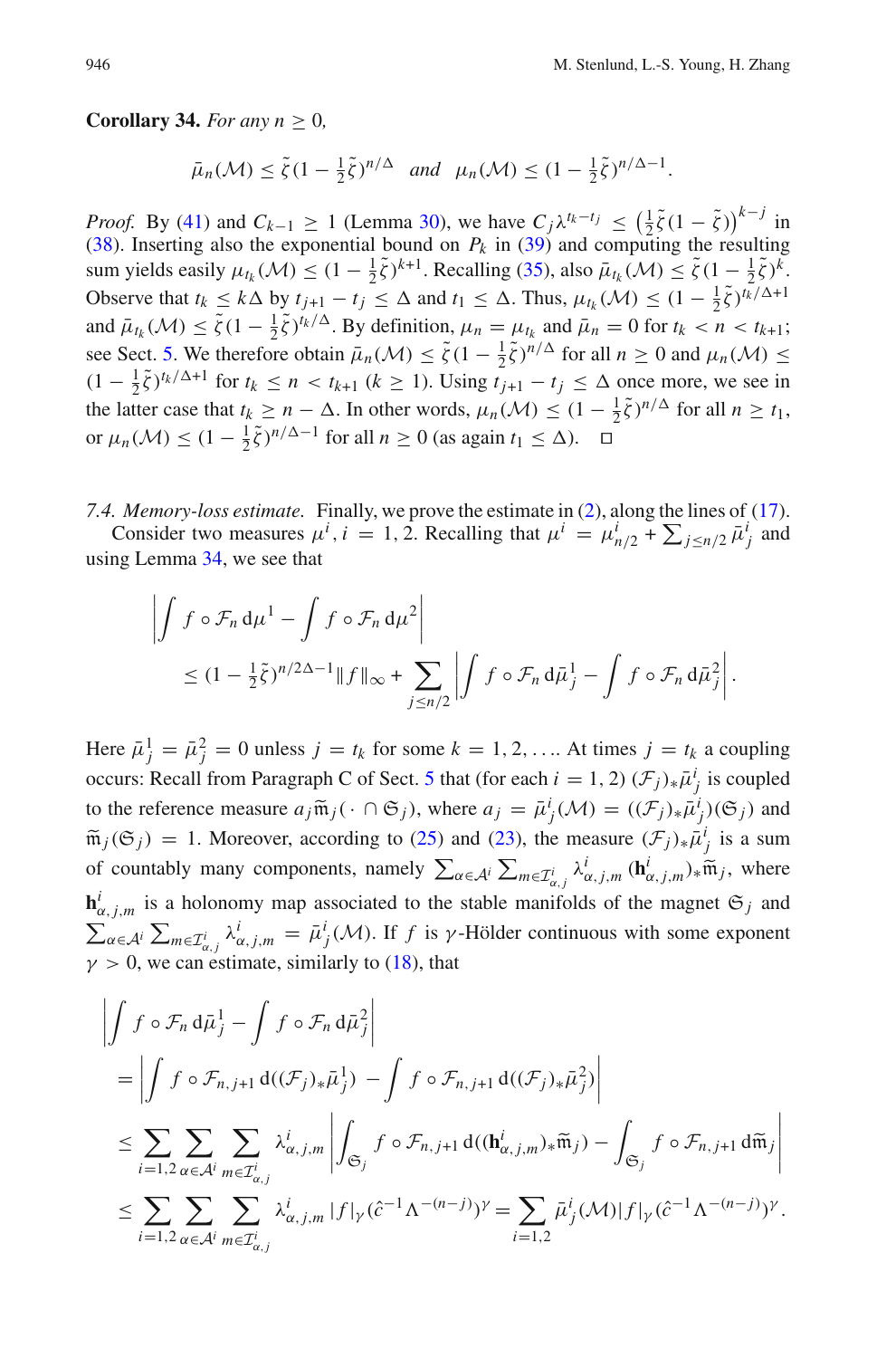Since  $\sum_j \bar{\mu}^i_j(\mathcal{M}) = 1$ ,  $\sum$ *j*≤*n*/2 |<br>|<br>|<br>|<br>|<br>|<br>|  $\int f \circ \mathcal{F}_n d\bar{\mu}_j^1 - \int f \circ \mathcal{F}_n d\bar{\mu}_j^2$  $\left| \leq 2|f|_{\gamma} (\hat{c}^{-1} \Lambda^{-n/2})^{\gamma}.$ 

Combining the above estimates yields the bound in [\(2\)](#page-8-2) with  $C<sub>V</sub> = 2 \text{ max}((1 \frac{1}{2}\tilde{\zeta}$ )<sup>-1</sup>,  $\hat{c}^{-\gamma}$ ) and  $\theta_{\gamma} = \max((1 - \frac{1}{2}\tilde{\zeta})^{1/2\Delta}, \Lambda^{-\gamma}/2)$ .

Notice that the constants  $\Delta$  and  $\tilde{\zeta}$  are determined by the set of reference configurations  $\{\widetilde{K}_q\}_{q=1}^Q$ ; their order and number of appearances are irrelevant. This completes the proof of the countable case of Theorem [4.](#page-8-0)

#### <span id="page-38-0"></span>**8. Completing the Proofs**

In this section we complete the proofs of Theorems  $1^{\prime}-2^{\prime}$  and 4', restricted versions of which are stated in Sects. [2.2](#page-5-3) and [2.3,](#page-8-3) and the full versions in Sect. [4.4.](#page-17-0) To do that, we must first treat the "continuous case" of Theorem [4,](#page-8-0) which is used to give the full versions of all the other results.

<span id="page-38-1"></span>*8.1. Proof of Theorem [4:](#page-8-0) Continuous case.* In Sect. [4.3,](#page-15-1) we introduced the idea of measured unstable families, defined to be convex combinations of measured unstable stacks. The "continuous case" of Theorem [4](#page-8-0) refers to the version of Theorem [4](#page-8-0) for which initial measures are of this form. The proof proceeds almost exactly as in the countable case, so we focus here only on the differences.

Three types of processes are involved in the proof of Theorem [4:](#page-8-0) (i) canonical subdivisions, (ii) coupling to reference measures, and (iii) recovery of densities following the couplings. The process of pushing forward measured unstable families and canonical subdivisions was discussed in Sect. [4.3.](#page-15-1) We noted that this process produces objects of the same kind, i.e., canonical subdivisions of measured unstable families are measured unstable families. Regularity and properness, including their recovery properties, were also discussed: there is no substantive difference between the countable and continuous cases since these are essentially properties on individual unstable curves; in the continuous case, one simply replaces summations in the countable case by integrals.

We provide below more detail on (ii):

*The coupling procedure: Continuous case.* Consider the situation in Sect. [7.2,](#page-35-5) where at time  $n = t_k - s_k$  we have a proper measure  $\tilde{\mu}_k$  of continuous type ready to be used in the  $k<sup>th</sup>$  coupling. We sketch below a few issues that require additional care:

In the countable case, we observed in Corollary [32](#page-33-0) that at least half of  $\tilde{\mu}_k$  is supported on unstable curves of length  $\geq (2C_p)^{-1}$ ; the same is true here, as it is a general fact. But then in the countable case, we applied Proposition [31](#page-32-0) to *one unstable curve at a time*, comparing the action of  $\mathcal{F}_s$  to that of  $\widetilde{F}^s$  on each curve to obtain the asserted bound<br>on the freedish that can be coupled. Here it is not logitimate to exame one surve at a on the fraction that can be coupled. Here it is not legitimate to argue one curve at a time, so we proceed as follows: Noting that  $\tilde{\mu}_k$  is supported on a countable number of unstable stacks, we plan to subdivide these stacks in such a way that there is a collection of countably many "thin enough" stacks with the following properties: (i) their union carries at least half of  $\tilde{\mu}_k$ , and (ii) on each thin stack all the curves have length at least  $(2C_p)^{-1}$  (or thereabouts). We then treat these thin stacks with long curves one at a time. The conditions for "thin enough" are basically that the stack should behave as though it was a single curve in the next  $s_k$  steps.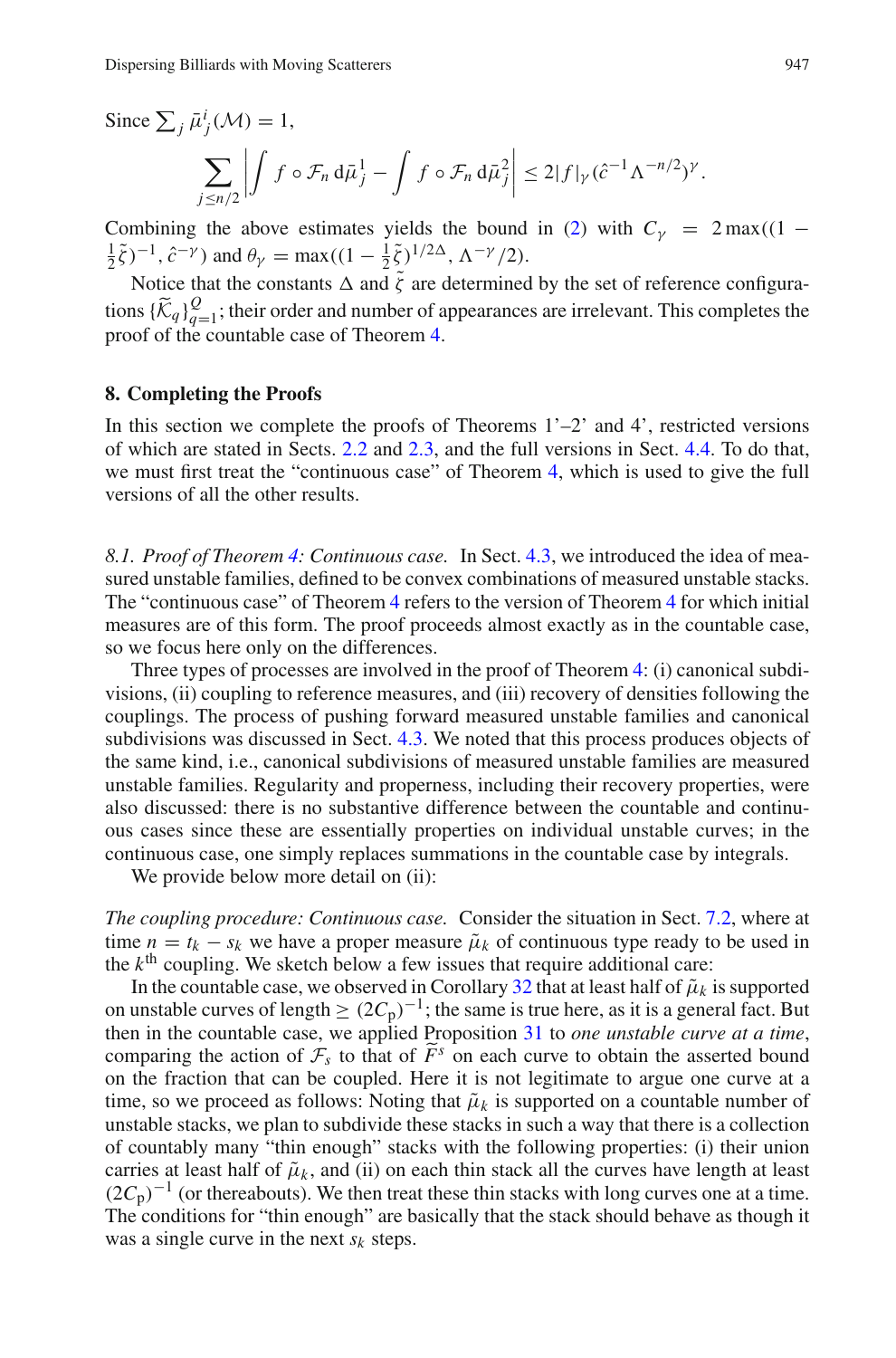More precisely, pick one of the measured unstable stacks  $(\cup_{\alpha \in E} W_{\alpha}, \mu)$  associated to  $\tilde{\mu}_k$ , and consider its canonical  $s_k$ -step subdivision (associated to the sequence  $F_{t_k-s_k+1},\ldots,F_{t_k}$  ) into stacks of the form  $\cup_{\alpha\in E_{s_k,i,j}}(W_\alpha\cap\overline{\mathcal{D}}_{s_k,i})$  as discussed in Sect. [4.3.](#page-15-1) We first specify what we mean by a "thin enough" substack of  $\bigcup_{\alpha \in E} W_{\alpha}$ . Let  $\hat{\alpha} \in E$ be such that  $|W_0\rangle \geq (2C_p)^{-1}$ , and assume the images of this unstable curve in the next  $s_k$  steps do not pass through branch points of the discontinuity set. Then there is a small neighborhood  $E_{\hat{\alpha}}$  of  $\hat{\alpha}$  in *E* such that the following holds for all  $\beta \in E_{\hat{\alpha}}$ : For each *i* such that  $\mathcal{F}_{t_k,t_k-s_k+1}(W_{\hat{\alpha}} \cap \overline{\mathcal{D}}_{s_k,i})$  crosses  $\mathfrak{S}_{t_k}$  properly, the same holds for  $\mathcal{F}_{t_k,t_k-s_k+1}(W_\beta \cap \overline{\mathcal{D}}_{s_k,i})$  with a slightly relaxed definition of "proper crossing" that is good enough for our purposes. Moreover, if  $\hat{\alpha} \in E_{s_k, i, j}$ , then  $E_{\hat{\alpha}} \subset E_{s_k, i, j}$ . We are guaranteed that  $E_{\hat{\alpha}}$  exists because there are only finitely many such proper crossings for each  $W_{\hat{\alpha}}$ . The stack  $\cup_{\alpha \in E_{\hat{\alpha}}} W_{\alpha}$  is "thin enough".

Assuming that the transverse measure *P* on *E* has no atoms (the argument is easily modified if it does), there is a finite number of disjoint intervals of the form  $E_{\hat{\alpha}_l}$ , where  $|W_{\hat{\alpha}_l}|$  ≥  $(2C_p)^{-1}$  and  $\cup_{\alpha \in \cup_l E_{\hat{\alpha}_l}} W_\alpha$  carries more than 99% of the part of  $\mu$  supported on *W*<sub>α</sub>-curves of length  $\geq (2C_p)^{-1}$ . The procedure is to first subdivide *E* into {*E*<sub>α</sub><sup>*l*</sup>} and the connected components of  $E \setminus \cup_l E_{\hat{\alpha}_l}$ . This corresponds to subdividing the original stack  $(\cup_{\alpha \in E} W_{\alpha}, \mu)$  before proceeding with the canonical subdivision. At time  $t_k$ , we consider one *l* at a time: For each *i* such that  $\mathcal{F}_{t_k,t_k-s_k+1}(W_{\hat{\alpha}_l} \cap \overline{\mathcal{D}}_{s_k,i})$  crosses  $\mathfrak{S}_{t_k}$  properly, the  $\mathcal{F}_{t_k,t_k-s_k+1}$ -image of  $\cup_{\alpha \in E_{s_k,i} \cap E_{\hat{\alpha}_l}} (W_\alpha \cap \mathcal{D}_{s_k,i})$  is a single unstable stack every curve in which crosses  $\mathfrak{S}_{t_k}$  properly. A fraction of the conditional probability measures on each unstable curve is coupled to  $\widetilde{m}_{t_k}$  as before. These are the only stacks on which couplings will be performed at time *tk* .

To obtain the desired lower bound on the fraction of  $(\mathcal{F}_{t_k,t_k-s_k+1})_*\tilde{\mu}_k$  coupled, we prove a slight generalization of Proposition [31](#page-32-0) in which the measured stack  $(\cup_{\alpha \in E_{\hat{\alpha}_l}} W_\alpha, \mu|_{\cup_{\alpha \in E_{\hat{\alpha}_l}} W_\alpha})$  takes the place of  $(W, \nu)$ . The argument is virtually identical (and omitted); since the conditional measures have the same uniform bounds.

After a coupling, we must also show that the uncoupled part of  $(\mathcal{F}_{t_k,t_k-s_k+1})_*\tilde{\mu}_k$  is again supported on at most a countable number of measured unstable stacks. Treating first the curves (without the measures), we observe that for each *i* and *l* in the next to last paragraph, after the coupling there are two stacks corresponding to the excess pieces of  $\mathcal{F}_{t_k,t_k-s_k+1}(W_{\hat{\alpha}_l} \cap \overline{\mathcal{D}}_{s_k,i}),$  a third stack which is  $\mathcal{F}_{t_k,t_k-s_k+1}(\cup_{\alpha \in E_{s_k,i} \cap E_{\hat{\alpha}_l}}(W_{\alpha} \cap \overline{\mathcal{D}}_{s_k,i}))$ minus the first two, plus a countable number of stacks one for each gap. We also need to decompose the uncoupled part of the measure in the same way as was done in Sect. [6.4.](#page-29-3) In particular, a slight generalization of the extension lemma (Lemma [15\)](#page-15-2) leading to the "top conditional densities" in the third stack is needed. We leave this technical but straightforward exercise to the reader.

Finally, we observe that the subdivision of a stack into thinner stacks (without cutting any of the unstable curves in the stack) does not increase the *Z*-value of a family.

The rest of the proof is unchanged from the countable case.

This concludes the proof of Theorem 4', that is, the extension of Theorem [4](#page-8-0) to the larger class of initial measures permitted in Theorem 1'. Theorem 1' then follows, in the same way as Theorem [1](#page-5-0) was deduced from Theorem [4;](#page-8-0) see Sect. [2.](#page-3-0)

<span id="page-39-0"></span>*8.2. Scatterers with variable geometries.* To understand what additional arguments are needed as we go from scatterers with fixed geometries to scatterers with variable geometries, recall that the proof of Theorem 1' has two distinct parts: one is *local*, and the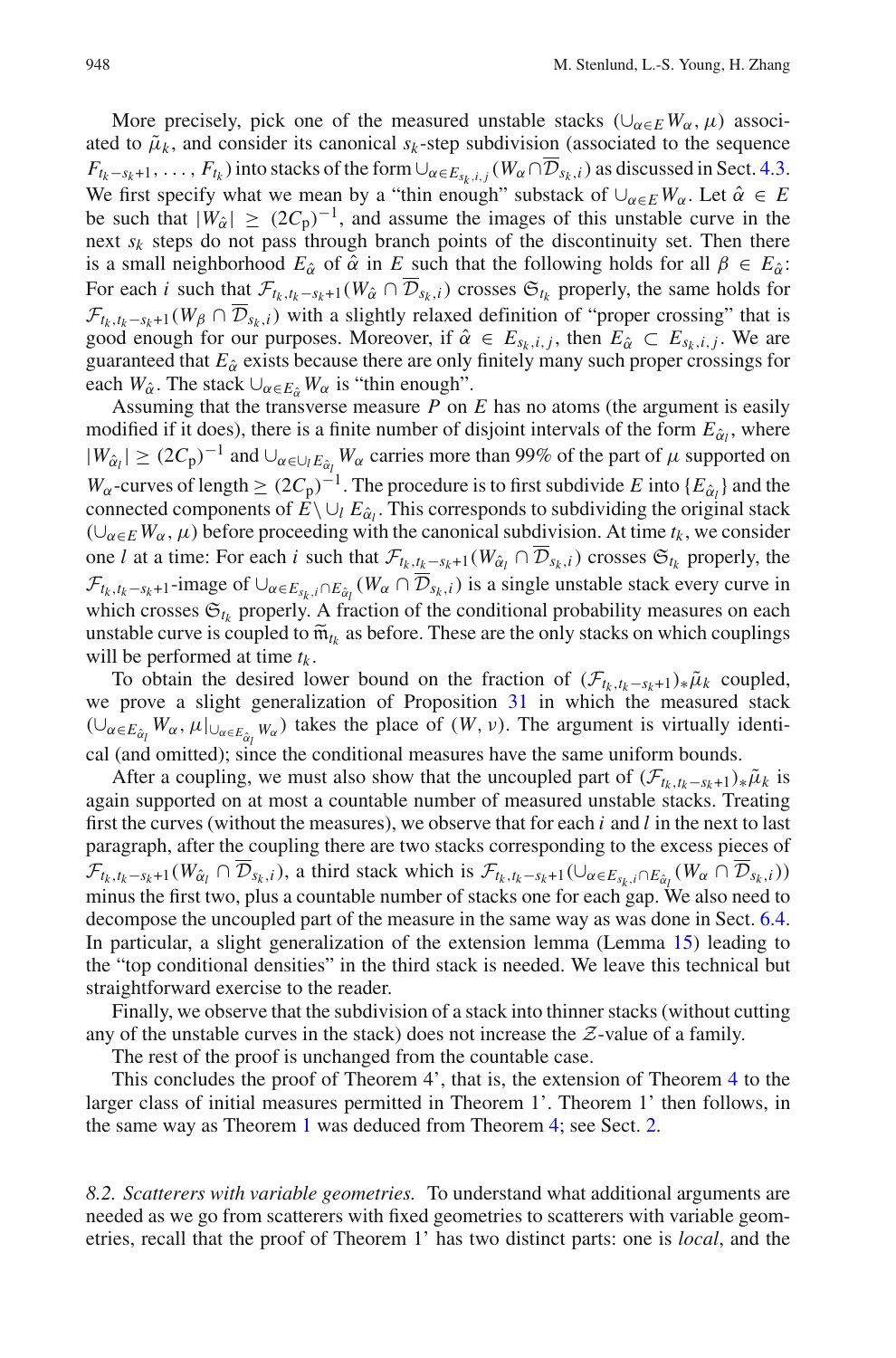other *global*. The local result is contained in Theorem [4,](#page-8-0) which treats essentially timedependent sequences  $(K_n)$  near a fixed reference configuration  $\tilde{K}$ . It also shows how the scheme can be continued as the time-dependent sequence moves from the sphere of influence of one reference configuration to that of another. The rate of memory loss, however, depends on the set of reference configurations visited. The global part of the proof seeks to identify a suitable space, as large as possible, for which one can have a uniform convergence rate for the measures involved. For scatterers with fixed geometries, this is done by showing that the entire configuration space of interest can be "covered" by a finite number of reference configurations  $\{\tilde{\mathcal{K}}_1,\ldots,\tilde{\mathcal{K}}_O\}$ , i.e., no matter how long the time-dependent sequence, it is, at any one moment in time, always "within radar range" of one of the  $\mathcal{K}_q$ ,  $1 \le q \le Q$ . The argument is thus reduced to the local one. Details are given at the end of Sect. [2.](#page-3-0)

*Proof of Theorem 2'.* We discuss separately the local and global parts of the argument. *Local part*. We claim that the local part of the proof, i.e., Theorem 4', extends *verbatim* to the setting of variable scatterer geometry, and leave the step-by-step verification to the reader. For example, the arguments in Sects. [3](#page-9-0) and [4](#page-13-0) are entirely oblivious to the fact that the shapes of the scatterers change with time, in the same way that they are oblivious to their changing locations, for as long as their curvatures and flight times lie within specified ranges. The more sensitive parts of the proof involve  $(\mathcal{K}_m) \subset \mathcal{N}_{\varepsilon}(\mathcal{K})$ , where  $\mathcal{N}_{\varepsilon}(\cdot)$  is now defined using the  $d_3$ -metric introduced in Sect. [2.2.](#page-5-3) Notice that as before, (i) for  $K, K' \in \mathcal{N}_{\varepsilon}(\widetilde{K})$ , the singularity set for  $F = F_{\mathcal{K}',\mathcal{K}}$  lies in a small neighborhood of the singularity set for  $F = F_{\tilde{\mathcal{K}}, \tilde{\mathcal{K}}}$ , and (ii) a fixed distance away from these singularity sets, *F* and  $\tilde{F}$  can be made arbitrary close in  $C^0$  as  $\varepsilon \to 0$ . These properties are sufficient for the examents peodod, including the uniform mixing exament in Sect. 6.2. for the arguments needed, including the uniform mixing argument in Sect. [6.2.](#page-27-1)

*Global part.* The argument is along the lines of the one at the end of Sect. [2,](#page-3-0) but involves different spaces and different norms. In order to reduce to the local argument, we need to establish some compactness. Decreasing  $\bar{k}^{\min}$  and  $\bar{\tau}^{\min}$ , increasing  $\bar{k}^{\max}$  and  $\bar{\tau}^{\max}$ , as well as increasing  $\Delta$  to some  $\Delta' \geq \Delta$  (to be fixed below), we let  $\mathbb{K}'$  denote the configuration space defined analogously to <sup>K</sup> but using these relaxed bounds on curvature and flight times. We denote the closure of  $\tilde{\mathbb{K}}$  with respect to the metric  $d_3$  by  $c\ell(\tilde{\mathbb{K}})$ . We will show that  $c\ell(\mathbb{K})$  is a compact subset of  $\mathbb{K}'$ .

First, a constant  $\hat{\Delta}$  can be fixed so that for all  $\mathcal{K} \in \widetilde{\mathbb{K}}$ , if  $\hat{\gamma}_i : \mathbb{S}^1 \to \mathbb{T}^2$  is the constant speed parametrization of  $\partial \mathbf{B}_i$  in Sect. [2.2,](#page-5-3) then  $||D^k \hat{\gamma}_i||_{\infty} \leq \hat{\Delta}$  for  $1 \leq k \leq 3$  and  $\text{Lip}(D^3\hat{\gamma}_i) \leq \hat{\Delta}$ . This is true because of property (i) in the definition of  $\tilde{\mathbb{K}}$  and the fact that derivatives of  $\hat{\gamma}_i$  and  $\gamma_i$  (unit speed parametrization of the same scatterer) differ only by a factor equal to the length of ∂**B***<sup>i</sup>* , which is uniformly bounded above and below due to  $\bar{k}^{\min} < \kappa < \bar{k}^{\max}$ . Next we argue that if the number of scatterers  $\epsilon$  were fixed, it would follow that  $c\ell(\widetilde{\mathbb{K}})$  is a compact set: Given  $\mathfrak s$  sequences  $(\hat{\gamma}_{i,n})_{n\geq 1}$  of parametrizations as above, we first note that they are uniformly bounded. The same is true of the sequences  $(D^k \hat{\gamma}_{i,n})_{n \geq 1}, 1 \leq k \leq 3$ , as noted above. Each of these is also equicontinuous because it is uniformly Lipschitz. Hence, the Arzelà–Ascoli theorem yields the existence of uniform limits  $\hat{\gamma}_i \equiv \lim_{j \to \infty} \hat{\gamma}_{i,n_j}$  and  $\hat{\gamma}_i^{(k)} \equiv \lim_{j \to \infty} D^k \hat{\gamma}_{i,n_j}$ ,  $1 \le k \le 3, 1 \le i \le 5$ , along a subsequence  $(n_j)_{j \geq 1}$ . Since Lipschitz constants are preserved in uniform limits, it is easy to check that  $\hat{\gamma}_i^{(k)} = D^k \hat{\gamma}_i$ ,  $\max_{1 \le k \le 3} ||D^k \hat{\gamma}_i||_{\infty} \le \hat{\Delta}$  and  $\text{Lip}(D^3 \hat{\gamma}_i) \le \hat{\Delta}$ . We now replace the limit parametrizations  $\hat{\gamma}_i$ ,  $1 \le i \le \pi$ , by the corresponding constant speed parametrizations  $\gamma_i$ . Owing to the above bounds, they specify a configuration in  $\tilde{\mathbb{K}}'$ , if we choose  $\Delta'$  large enough. While  $\tilde{\mathbb{K}}'$  permits in principle an arbitrarily large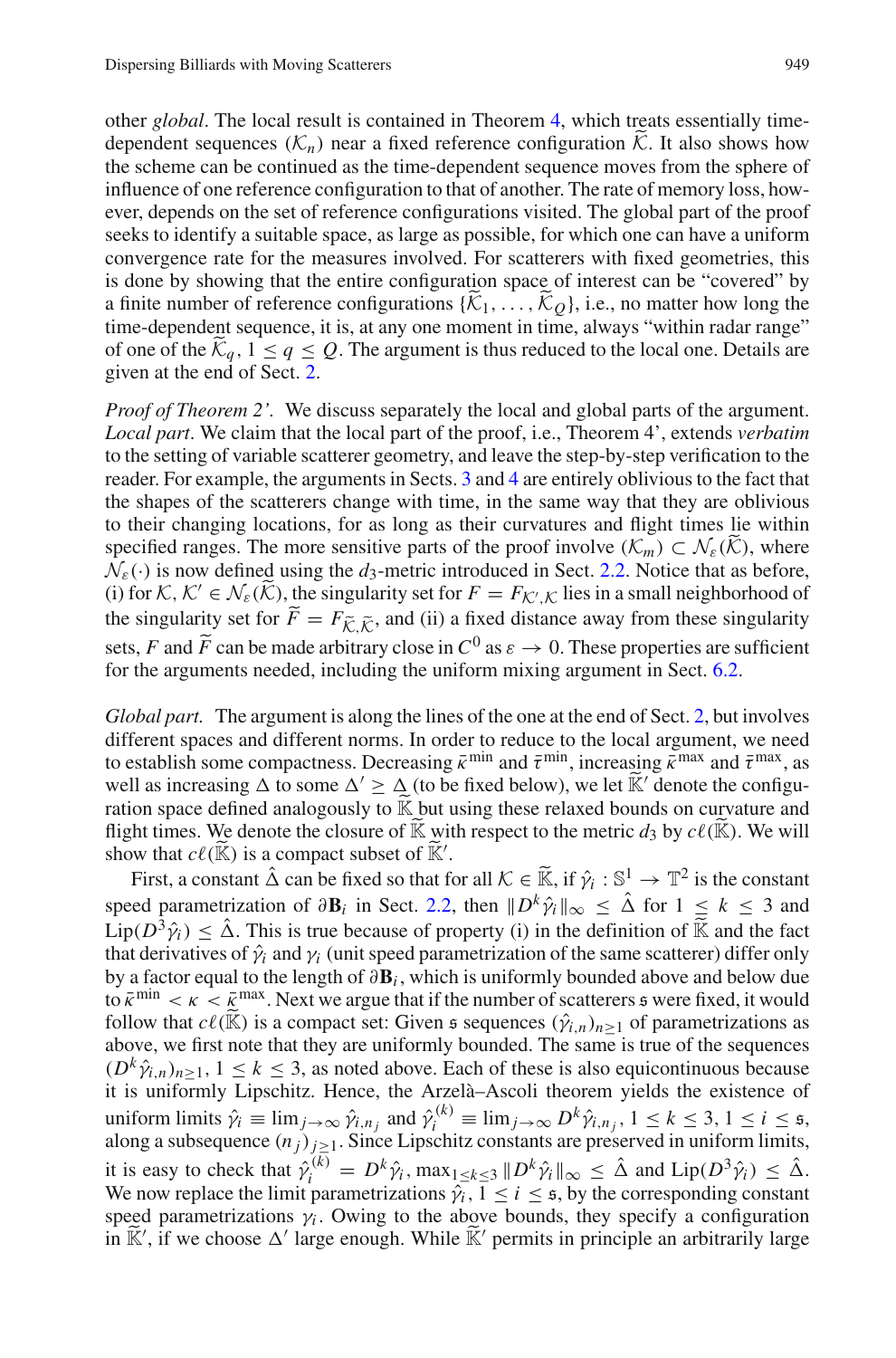number of scatterers, there is, in fact, a finite upper bound on  $\mathfrak s$  imposed by  $\bar \tau^{\min}$ , which is less than or equal to the minimum distance between any pair of scatterers. We have thus proved that  $c\ell(\tilde{\mathbb{K}})$  is compact. thus proved that  $c\ell(\widetilde{\mathbb{K}})$  is compact.

We apply the result from the local part to  $\tilde{\mathbb{K}}'$ , obtaining  $\tilde{\varepsilon}(\mathcal{K})$  and  $\tilde{N}(\mathcal{K})$  for each  $\tilde{\varepsilon}(\tilde{\mathbb{K}}')$ . The collection  $(\mathcal{K}) \times \mathcal{K} \in \mathcal{C}(\tilde{\mathbb{K}}')$  is an open cover of  $\mathcal{C}(\tilde{\mathbb{K}}')$  $K \in \widetilde{\mathbb{K}}'$ . The collection  $\{ \mathcal{N}_{\frac{1}{2}\tilde{\varepsilon}(\mathcal{K})}(\mathcal{K}) : \overline{\mathcal{K}} \in \mathcal{C}\ell(\widetilde{\mathbb{K}}) \}$  is an open cover of  $\mathcal{C}\ell(\widetilde{\mathbb{K}})$ , open as subsets of  $\widetilde{\mathbb{K}}'$ . Let  $\{\widetilde{\mathcal{N}}_q = \mathcal{N}_{\frac{1}{2}\widetilde{\mathcal{E}}(\widetilde{\mathcal{K}}_q)}(\widetilde{\mathcal{K}}_q), q \in \mathcal{Q}\}\$  be a finite subcover. The rest of the proof is as in Sect. [2:](#page-3-0) we apply the local result to the given sequence  $(\mathcal{K}_n) \subset \mathbb{K}$ , noting that any  $(K_n)$  with  $d_3(K_n, K_{n+1})$  sufficiently small is adapted to a sequence of reference configurations chosen from  $\{\widetilde{\mathcal{N}}_q, q \in \mathcal{Q}\}\$ .  $\Box$ 

*Proof of Theorem [3.](#page-7-0)* Without loss of generality, we assume that  $\int g d\mu = 0$ . Let  $a =$ 1 − inf *g*. Then  $d\mu' = a^{-1}(g + a) d\mu$  is a probability measure. Moreover, the density  $\rho' = a^{-1}(g + a)$  satisfies the assumptions of Theorem [2.](#page-6-1) Indeed,

$$
(1 + \|g\|_{\infty})^{-1} \le \rho' \le 1 + \|g\|_{\infty},
$$

and, like *g*,  $\rho'$  is  $\frac{1}{6}$ -Hölder with its logarithm satisfying the estimate

$$
\left|\log \rho'(x) - \log \rho'(y)\right| \le (1 + \|g\|_{\infty})\,|g(x) - g(y)| \le (1 + \|g\|_{\infty})|g|_{\frac{1}{6}}d_{\mathcal{M}}(x, y)^{\frac{1}{6}}.
$$

We thus have

$$
\left| \int f \circ F^n \cdot g \, d\mu \right| = a \left| \int f \circ F^n \, d\mu' - \int f \circ F^n \, d\mu \right|
$$
  

$$
\leq (1 + \|g\|_{\infty}) C_{\gamma} (\|f\|_{\infty} + |f|_{\gamma}) \theta_{\gamma}^n,
$$

after an application of Theorem [2](#page-6-1) with  $\mu^1 = \mu'$  and  $\mu^2 = \mu$ . Here  $C_\gamma$  depends on the bound  $(1 + ||g||_{\infty})|g|_{\frac{1}{6}}$  on the Hölder constant of log  $\rho'$  obtained above.

<span id="page-41-0"></span>*8.3. Small external fields.* In this section we discuss modifications of earlier proofs needed to yield Theorem E.

First we claim that for each  $\widetilde{K} \in \widetilde{\mathbb{K}}$ , there exist  $\widehat{\delta}_0(\widetilde{K})$  and  $E_0(\widetilde{K}) > 0$  such that for all  $K, K' \in \mathcal{N}_{\delta_0}(\widetilde{K})$  and  $\mathbf{E} \in C^2$  with  $\|\mathbf{E}\|_{\infty} \leq E_0(\widetilde{K}), F_{\mathcal{K}',\mathcal{K}}^{\mathbf{E}}$  is defined, and  $\frac{9}{10} \bar{\tau}^{\min} < \tau^{\mathbf{E}}_{\mathcal{K}',\mathcal{K}} < \frac{11}{10} \mathbf{t}$ . Here  $\tau^{\mathbf{E}}_{\mathcal{K}',\mathcal{K}}$  is the flight time between source and target scatterers following trajectories defined by **E**. To prove the asserted upper bound for  $\tau_{\mathcal{K}',\mathcal{K}}^{\mathbf{E}}$ , notice that (i) the set of straight line segments of length  $t$  is compact, and (ii) for a  $C^0$ -small **E**, particle trajectories deviate only slightly from straight lines. Thus the  $(t, \varphi)$ -horizon property of the  $\mathbf{E} = 0$  case guarantees that any flow-trajectory of length  $\frac{11}{10}$ t will also meet a scatterer at an angle not much below  $\varphi$  (measured from the tangent).

Next we claim that there exist  $\hat{\delta}_1(\tilde{K}) \leq \hat{\delta}_0(\tilde{K})$  and  $E_1(\tilde{K}) \leq E_0(\tilde{K})$  such that have a properties in Sector 3 and 4 hald (with relayed constants) for all conveniences the basic properties in Sects. [3](#page-9-0) and [4](#page-13-0) hold (with relaxed constants) for all sequences  $(K_n, \mathbf{E}_n)$  with the property that for each *n*, there is  $K$  such that  $K_n$ ,  $K_{n+1} \in \mathcal{N}_{\hat{\delta}_1}(K)$  and  $\|\mathbf{E}_n\|_{C^2} \le E_1(\tilde{\mathcal{K}})$ . More precisely, we claim that the maps  $F_n = F_{\mathcal{K}_{n+1},\mathcal{K}_n}^{\mathbf{E}_n}$  have the same properties as their analogs with  $\mathbf{E} = 0$ , including the geometry of the singularity sets, stable and unstable cones, uniform expansion and contraction rates, distortion and curvature bounds for unstable curves, absolute continuity and bounds on the Jacobians, the Growth Lemma holds, etc. For fixed scatterers, the main technical references for fields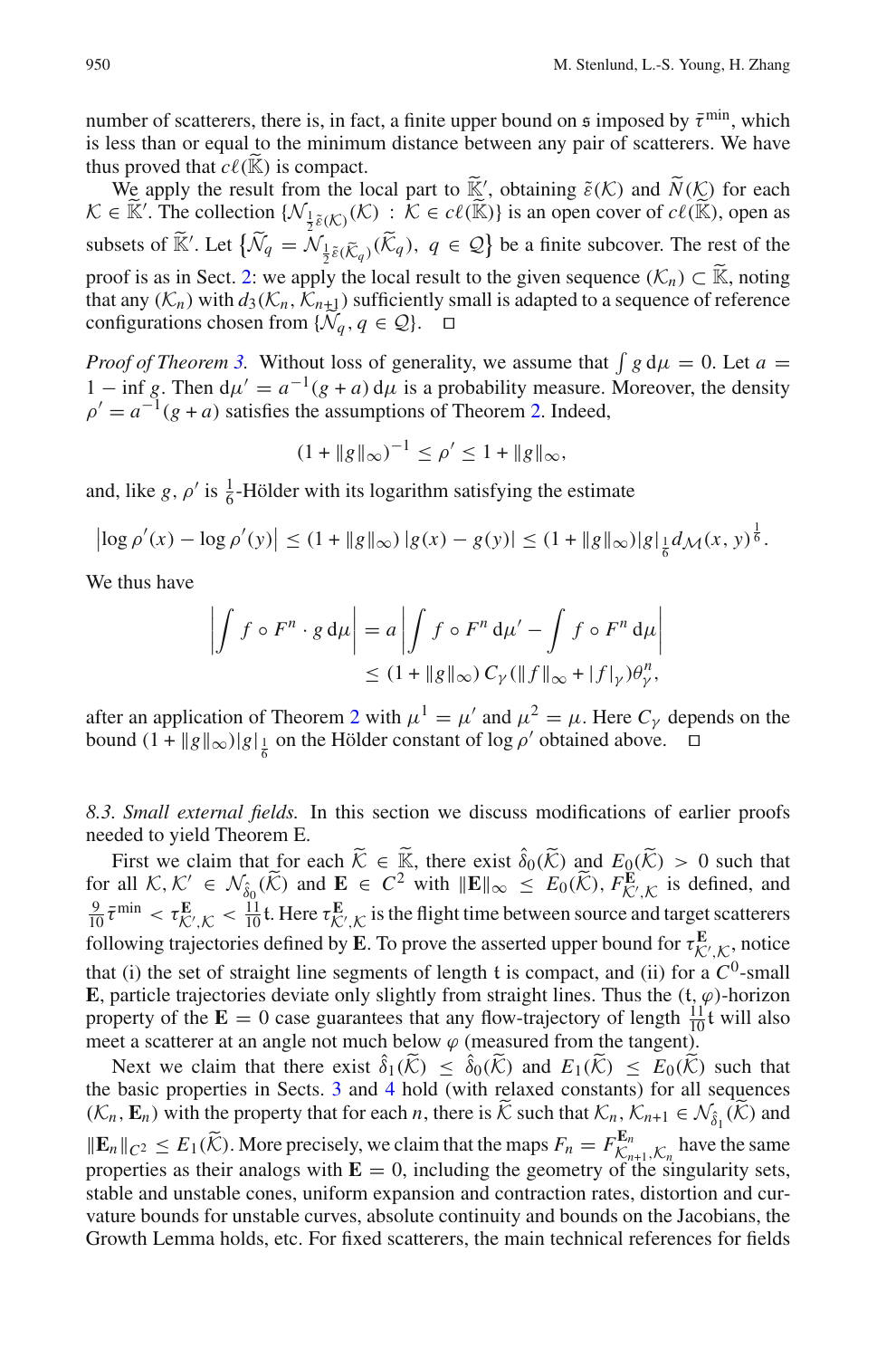**E** with small enough  $C^2$ -norms are [\[5](#page-45-5)[,7](#page-45-6)]. The results above are obtained following the proofs in these references, except for Lemma [7](#page-11-3) the proof of which is also straightforward and left as an exercise.

Next we proceed to the analog of Theorem 4' for small external fields, for sequences of the form  $(K_n, \mathbf{E}_n)_{n=0}^N$  adapted, in a sense to be defined, to a finite sequence of reference configurations  $(\widetilde{K}_q)_{q \leq Q}$ : For each *q*, there exist  $\widetilde{\varepsilon}(\widetilde{K}_q)$ ,  $\widetilde{\varepsilon}^{\text{field}}(\widetilde{K}_q) > 0$  and  $\widetilde{N}(\widetilde{K}_q) \in \mathbb{Z}^+$ such that  $(K_n)_{n=0}^N$  is adapted to  $(\widetilde{K}_q, \widetilde{\varepsilon}(\widetilde{K}_q), \widetilde{N}(\widetilde{K}_q))_{q=1}^Q$  in the sense of Sect. [2.3](#page-8-3) and, additionally,  $\|\mathbf{E}_n\|_{C^2} < \tilde{\varepsilon}^{\text{field}}(\tilde{\mathcal{K}}_q)$  for the relevant q. The argument proceeds as in Sects. [6](#page-25-0) and [7.](#page-34-0) There are exactly two places where the argument is perturbative, and "perturbative" here means perturbing from systems with fixed scatterer configurations  $\overline{K}$  and zero external field. One is the construction of the magnet in Sect. [6.2,](#page-27-1) and the other is the uniform mixing argument (Proposition [31\)](#page-32-0) in Sect. [6.5.](#page-31-1) For each  $\tilde{\mathcal{K}} \in \mathbb{K}$ , these two arguments impose bounds  $\tilde{\varepsilon}(\tilde{\mathcal{K}})$  and  $\tilde{\varepsilon}^{\text{field}}(\tilde{\mathcal{K}}) > 0$  on  $d_3(\mathcal{K}_n, \tilde{\mathcal{K}})$  and  $\|\mathbf{E}_n\|_{C^2}$ respectively. (We may assume  $\tilde{\varepsilon}(\tilde{K}) \leq \hat{\delta}_1(\tilde{K})$  and  $\tilde{\varepsilon}^{\text{field}}(\tilde{K}) \leq E_1(\tilde{K})$ .) Such bounds exist because in Sect. [6.2](#page-27-1) we require only that the action of  $\mathcal{F}_{n+s',n}$  on a specific piece of unstable curve follows that of  $(F_{\tilde{K}, \tilde{K}})^{s'}$  closely in the sense of  $C^0$  for a fixed number of iterates, nomely  $s'$ , during which this curve a term a positive distance from one disof iterates, namely *s* , during which this curve stays a positive distance from any discontinuity curve or homogeneity lines. The argument in Sect. [6.5](#page-31-1) requires a little more, but that too involves only curves that stay away from discontinuity and homogeneity lines and also for only a fixed number of iterates. For appropriate choices of  $\tilde{\varepsilon}(\mathcal{K})$  and  $\tilde{\varepsilon}^{\text{field}}(\mathcal{K})$ , the latter made possible by our extended version of Lemma [7,](#page-11-3) these two proofs as well as others needed go through without change, yielding an analog of Theorem 4' as formulated above.

Finally it remains to go from our "local" result, i.e., the analog of Theorem 4', to the "global" one, namely Theorem E. We cover the closure of  $\widetilde{K}$  with balls centered at each  $\widetilde{\mathcal{K}}$  having  $d_3$ -radius  $\widetilde{\varepsilon}(\widetilde{\mathcal{K}})$  in a slightly enlarged space  $\widetilde{\mathbb{K}}'$  and choose as before a finite subcover, consisting of balls centered at  $\{\widetilde{K}_j\}$ . The uniform bounds  $\varepsilon^{\mathbf{E}}$  and  $\varepsilon$  appearing in the statement of Theorem E are given by  $\varepsilon^{\mathbf{E}} = \min_{i} \varepsilon^{\text{field}}(\widetilde{K}_{i})$  and  $\varepsilon = \min_{i} \varepsilon(\widetilde{K}_{i}).$ 

*Acknowledgements.* Stenlund is supported by the Academy of Finland; he also wishes to thank Pertti Mattila for valuable correspondence. Young is supported by NSF Grant DMS-1101594, and Zhang is supported by NSF Grants DMS-0901448 and DMS-1151762.

#### **Appendix. Proofs**

*Proof of Lemma* [7.](#page-11-3) We first prove continuity of the map  $(x, \mathcal{K}, \mathcal{K}') \mapsto F_{\mathcal{K}', \mathcal{K}}(x)$ . Consider an initial configuration  $\mathcal{K}_0$  and a target configuration  $\mathcal{K}'_0$  and some initial condition  $x_0 \in \mathcal{M}$  which corresponds to a *non-tangential collision*. Obviously, there exists an open neighborhood *U* of the triplet  $(x_0, K_0, K'_0)$  in which there are no tangential collisions: each  $(x, K, K') \in U$  corresponds to a head-on collision from a scatterer **B** in configuration  $K$  to a scatterer **B**' in configuration  $K'$ . We can view the scatterers **B** and **B**' as subsets of the *plane* and represent them by two vectors,  $(c, u)$  and  $(c', u')$  in  $\mathbb{R}^2 \times \mathbb{S}^1$ , which depend continuously on  $K$  and  $K'$  (as long as  $(x, K, K') \in U$ ). The **c** and **u** components specify the location and orientation of the scatterer, as was explained in Sect. [2.](#page-3-0) Let  $(\bar{c}, \bar{u})$ be the relative polar coordinates of  $\bf{B}$  with respect to the frame attached to  $\bf{B}'$  whose origin is specified by  $(c', u')$ . Then  $(\bar{c}, \bar{u})$  depends continuously on the pair  $(K, K')$ . We write  $(\bar{\mathbf{c}}, \bar{\mathbf{u}}) = G(\mathcal{K}, \mathcal{K}')$  and point out that  $\mathrm{id}_{\mathcal{M}} \times G : (x, \mathcal{K}, \mathcal{K}') \mapsto (x, G(\mathcal{K}, \mathcal{K}'))$  is continuous on *U*. Recall that  $x \in M$  represents the initial condition in the intrinsic (phase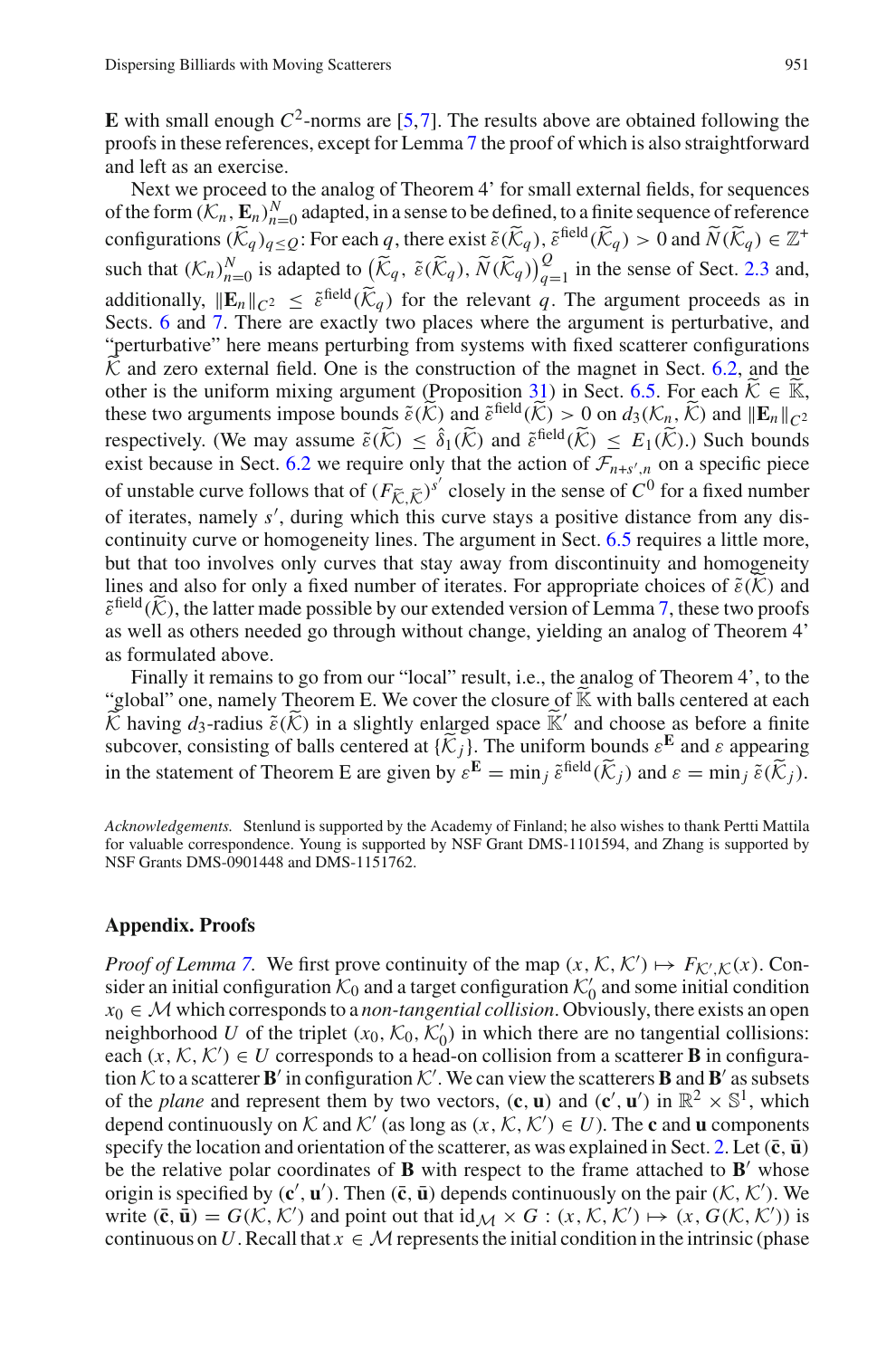space) coordinates of **B**. Let  $(\bar{q}, \bar{v})$  be its projection to the plane, expressed relative to the frame attached to **B**'. The map  $\bar{\pi}$  :  $(x, \bar{c}, \bar{u}) \mapsto (\bar{q}, \bar{v})$  is clearly continuous. Given any plane vector  $(\bar{q}, \bar{v})$  expressed relative to the frame attached to  $\mathbf{B}'$ , pointing towards  $\mathbf{B}'$ , let  $\overline{x}' = F'(\overline{q}, \overline{v}) \in M$  denote the post-collision vector as expressed in the intrinsic (phase space) coordinates of  $\mathbf{B}'$ . Then  $F'$  is continuous (except at tangential collisions, which we have ruled out). We have  $F_{\mathcal{K}',\mathcal{K}}(x) = x' = F' \circ \bar{\pi} \circ (\mathrm{id}_{\mathcal{M}} \times G)(x,\mathcal{K},\mathcal{K}')$ , where the composition comprises continuous functions. The *uniform* continuity statement follows from a standard compactness argument.  $\square$ 

*Proof of Lemma [15.](#page-15-2)* Because  $W_{\star}$  is closed in  $W$ , the set  $W \setminus W_{\star}$  is a countable union of disjoint, open (i.e., endpoints not included), connected, curves  $V \subset W$ , which we call gaps. Consider a gap *V*. Notice that its endpoints *x* and *y* belong to  $W_{\star}$  whence it follows that  $\rho$  satisfies  $|\log \rho(x) - \log \rho(y)| \leq C\theta^{s(x,y)}$  for the fixed pair  $(x, y)$ . Let *r* > 0 be *the first* time such that  $\mathcal{F}_r$  *V* intersects the set  $\partial \mathcal{M} \cup \bigcup_{|k|>k_0} \partial \mathbb{H}_k$ , in other words  $r = s(x, y)$ , and pick an arbitrary point  $z \in V$  whose image  $\mathcal{F}_r(z)$  is in the intersection. On the curve *V*, placing a discontinuity at *z* as needed, assign  $\rho$  the constant value  $\rho(x)$ between the points x and z and similarly the value  $\rho(y)$  between z and y. With the exception of the above bound being satisfied on all of *W*, the claims of the lemma are clearly true.

To check the bound, let  $(x', y')$  be an arbitrary pair of points in *W*. If  $x' \in W_{\star}$ , set  $x =$ *x*<sup>'</sup>. Otherwise *x*<sup>'</sup> belongs to a gap *V* with an endpoint  $x \in W_*$  satisfying  $\rho(x) = \rho(x')$ . Similarly we define a point *y* in terms of *y'*. For  $x = y$  we simply have  $\rho(x') - \rho(y') = 0$ , so let us assume from now on that  $x \neq y$ . Since  $|\log \rho(x') - \log \rho(y')| = |\log \rho(x) - \rho(x')|$  $\log \rho(y) \leq C \theta^{s(x,y)}$ , it remains to check that  $s(x, y) \geq s(x', y')$  in order to prove  $|\log \rho(x') - \log \rho(y')| \leq C\theta^{s(x',y')}$ . Indeed, given two points *a*, *b* on *W*, let  $W(a, b)$ denote the open subcurve of *W* between the two points. If  $W(x, y) \subset W(x', y')$ , then the bound  $s(x, y) \ge s(x', y')$  is obvious. On the other hand, if  $W(x, y) \supset W(x', y')$ , then there exist *gaps*  $W(x, \bar{x})$  and  $W(\bar{y}, y)$  on W such that  $x' \in \widetilde{W}^u(x, \bar{x})$  and  $y' \in \widetilde{W}^u(\bar{y}, y)$ , where  $\bar{x}$  and  $y'$  are on the same side of *x* on *W*, and  $\bar{y}$  and  $x'$  are on the same side of *y*. By construction,  $s(x, x') \geq s(x', \bar{x})$  and  $s(y', y) \geq s(\bar{y}, y')$ . These inequalities imply immediately  $s(x, y) = s(x', y')$ . Showing that  $s(x, y) \geq s(x', y')$  also when neither  $W(x, y)$  nor  $W(x', y')$  is completely contained in the other set can be done by combining ideas from the previous cases and is left to the reader.  $\Box$ 

*Proof of Lemma [19.](#page-18-0)* Assume that  $\mu$  has a strictly positive,  $\frac{1}{6}$ -Hölder continuous density  $\chi$  with respect to the measure  $d\mu^0 = \mathcal{N}^{-1} \rho^0$  dr  $d\varphi$ , where  $\rho^0 = \cos \varphi$  and  $\mathcal N$  is the normalizing factor; we then have  $d\mu = \mathcal{N}^{-1}\rho$  dr d $\varphi$  with  $\rho = \chi \rho^0$ . Such a measure can be represented as a measured unstable family in a canonical way: Let  $S_i$ ,  $1 \le i \le \infty$ , be an enumeration of all the sets  $\mathbb{H}_k \cap \mathcal{M}_i$ . For each *j*, partition  $S_j$  into straight lines  $W_\alpha, \alpha \in E^{(j)}$ , of slope  $\kappa^{\min}$  and of maximal length so that  $\bigcup_{\alpha \in E^{(j)}} W_\alpha$  is a regular unstable stack. We assume here that the sets  $E^{(j)}$  are disjoint subsets of  $\mathbb R$  in order to avoid having to introduce additional superscripts (*j*) for the line segments. Disintegrating  $\mu^0$  and  $\mu$  using these stacks, we denote the conditional densities on  $W_\alpha$  by  $\rho^0_\alpha$  and  $\rho_\alpha$ respectively. Because of the simple geometry of the partition,  $\rho_{\alpha}^{0}$  and  $\rho_{\alpha}$ , are obtained as the normalized restrictions of  $\rho^0$  and  $\rho$  on  $W_\alpha$ . In particular, we have the identity

<span id="page-43-0"></span>
$$
\rho_{\alpha} = \chi \rho_{\alpha}^{0}.
$$
\n(42)

The conditional densities  $\rho_{\alpha}^0$  have uniformly  $\frac{1}{3}$ -Hölder continuous logarithms. In other words, there exists a constant  $C^0 > 0$ , independent of  $\alpha$ , such that  $|\log \rho_{\alpha}^0(x) -$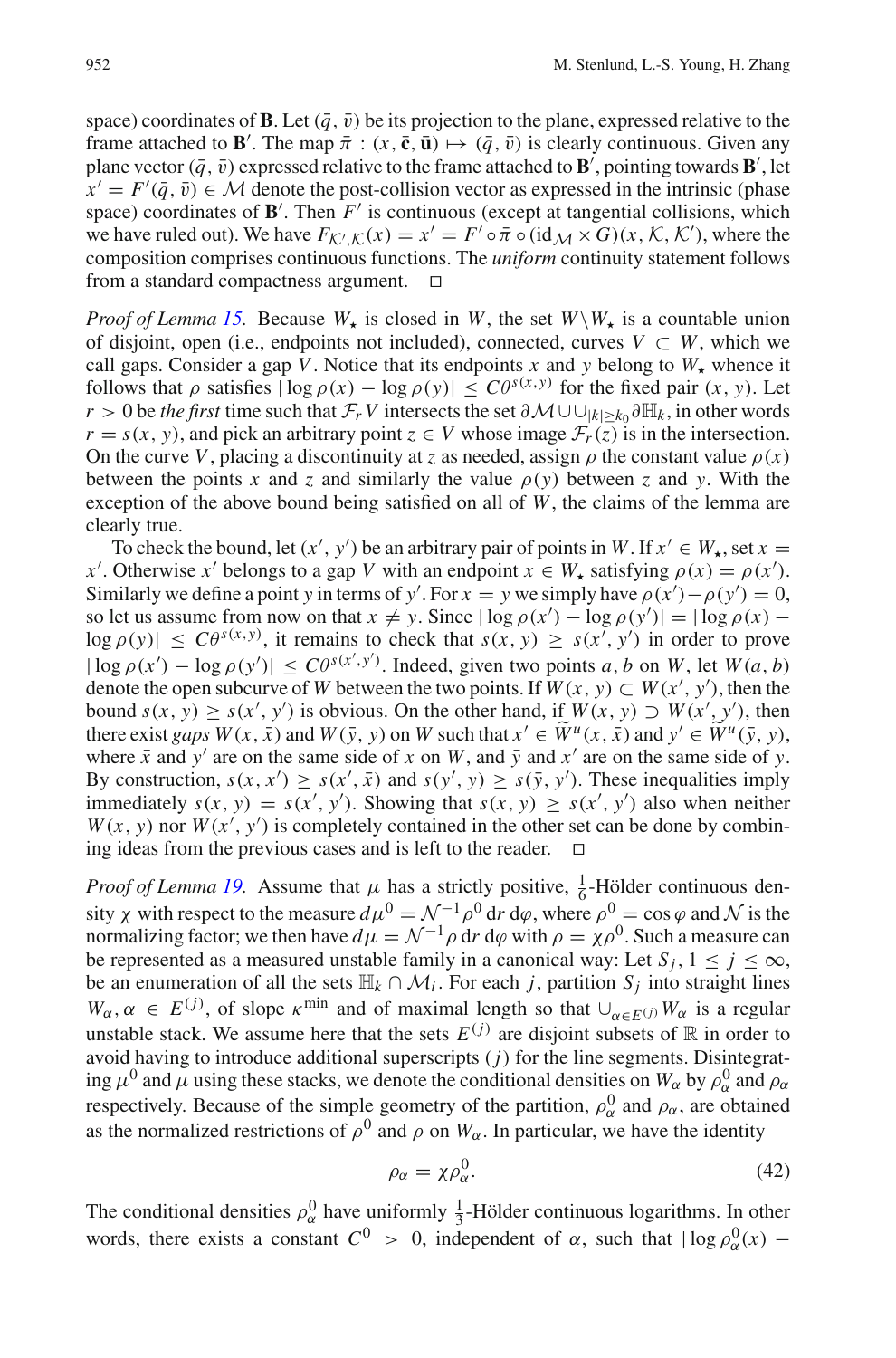$\log \rho_{\alpha}^{0}(y) \leq C^{0} d_{\mathcal{M}}(x, y)^{1/3}$  for all  $x, y \in W_{\alpha}$ , for all  $\alpha \in \mathcal{A}$ . Indeed, denoting by  $\overline{W}_{\alpha}(x, y) \subset \mathbb{H}_{k}$  the segment of  $W_{\alpha}$  connecting the points  $x, y \in W_{\alpha}$ , we have  $|W_\alpha(x, y)| \leq C_H k^{-3}$  for a constant  $C_H > 0$  which is uniform for all  $k \geq k_0$ . Writing  $x = (r_x, \varphi_x)$  and  $y = (r_y, \varphi_y)$ , the bound [\(5\)](#page-10-2) then yields

$$
|\log \rho_{\alpha}^{0}(x) - \log \rho_{\alpha}^{0}(y)| = |\log \cos \varphi_{y} - \log \cos \varphi_{x}|
$$
  
\n
$$
\leq \frac{1}{\min(\cos \varphi_{y}, \cos \varphi_{x})} |\cos \varphi_{y} - \cos \varphi_{x}|
$$
  
\n
$$
\leq C_{\cos} k^{2} |\varphi_{y} - \varphi_{x}| \leq C_{\cos} (C_{\mathbb{H}} |W_{\alpha}(x, y)|^{-1})^{2/3} |W_{\alpha}(x, y)|
$$
  
\n
$$
\leq C_{\cos} C_{\mathbb{H}}^{2/3} d_{\mathcal{M}}(x, y)^{1/3}
$$

as claimed. The extension to  $k = 0$  is immediate, observing that  $\cos \varphi > \cos(\pi/2 - \pi)$  $(k_0^{-2})$  on  $\mathbb{H}_0$ . The logarithm of  $\chi$  is also  $\frac{1}{6}$ -Hölder continuous on  $\mathcal{M}$ ; let us denote the constant  $|\log \chi|_{1/6}$ . In particular,  $|\log \rho_{\alpha}(x) - \log \rho_{\alpha}(y)| \leq |\log \chi|_{1/6} d_{\mathcal{M}}(x, y)^{1/6} +$  $C^0 d_{\mathcal{M}}(x, y)^{1/3} \leq (|\log x|_{1/6} + C^0 L_0^{1/6}) d_{\mathcal{M}}(x, y)^{1/6}$  for all  $x, y \in W_\alpha$ , for all  $\alpha$ . (Here  $L_0$  is an upper bound on the length of a homogeneous unstable curve.) Following Remark [14,](#page-14-5)

$$
|\log \rho_{\alpha}(x) - \log \rho_{\alpha}(y)| \le (|\log \chi|_{1/6} + C^0 L_0^{1/6}) C_s^{1/6} \theta^{s(x,y)}
$$

for *any* configuration sequence. Furthermore, denoting by  $Z$  and  $Z^0$  the quantity appear-ing in [\(14\)](#page-16-1) for  $\mu$  and  $\mu^{0}$ , respectively, the identity in [\(42\)](#page-43-0) yields

$$
\mathcal{Z} \leq \sup \chi \cdot \mathcal{Z}^0.
$$

Here  $\mathcal{Z}^0 < \infty$  by direct inspection and sup  $\chi < e^{a \cdot |\log \chi|_{1/6}}$  for a uniform constant  $a > 0$ . Thus, the initial measures of Theorem [1](#page-5-0) also satisfy the assumptions of Theorem 1', and  $|\log \chi|_{1/6}$  controls the constant  $C_V$  as claimed.  $\Box$ 

*Proof of Lemma [27.](#page-30-2)* Observe that

$$
\frac{\psi(x)}{\psi(y)} = 1 + \left[ \left( \frac{\rho(x)}{\rho(y)} - 1 \right) \frac{\rho(y)}{\check{\rho}(y)} + \left( 1 - \frac{\check{\rho}(x)}{\check{\rho}(y)} \right) \right] \left( \frac{\rho(y)}{\check{\rho}(y)} - 1 \right)^{-1} \le 1 + A(\exp(C_{\tau}\theta^{s(x,y)}) - 1),
$$

where  $A = (B + 1)(b - 1)^{-1}$ . Using the estimate  $log(1 + t) \le t$  (*t* > 0), we obtain

$$
\left|\log \frac{\psi(x)}{\psi(y)}\right| \le A(\exp(C_{\rm r}\theta^{s(x,y)})-1),
$$

the absolute value on the left side being justified because the preceding bound continues to hold for *x* and *y* interchanged and because  $s(x, y) = s(y, x)$ . Next, fix a constant *S* > 0 so large that  $\exp(C_r\theta^s) - 1 \leq 2C_r\theta^s$ . Then, if  $s(x, y) \geq S$ , we see that [\(32\)](#page-30-3) holds if  $C_{\text{top}} \geq 2C_r$ . To deal with the case  $s(x, y) < S$ , we use the crude bound  $|\log \psi(x) - \log \psi(y)| \leq (e^{C_r} - 1)$  obtained from above. Putting things together, [\(32\)](#page-30-3) is true for *any x* and *y*, at least for  $C_{\text{top}} = \max((e^{C_{\text{r}}} - 1)\theta^{-S}, 2C_{\text{r}})$ .  $\square$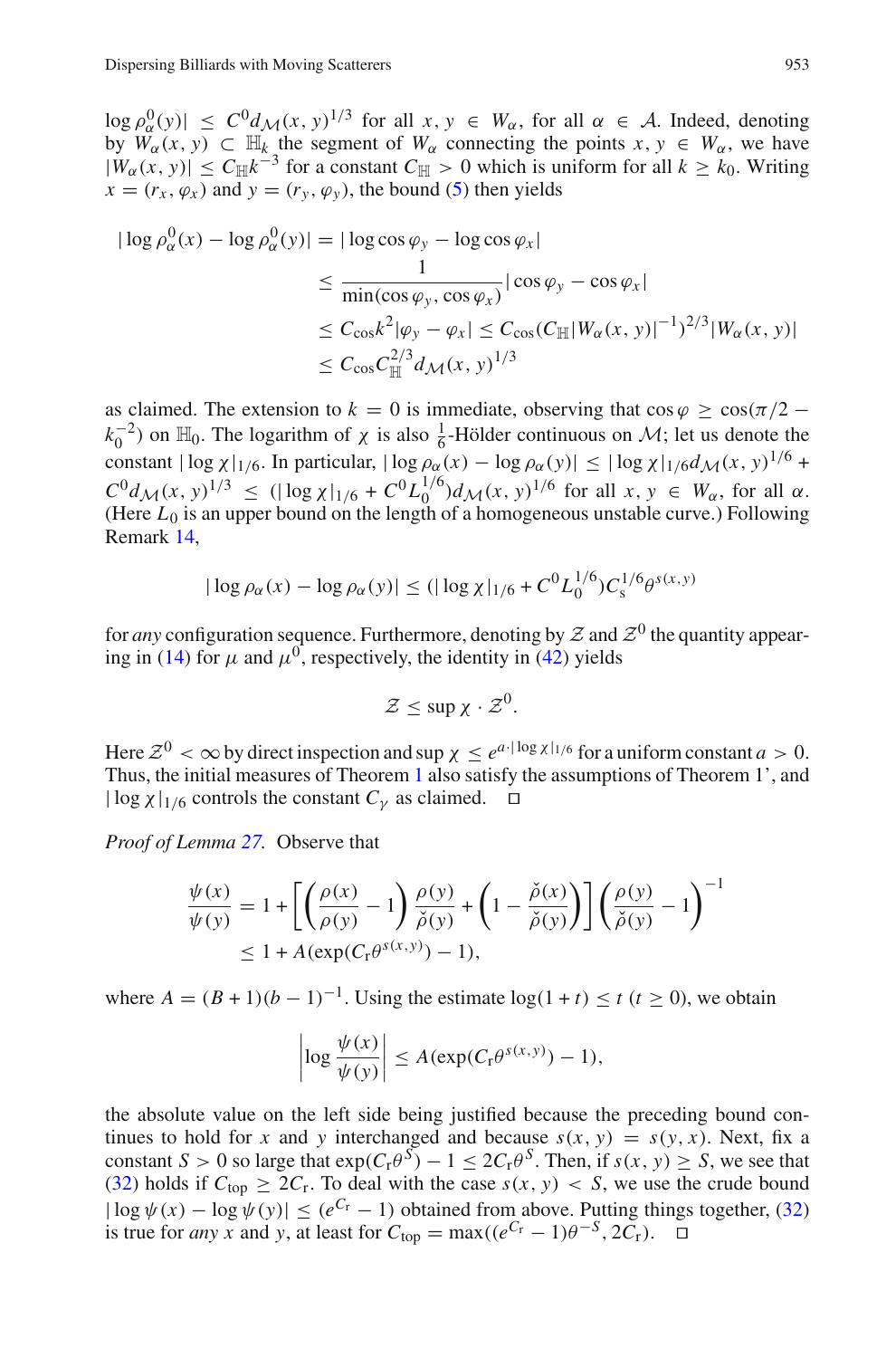*Proof of Lemma [28.](#page-30-4)* Write  $W_n$ , for the homogeneous components of  $\mathcal{F}_n W$  and  $v_n$ , for the push-forward of  $\nu(W_{n,i}^- \cap \cdot)$  under  $\mathcal{F}_n$ . Here  $W_{n,i}^-$  denotes the element of the canonical *n*-step subdivision of *W* which maps bijectively onto  $W_{n,i}$  under  $\mathcal{F}_n$ . It is a regular curve. Set  $Z_n = \sum_i v_{n,i} (W_{n,i})/|W_{n,i}|$ . Our task is to show that  $Z_n \le C_p v(W)$  eventually. The small nuisance is that we cannot apply Lemma  $16$  directly, as  $\nu$  is not necessarily regular. Our trick is to compare the evolutions of  $\nu$  and the uniform measure  $m_W$ . Since the latter is obviously regular, Lemma [16](#page-17-1) does apply: Writing  $\mathcal{Z}_n^{\text{mw}} = \sum_i (\mathfrak{m}_W)_{n,i} (W_{n,i})/|W_{n,i}|$ , we have

$$
\frac{\mathcal{Z}_n^{\mathfrak{m}_W}}{|W|} \leq \frac{C_{\mathfrak{p}}}{2} \left( 1 + \vartheta_{\mathfrak{p}}^n \frac{1}{|W|} \right),
$$

as  $\mathcal{Z}_0^{\mathfrak{m}_W} = 1$ . Next, fix *n* and the component index *i*. We write  $x_{-n} = (\mathcal{F}_n|_{W_{n,i}^-})^{-1}(x) \in$ *W*<sub>n,*i*</sub> for the preimage of any  $x \in W_{n,i}$ . Denoting by  $\ell_{n,i}$  the density of the pushforward  $(\mathfrak{m}_W)_{n,i}$ , we have  $v_{n,i}(W_{n,i}) = \int_{W_{n,i}} \rho(x_{-n}) \ell_{n,i}(x) d\mathfrak{m}_{W_{n,i}}(x) \le \sup_{W_{n,i}^-} \rho$ .  $(\mathfrak{m}_W)_{n,i}(W_{n,i})$ . From here, using the bound on  $\rho$ ,

$$
\mathcal{Z}_n \le \sup_W \rho \cdot \mathcal{Z}_n^{m_W} \le e^C \inf_W \rho \cdot \mathcal{Z}_n^{m_W} \le e^C \frac{\mathcal{Z}_n^{m_W}}{|W|} \nu(W).
$$

If  $n \ge n' = \max\left(\log(\frac{C_r}{2})/((C - \frac{C_r}{2})) / \log \theta$ ,  $\log|W| / \log \vartheta_p\right)$ , Lemma [13](#page-14-0) guarantees that the measures  $v_{n,i}$  are all regular, and the bounds above yield

$$
\frac{\mathcal{Z}_n}{\nu(W)} \leq e^C C_p.
$$

We can therefore apply Lemma [16,](#page-17-1) which results in

$$
\frac{\mathcal{Z}_n}{\nu(W)} \leq \frac{C_p}{2} \Big( 1 + \vartheta_p^{n-n'} e^C C_p \Big).
$$

The measure  $(\mathcal{F}_n)_* v$  is therefore proper, provided that  $n \ge n' + (C + \log C_p)/|\log \vartheta_p|$ . Because we are assuming  $C > C_r > 2$ , there exist a uniform constant  $A_p > 0$  such that the preceding is implied by  $n \ge A_p \left( \max \left( \log C, |\log |W| \right) + C \right)$ . The condition in the lemma follows.

#### <span id="page-45-7"></span>**References**

- 1. Anosov, D., Sinai, Y.: Some smooth ergodic systems. Russ. Math. Surv. **22**(5), 103 (1967)
- <span id="page-45-4"></span>2. Ayyer, A., Stenlund, M.: Exponential decay of correlations for randomly chosen hyperbolic toral automorphisms. Chaos **17**(4), 043116, 7 (2007)
- <span id="page-45-1"></span>3. Bunimovich, L., Sinai, Y., Chernov, N.. Markov partitions for two-dimensional hyperbolic billiards. Usp. Mat. Nauk, **45**(3(273)), 97–134, 221, (1990)
- <span id="page-45-2"></span>4. Bunimovich, L., Sinai, Y., Chernov, N.: Statistical properties of two-dimensional hyperbolic billiards. Usp. Mat. Nauk, **46**(4(280)), 43–92, 192 (1991)
- <span id="page-45-5"></span>5. Chernov, N.: Sinai billiards under small external forces. Ann. Henri Poincaré **2**(2), 197–236 (2001)
- <span id="page-45-3"></span>6. Chernov, N.: Advanced statistical properties of dispersing billiards. J. Stat. Phys. **122**(6), 1061–1094 (2006)
- <span id="page-45-6"></span>7. Chernov, N.: Sinai billiards under small external forces. II. Ann. Henri Poincaré **9**(1), 91–107 (2008)
- <span id="page-45-0"></span>8. Chernov, N., Dolgopyat, D.: Brownian Brownian motion. I. Memoirs of the American Mathematical Society **198**(927), viii+193 (2009)